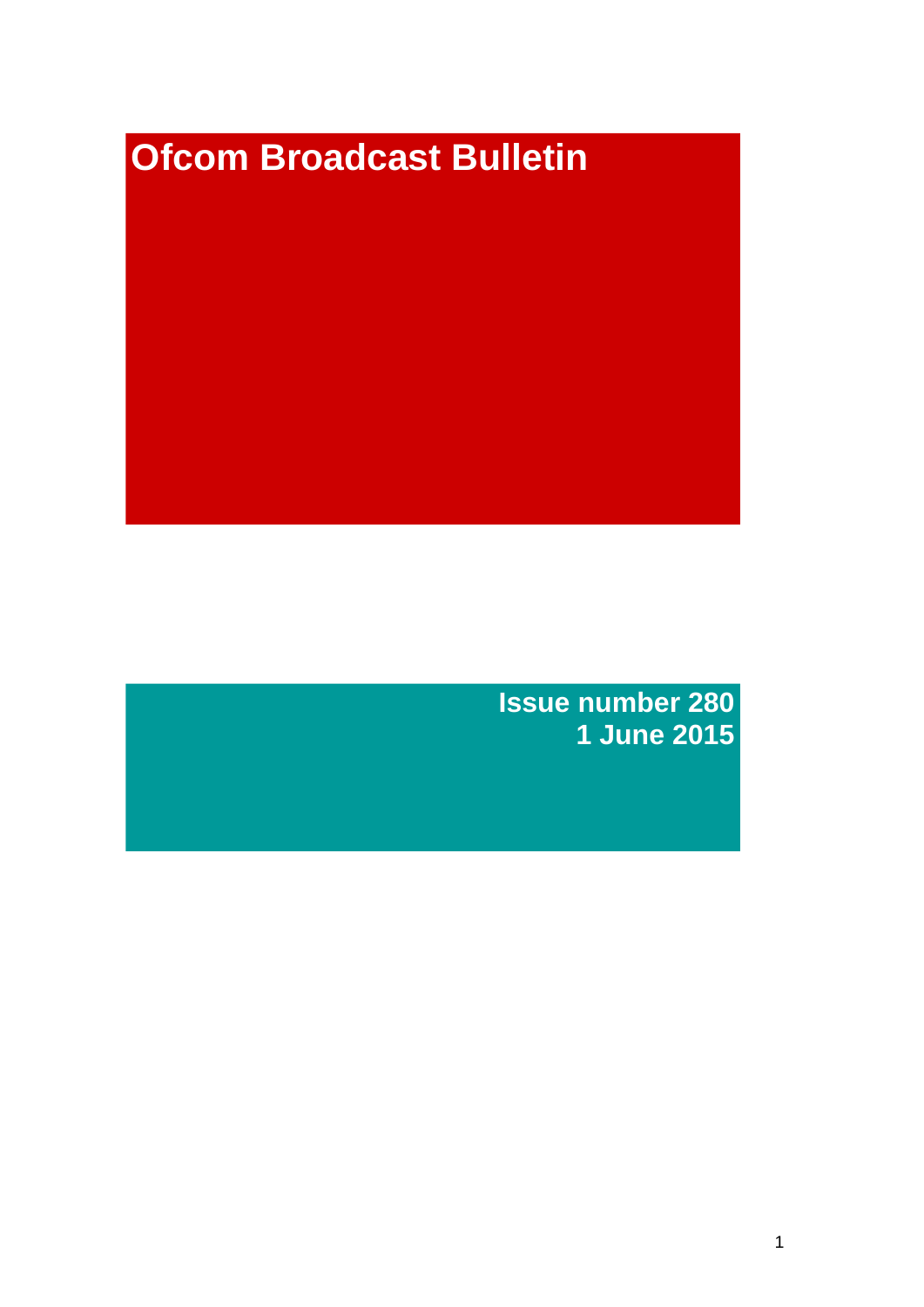# **Contents**

| Introduction                                                                                                                                                                               | 4  |
|--------------------------------------------------------------------------------------------------------------------------------------------------------------------------------------------|----|
| <b>Note to Broadcasters</b>                                                                                                                                                                |    |
| <b>Broadcast Charity Appeals</b>                                                                                                                                                           | 6  |
| <b>Standards cases</b>                                                                                                                                                                     |    |
| In Breach                                                                                                                                                                                  |    |
| <b>Air Crash Investigation</b><br>National Geographic Channel, 26 November 2014, 10:00                                                                                                     | 8  |
| 4 Play: Sex Tips 4 Girls<br>The Africa Channel, 8 March 2015, 20:30                                                                                                                        | 11 |
| <b>Style and Trends</b><br>NTV Europe, 23 October 2014, 17:00                                                                                                                              | 13 |
| <b>Brit Asia TV Music Awards</b><br>Brit Asia TV, 4 January 2015, 13:00                                                                                                                    | 15 |
| Resolved                                                                                                                                                                                   |    |
| Live European Rugby Challenge Cup<br>BT Sport 1, 17 January 2015, 15:15                                                                                                                    | 20 |
| <b>Broadcast Licence Conditions cases</b>                                                                                                                                                  |    |
| In Breach                                                                                                                                                                                  |    |
| <b>Provision of recordings</b><br>Programming, BEN TV, 7 and 11 February 2015, 19:55 to 21:05                                                                                              | 24 |
| Providing a service in accordance with 'Key Commitments'<br>Diverse FM, 5 to 7 February 2015                                                                                               | 26 |
| <b>Fairness and Privacy cases</b>                                                                                                                                                          |    |
| <b>Not Upheld</b>                                                                                                                                                                          |    |
| Complaint by Mr James Rich made on his own behalf and<br>on behalf of Mrs Emily Rich (his wife) and their daughter (a minor)<br>My Brother the Islamist, BBC World News, 28 September 2014 | 28 |
| <b>Complaint by Mr Neil Swaby</b><br>Today, BBC Radio 4, 28 November 2014                                                                                                                  | 37 |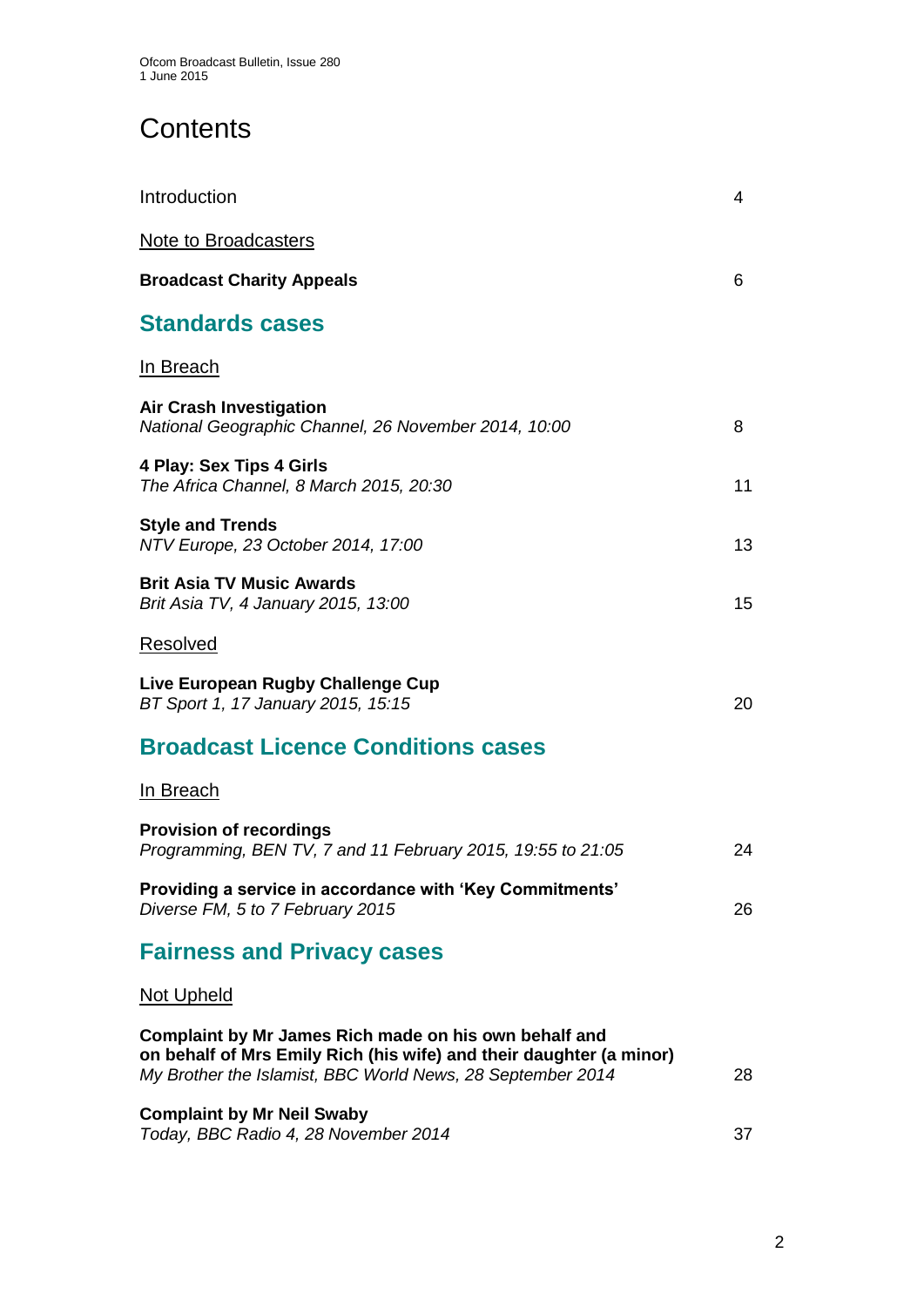| <b>Investigations Not in Breach</b>          | 48 |
|----------------------------------------------|----|
| <b>Complaints Assessed, Not Investigated</b> | 49 |
| <b>Investigations List</b>                   | 59 |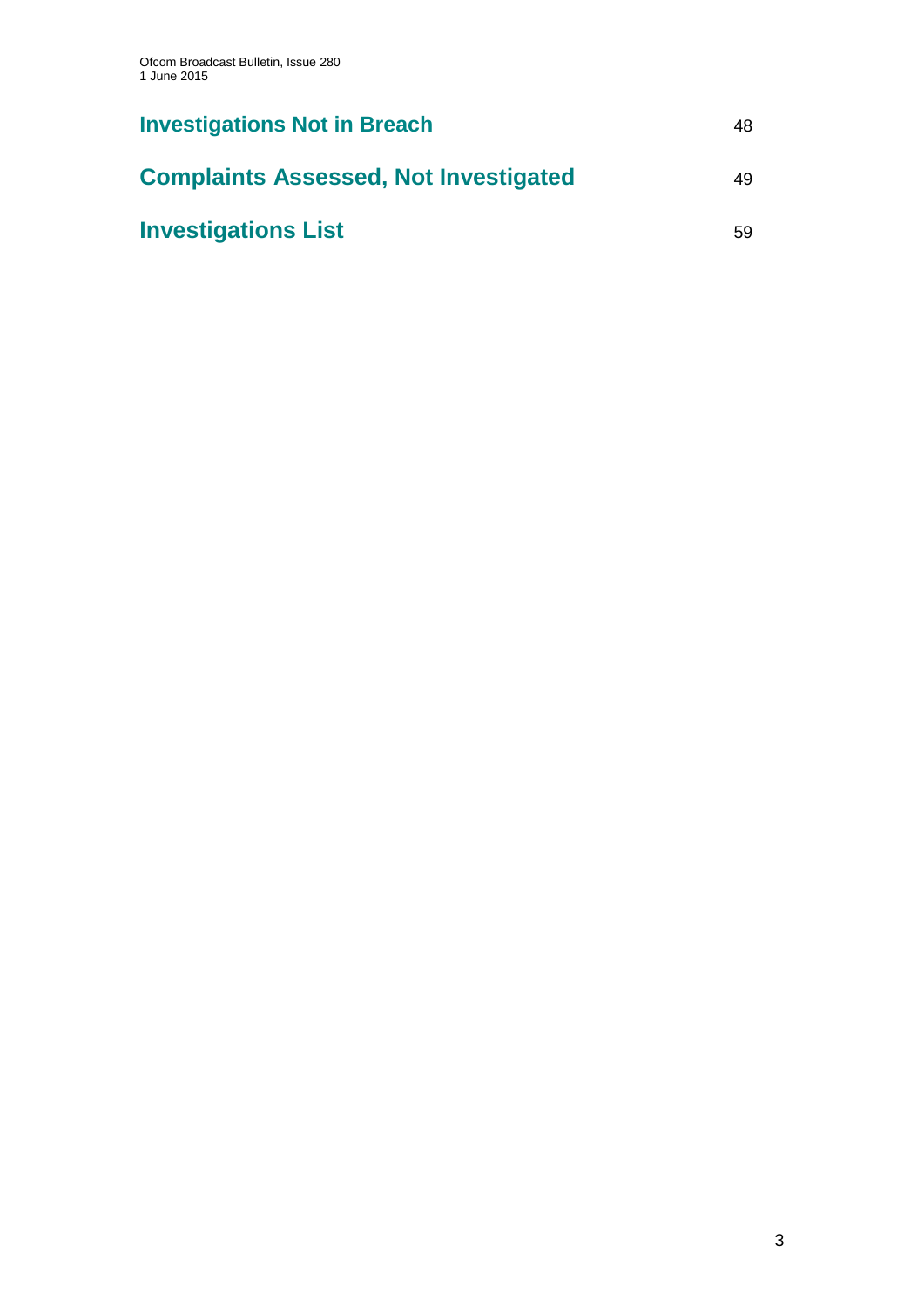# **Introduction**

Under the Communications Act 2003 ("the Act"), Ofcom has a duty to set standards for broadcast content as appear to it best calculated to secure the standards objectives<sup>1</sup>. Ofcom must include these standards in a code or codes. These are listed below. Ofcom also has a duty to secure that every provider of a notifiable On Demand Programme Services ("ODPS") complies with certain standards requirements as set out in the  $Act<sup>2</sup>$ .

The Broadcast Bulletin reports on the outcome of investigations into alleged breaches of those Ofcom codes below, as well as licence conditions with which broadcasters regulated by Ofcom are required to comply. We also report on the outcome of ODPS sanctions referrals made by ATVOD and the ASA on the basis of their rules and guidance for ODPS. These Codes, rules and guidance documents include:

- a) [Ofcom's Broadcasting Code](http://stakeholders.ofcom.org.uk/broadcasting/broadcast-codes/broadcast-code/) ("the Code").
- b) the [Code on the Scheduling of Television Advertising](http://stakeholders.ofcom.org.uk/broadcasting/broadcast-codes/advert-code/) ("COSTA") which contains rules on how much advertising and teleshopping may be scheduled in programmes, how many breaks are allowed and when they may be taken.
- c) certain sections of the [BCAP Code: the UK Code of Broadcast Advertising,](http://www.bcap.org.uk/Advertising-Codes/Broadcast-HTML.aspx) which relate to those areas of the BCAP Code for which Ofcom retains regulatory responsibility. These include:
	- the prohibition on 'political' advertising;
	- sponsorship and product placement on television (see Rules 9.13, 9.16 and 9.17 of the Code) and all commercial communications in radio programming (see Rules 10.6 to 10.8 of the Code);
	- 'participation TV' advertising. This includes long-form advertising predicated on premium rate telephone services – most notably chat (including 'adult' chat), 'psychic' readings and dedicated quiz TV (Call TV quiz services). Ofcom is also responsible for regulating gambling, dating and 'message board' material where these are broadcast as advertising<sup>3</sup>.
- d) other licence conditions which broadcasters must comply with, such as requirements to pay fees and submit information which enables Ofcom to carry out its statutory duties. Further information can be found on Ofcom's website for [television](http://licensing.ofcom.org.uk/tv-broadcast-licences/) and [radio](http://licensing.ofcom.org.uk/radio-broadcast-licensing/) licences.
- e) rules and guidance for both [editorial content and advertising content on ODPS.](http://www.atvod.co.uk/uploads/files/ATVOD_Rules_and_Guidance_Ed_2.0_May_2012.pdf) Ofcom considers sanctions in relation to ODPS on referral by the Authority for Television On-Demand ("ATVOD") or the Advertising Standards Authority ("ASA"), co-regulators of ODPS for editorial content and advertising respectively, or may do so as a concurrent regulator.

[Other codes and requirements](http://stakeholders.ofcom.org.uk/broadcasting/broadcast-codes/) may also apply to broadcasters and ODPS, depending on their circumstances. These include the Code on Television Access Services (which sets out how much subtitling, signing and audio description relevant

<sup>1</sup>  $1$  The relevant legislation is set out in detail in Annex 1 of the Code.

 $2$  The relevant legislation can be found at Part 4A of the Act.

 $3$  BCAP and ASA continue to regulate conventional teleshopping content and spot advertising for these types of services where it is permitted. Ofcom remains responsible for statutory sanctions in all advertising cases.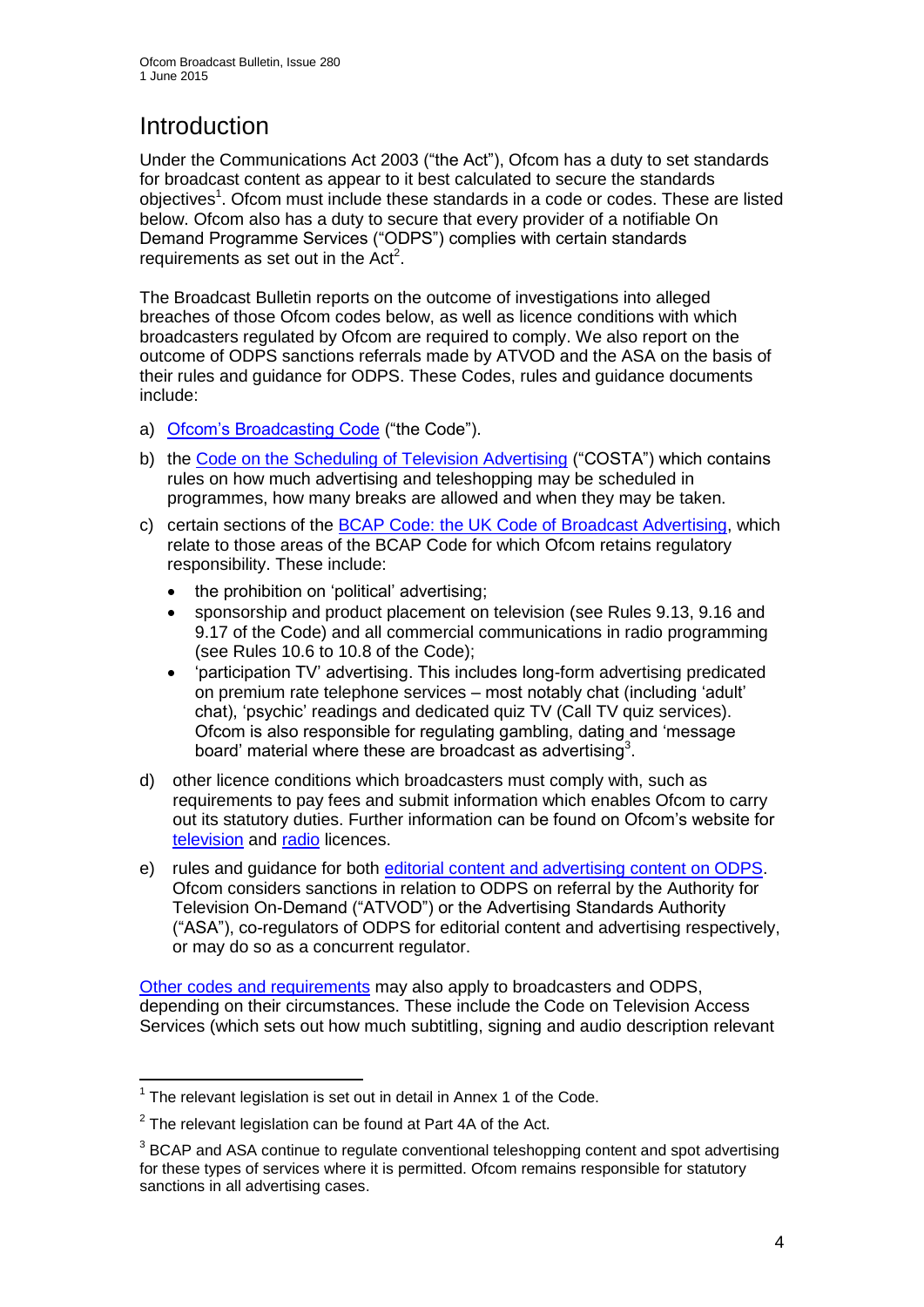licensees must provide), the Code on Electronic Programme Guides, the Code on Listed Events, and the Cross Promotion Code.

**It is Ofcom's policy to describe fully the content in television, radio and on demand content. Some of the language and descriptions used in Ofcom's Broadcast Bulletin may therefore cause offence.**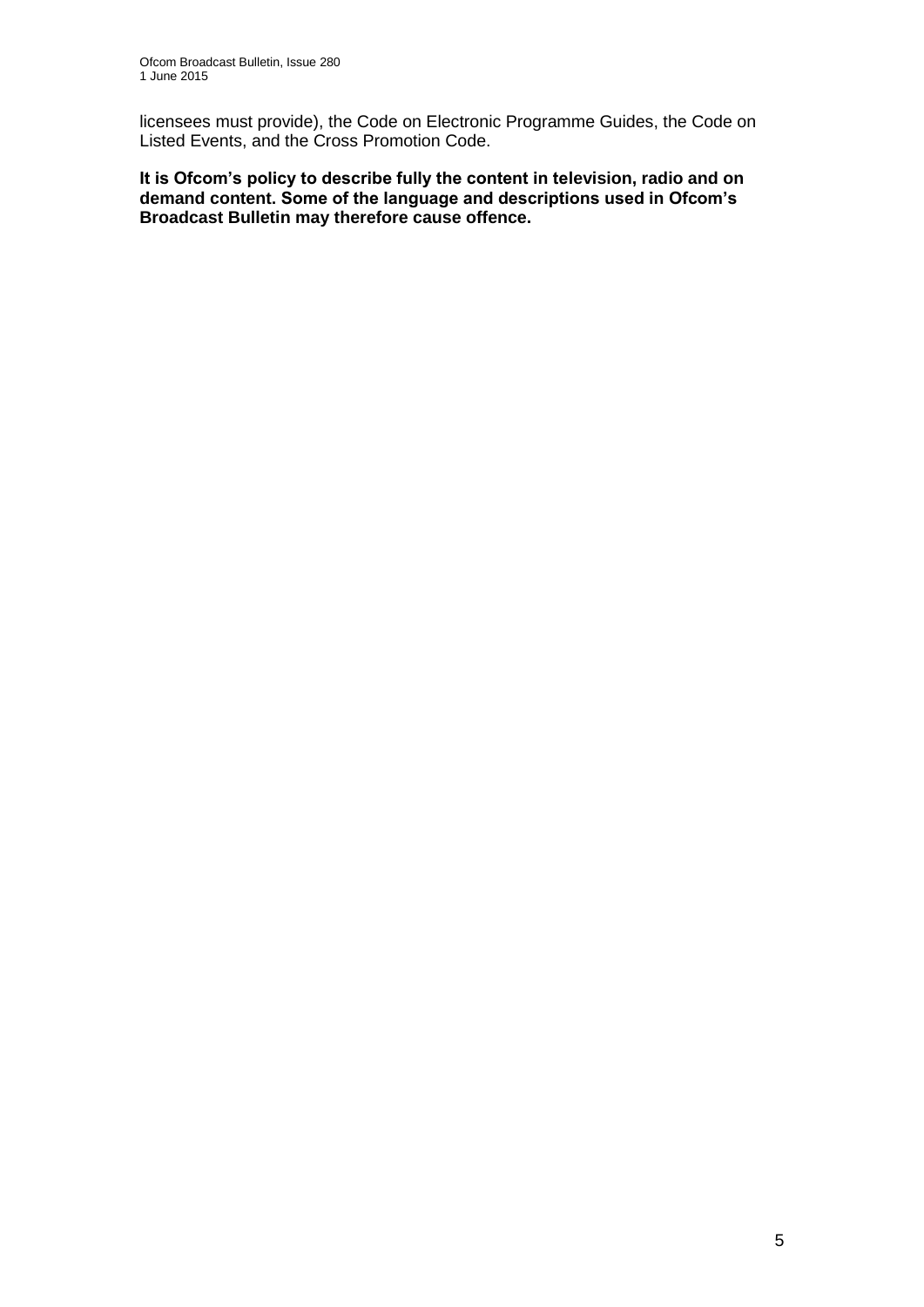# **Note to broadcasters**

# **Broadcast Charity Appeals**

In light of recent queries from broadcasters, we wish to remind all broadcast licensees of the rules that apply to charity appeals.

## **Television**

1

- **If broadcast free of charge, a charity appeal may be broadcast as programming**, provided the broadcast complies with all relevant Broadcasting Code rules – in particular, Rules 9.33 and 9.34.
- **If a charity is charged for the broadcast of an appeal for donations, the broadcast material is a commercial communication and must be either an advertisement or teleshopping.** It therefore needs to comply with all relevant rules in the BCAP Code and the Code on the Scheduling of Television Advertising (COSTA)<sup>1</sup>.
- Ofcom therefore wishes to emphasise the following:
	- $\circ$  Teleshopping spots (in commercial breaks) and 'windows' (i.e. teleshopping features lasting at least the minimum duration of 15 minutes) must feature 'direct offers'. In the context of charity appeals as teleshopping, a direct offer is a direct appeal to the public for funds. Viewers must therefore be able to donate directly, without the need to seek information or other material from any other place;
	- $\circ$  The principal purpose of a teleshopping charity appeal must be to enable viewers to donate directly. Appeals for donations should therefore be constant or near-constant. Other material included that does not itself contain a direct appeal must be justifiable, as related to the appeal, and appropriately limited;
	- o Most teleshopping uses 'L's i.e. L-shaped permanent on-screen overlays that display the price and characteristics of the goods or services directly offered and, typically, the payment methods accepted. This technique can help to create the necessary emphasis in a charity appeal, although the use of an 'L' (or similar) does not automatically make the charity appeal teleshopping if, otherwise, the broadcast is not obviously related to the charity appeal or contains no or very few direct appeals for donations.
	- o The inclusion in the 'L' of the charity's details, including its banking and contact details (for viewers to make donations), and its charity registration number, is therefore likely to be important.

<sup>1</sup> <http://stakeholders.ofcom.org.uk/binaries/broadcast/other-codes/tacode.pdf>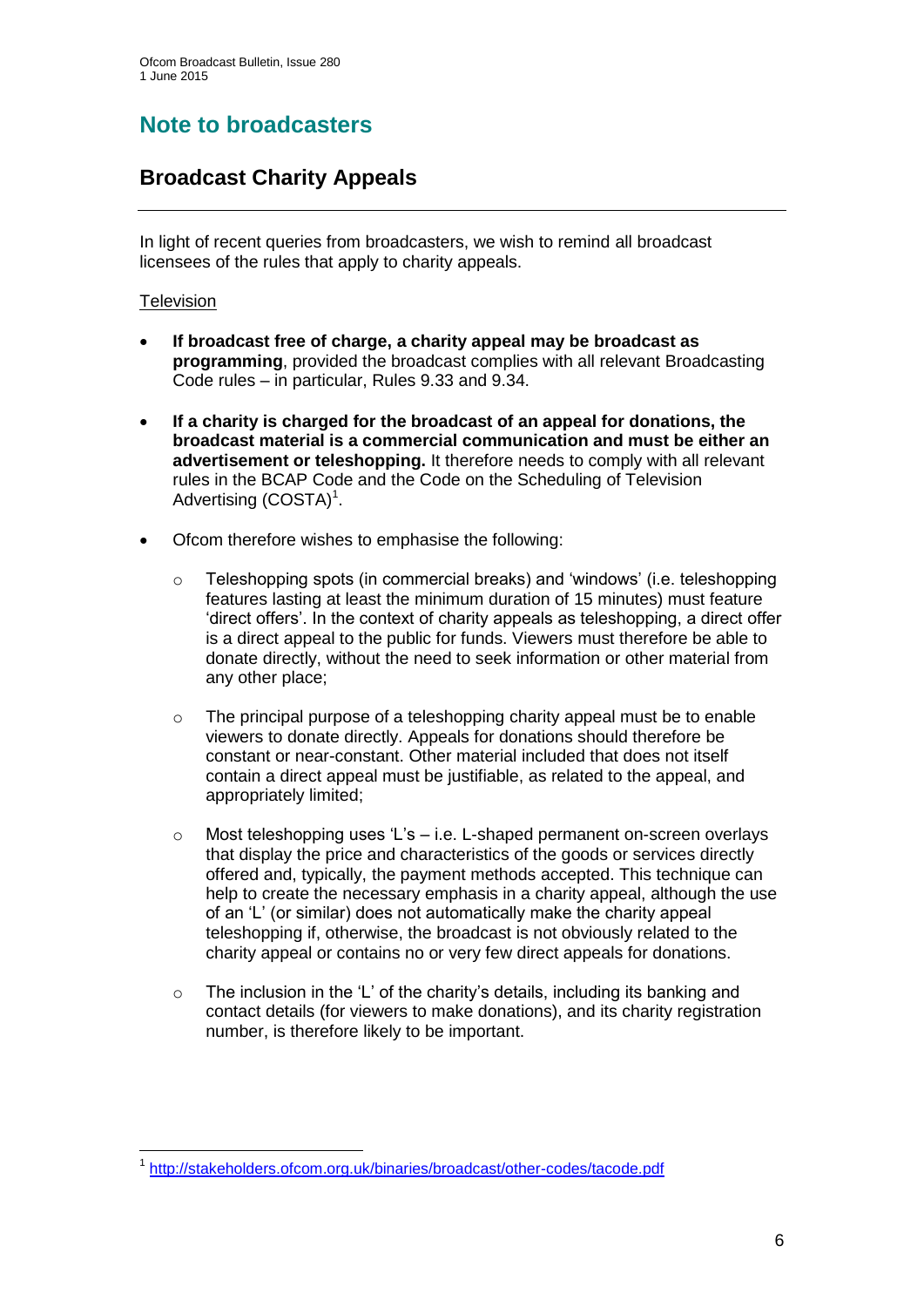## Radio

- If broadcast free of charge, charity appeals may be broadcast in editorial<sup>2</sup>, provided the broadcast complies with all relevant Broadcasting Code rules – in particular, Rule 10.11. Typically, this applies to a broadcaster running an appeal for a charity created or 'adopted' by the station.
- **If a charity is charged for the broadcast of an appeal for donations, the appeal may be broadcast as a commercial reference** (i.e. a commercial communication in radio programming), provided the broadcast complies with all relevant requirements – in particular, Rules 10.7 and 10.8 of the Broadcasting Code (and the BCAP Code rules they detail). Ofcom also wishes to remind broadcasters that achieving appropriate on-air transparency to listeners of the commercial arrangement between the station and the charity must be considered carefully, to ensure compliance with Rule 10.1 of the Code, paying particular attention to the wording, positioning and frequency of the relevant signalling.<sup>3</sup> (Alternatively, charity appeals broadcast in return for payment may be broadcast as advertisements, which must comply with the BCAP Code.)

 $3$  See Ofcom's guidance to Rule 10.1 of the Code, at: <http://stakeholders.ofcom.org.uk/binaries/broadcast/guidance/831193/section10.pdf>

 2 'Editorial', as it appears in the introductory table on page 1 of Section Ten guidance, at: <http://stakeholders.ofcom.org.uk/binaries/broadcast/guidance/831193/section10.pdf>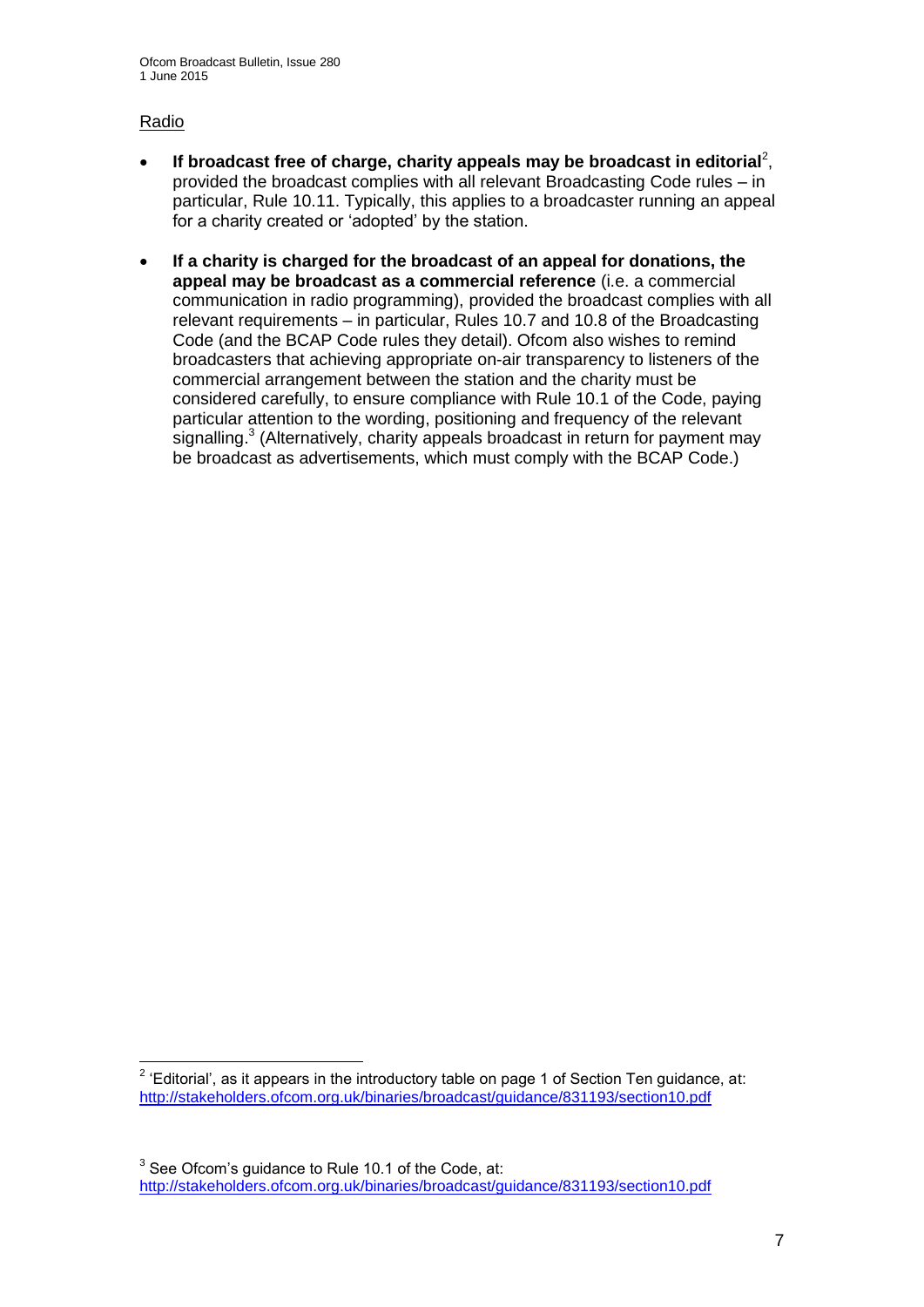# **In Breach**

# **Air Crash Investigation**

*National Geographic Channel, 26 November 2014, 10:00*

# **Introduction**

*Air Crash Investigation* is a factual series in which an air disaster is reconstructed and investigated in each episode. This programme was concerned with the 2007 Adam Air Flight 574 disaster in which all 102 passengers died. The licence for National Geographic Channel is held by NGC Europe Limited ("NGC Ltd" or "the Licensee").

Ofcom received a complaint from a viewer with photosensitive epilepsy that the programme contained "huge amounts" of "unnecessary" flashing images.

Certain types of flashing images can trigger seizures in viewers who are susceptible to photosensitive epilepsy ("PSE"). Ofcom therefore carried out an assessment of the broadcast content against Ofcom's Technical Guidance to broadcasters on flashing images (the "PSE Guidance"). The PSE Guidance states that a sequence containing flashing at a rate of more than three flashes per second which exceed specific intensity thresholds may be potentially harmful.

Ofcom noted the following onscreen warning broadcast at the start of the programme:

*"Warning. Epilepsy. Viewer Discretion Advised".*

This was accompanied by the following warning given by way of a voiceover:

*"The following programme contains flashing images which may affect viewers with photosensitive epilepsy".*

Ofcom's technical assessment of the material detected 45 separate instances during the programme in which the limits on flashing images set out in the PSE Guidance were exceeded. These were clustered during the opening ten minutes and final 15 minutes of the programme which both featured the reconstruction of a lightning storm.

Ofcom therefore considered the programme raised issues warranting investigation under Rule 2.12 of the Code, which states:

"Television broadcasters must take precautions to maintain a low level of risk to viewers who have photosensitive epilepsy. Where it is not reasonably practicable to follow the Ofcom guidance, and where broadcasters can demonstrate that the broadcasting of flashing lights and/or patterns is editorially justified, viewers should be given an adequate verbal and also, if appropriate, text warning at the start of the programme or programme item".

We therefore requested comments from the Licensee as to how the material complied with this rule.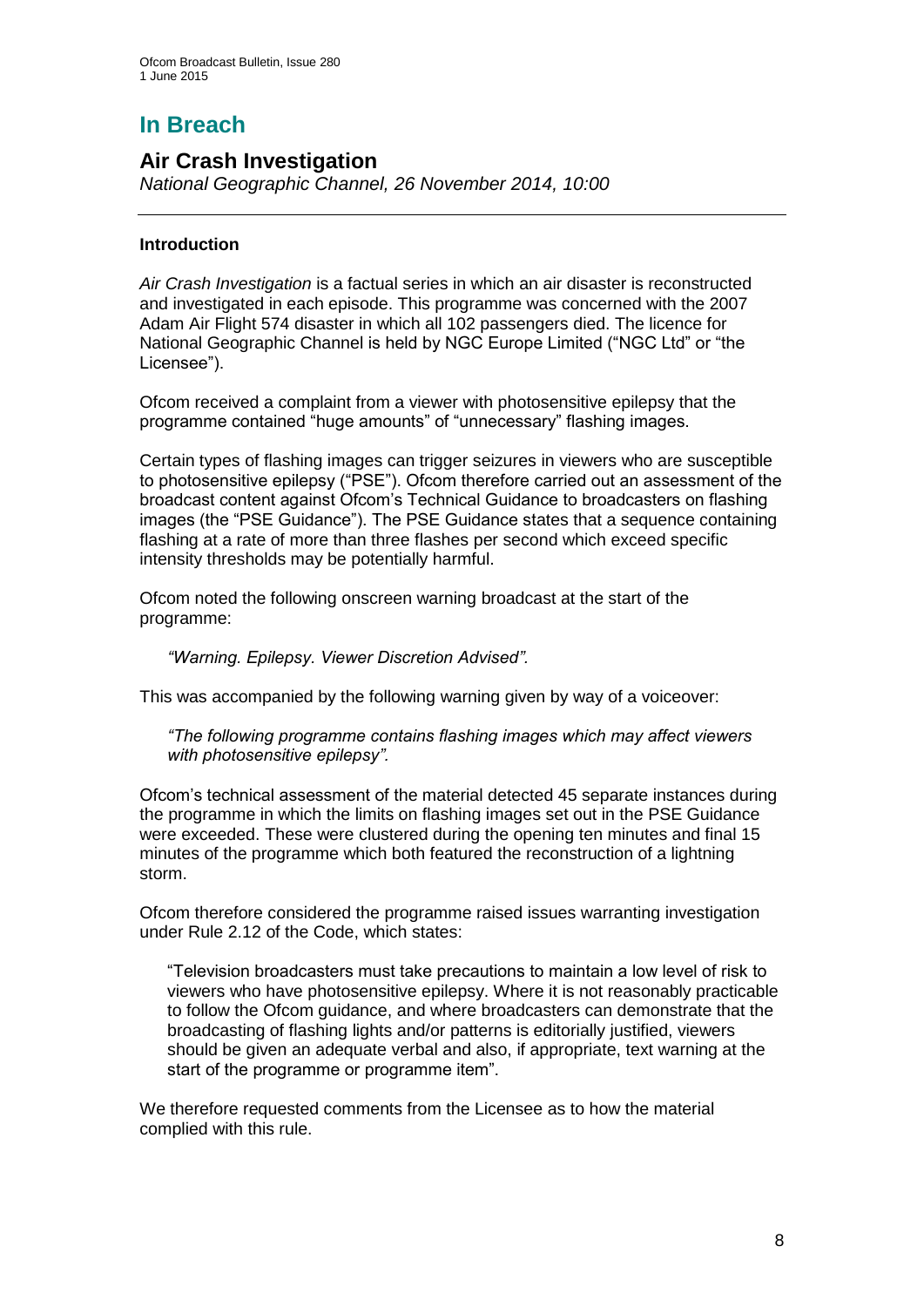# **Response**

The Licensee admitted that the programme "breached Ofcom's PSE Guidance and consequently breached Rule 2.12 of the Broadcasting Code". It also accepted it had incorrectly interpreted this rule when initially complying the programme.

NGC Ltd told Ofcom that on delivery of the programme (which was acquired from another broadcaster), its compliance team "noted the level of flashing images and, with a view of complying with Rule 2.12, made the broadcast of the programme subject to both a verbal and text warning being broadcast at the onset of the programme".

The Licensee said "[b]y its very nature, there are contractual restrictions placed on how we edit programming acquired from other distributors or broadcasters". It added this did not "in any way lessen [its] responsibility to ensure that all [its] programming complies with the relevant rules". In relation to this specific programme, the Licensee said it had considered "the essence of the program concerned the impact of a violent electrical storm in causing an air disaster and the required edits were intrinsically linked to the editorial line of the program".

NGC Ltd said that in light of this it "came to the conclusion that in this instance it was editorially justified to include the material complained of provided we complied with Rule 2.12".

However, the Licensee accepted this this conclusion had been "erroneous" and assured Ofcom "that there will be no repetition". NGC Ltd also said that "in an effort to prevent this situation from recurring", it had arranged for further analysis of any material that the Licensee's compliance or scheduling teams are concerned may breach the PSE Guidance.

## **Decision**

Under the Communications Act 2003, Ofcom has a statutory duty to set standards for the content of programmes as appear to it best calculated to secure the standards objectives. One of these is that "generally accepted standards" are applied so as to provide adequate protections for members of the public from the inclusion of offensive and harmful material.

Given the significant potential for harm to viewers with PSE who are exposed to flashing images, Rule 2.12 makes clear that Ofcom expects broadcasters to maintain a low level of risk in this regard. Further, the PSE Guidance, which was developed with input from medical experts, sets out technical parameters which are intended to reduce the risk of broadcast content provoking seizures.

In this case, Ofcom's technical assessment of the material found that 45 separate instances of flashing images, totalling 27 seconds of broadcast material, significantly exceeded the maximum limits set out in the PSE Guidance to broadcasters on flashing images. This therefore posed a significant risk of harm to viewers in the audience with PSE.

As Rule 2.12 makes clear, there may be circumstances where "it is not reasonably practicable to follow the Ofcom [PSE] guidance", and broadcasters can demonstrate that it is editorially justified to broadcast the problematic material containing the flashing images, provided that an adequate warning is given at the start of the programme and/or programme item. It may for example not be reasonably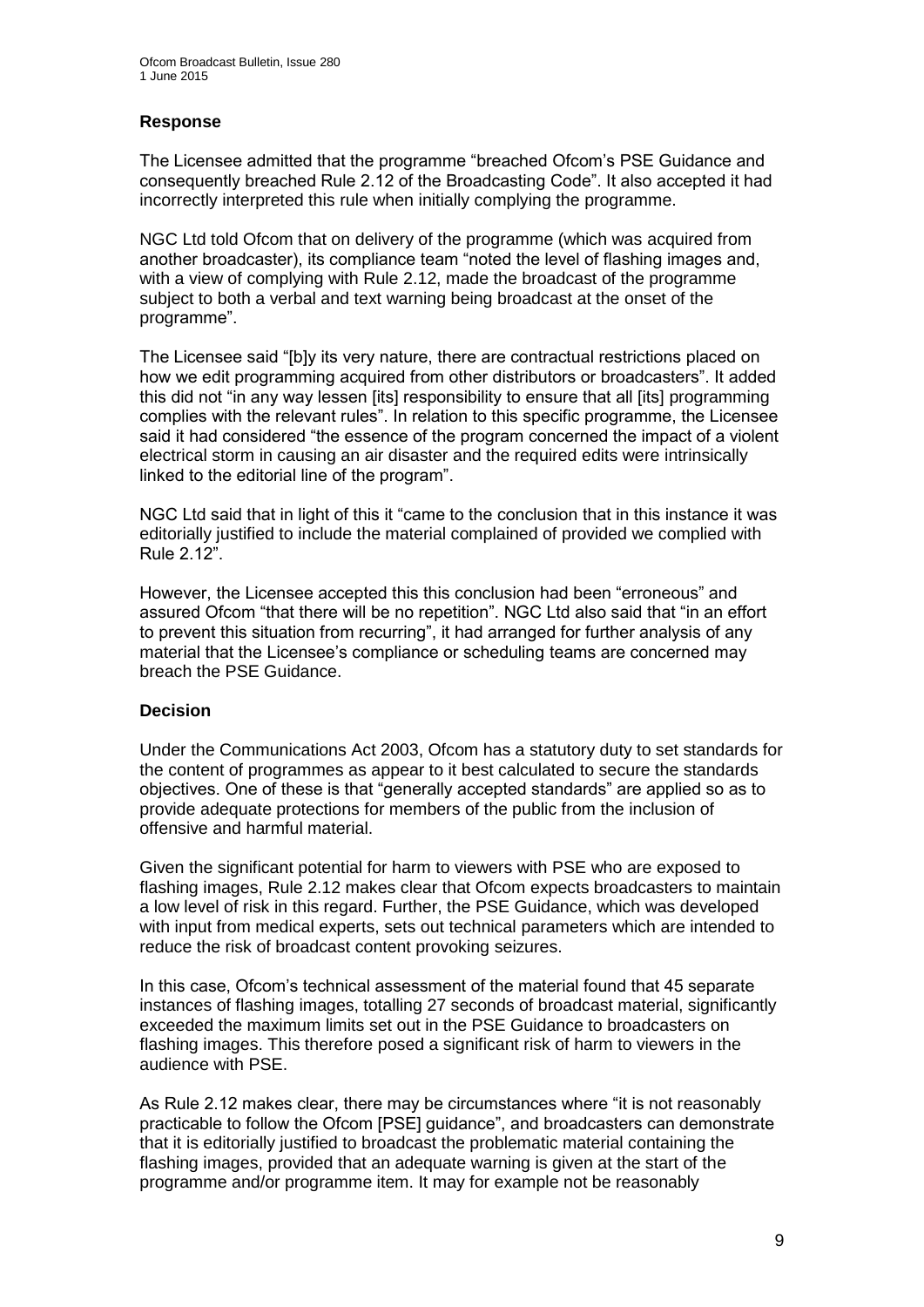practicable to remove or edit the material that exceeds the maximum limits as set out in the PSE Guidance during a live broadcast, and it is editorially justified nonetheless to broadcast material containing problematic flashing images. In these circumstances, it is essential that appropriate warnings are given to assist viewers with PSE to avoid instances of flashing images the broadcaster cannot reasonably control.

Ofcom began by assessing whether it was "reasonably practicable" for the Licensee to have followed the PSE Guidance in this case.

We noted this programme was pre-recorded and not broadcast live. The Licensee therefore had the opportunity to edit or manipulate the material digitally to eliminate or materially reduce the flashing images in the programme which exceeded the limits set out in the PSE Guidance.

In Ofcom's view, as it was reasonably practicable in this case for the Licensee to have followed the PSE Guidance, it was therefore not necessary to go on to consider whether the inclusion of the flashing images was editorially justified and whether an adequate warning was given.

We noted that when originally complying the programme, NGC Ltd considered that it was "editorially justified" to include the flashing images showing the lightning storm because the Licensee's view was that this was editorially necessary – the theme of the programme being that it was the storm that caused the air disaster. However, Rule 2.12 makes clear that before considering whether the inclusion of potentially harmful flashing images is "editorially justified", licensees must first consider whether it is "reasonably practicable" to remove them.

Ofcom's technical assessment of the material detected 45 separate instances in which the limits on flashing images (as set out in the PSE Guidance) were materially exceeded during a total of 27 seconds of broadcast material. The potential for viewer harm by the broadcast of this material was therefore significant. We noted that a warning was given at the start of this programme, but considered that in view of the severity and duration of the flashing images, the warning was clearly insufficient to maintain a sufficiently low level of risk to viewers with PSE.

The broadcast of this material therefore breached Rule 2.12 of the Code.

**Breach of Rule 2.12**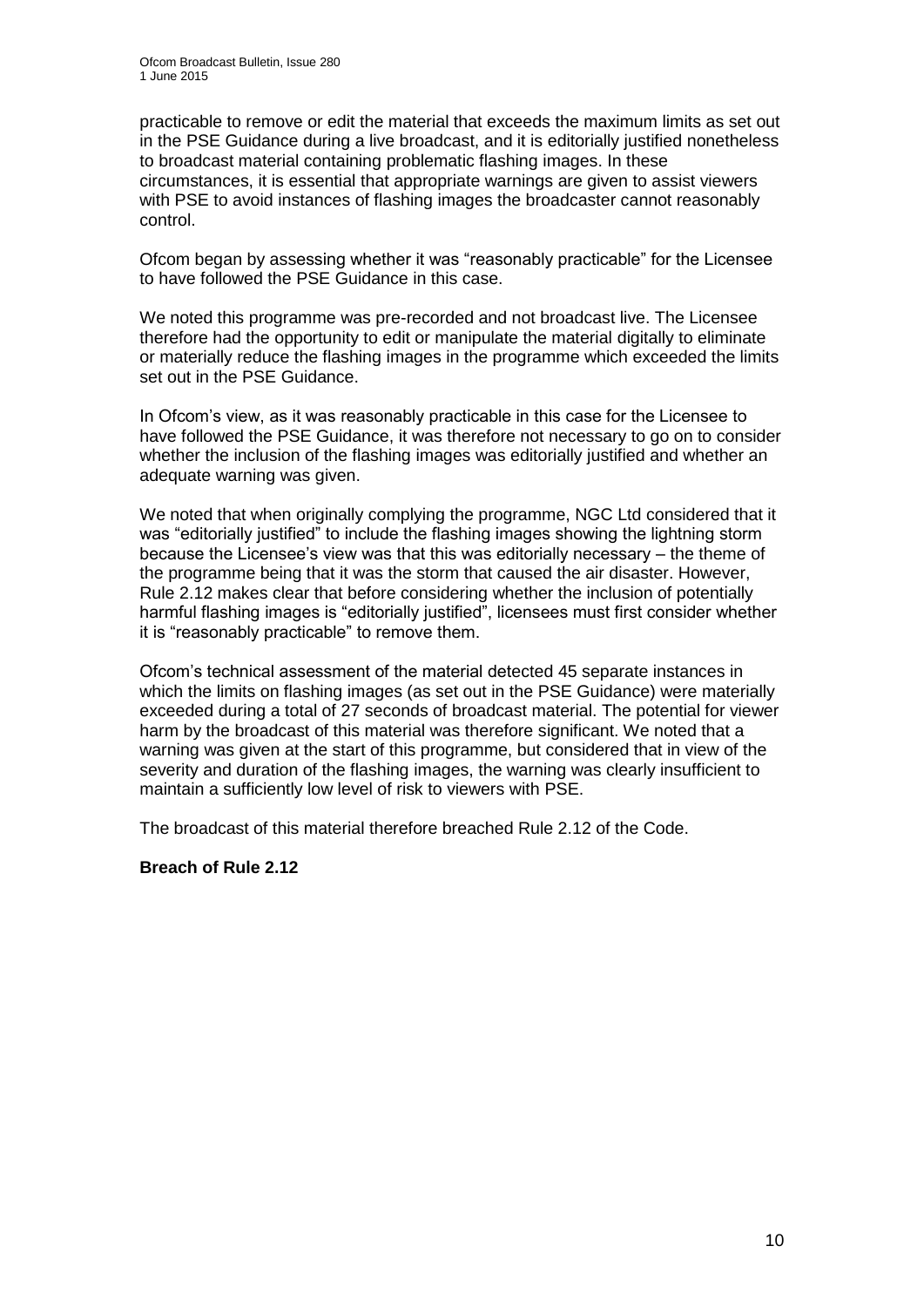# **In Breach**

# **4 Play: Sex Tips 4 Girls**

*The Africa Channel, 8 March 2015, 20:30*

# **Introduction**

The Africa Channel is a digital satellite channel aimed at the African community. The channel broadcasts a variety of news and entertainment programming. The licence for The Africa Channel is held by The Africa Channel Ltd ("ACL" or "the Licensee").

The Africa Channel broadcast an episode of *4 Play: Sex Tips 4 Girls* at 20:30. This drama series follows the lives of four women in their thirties in Johannesburg, South Africa.

Ofcom noted the following language used within the first minute of the programme:

*"You are high as a fucking kite".*

Ofcom considered the use of the word "fucking" in this material raised issues warranting investigation under Rule 1.14 of the Code, which states:

"The most offensive language must not be broadcast before the watershed…".

We therefore requested comments from the Licensee as to how this material complied with this rule.

## **Response**

ACL apologised for the offensive language used. It stated that the programme had been edited for pre-watershed broadcast, and that the clip containing the offensive language was part of a recap of previous episodes. Although the clip had been removed from the previous episode, it had been missed in the recap. The Licensee said that it has "very stringent" compliance arrangements and such errors should not arise. ACL said it had now removed the clip from the pre-watershed recap, and as a result of this compliance error has taken further measures to improve its compliance system to ensure that this problem does not happen again.

## **Decision**

1

Under the Communications Act 2003, Ofcom has a statutory duty to set standards for broadcast content as appear to it best calculated to secure the standards objectives, one of which is that "persons under the age of eighteen are protected". This objective is reflected in Section One of the Code.

Rule 1.14 states that the most offensive language must not be broadcast before the watershed. Ofcom research on offensive language<sup>1</sup> clearly notes that the word "fuck" and other variations of this word are considered by audiences to be among the most offensive language. Such language is unacceptable before the watershed.

 $1$  Audience attitudes towards offensive language on television and radio, August 2010 [\(http://stakeholders.ofcom.org.uk/binaries/research/tv-research/offensive-lang.pdf\)](http://stakeholders.ofcom.org.uk/binaries/research/tv-research/offensive-lang.pdf).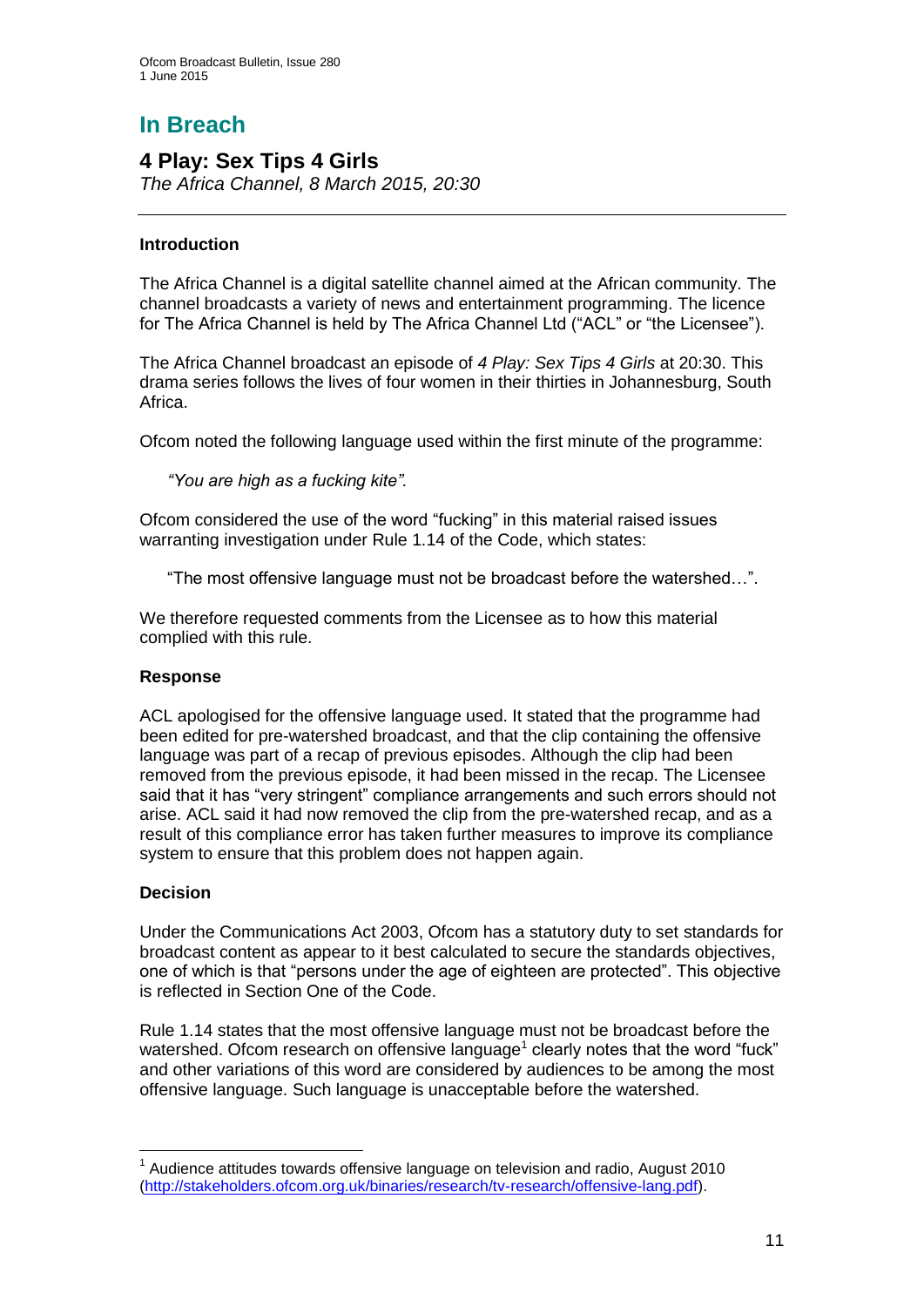Ofcom noted ACL's apology, and that it has taken steps to avoid this problem happening again. Nonetheless, this broadcast of the most offensive language was a clear breach of Rule 1.14.

# **Breach of Rule 1.14**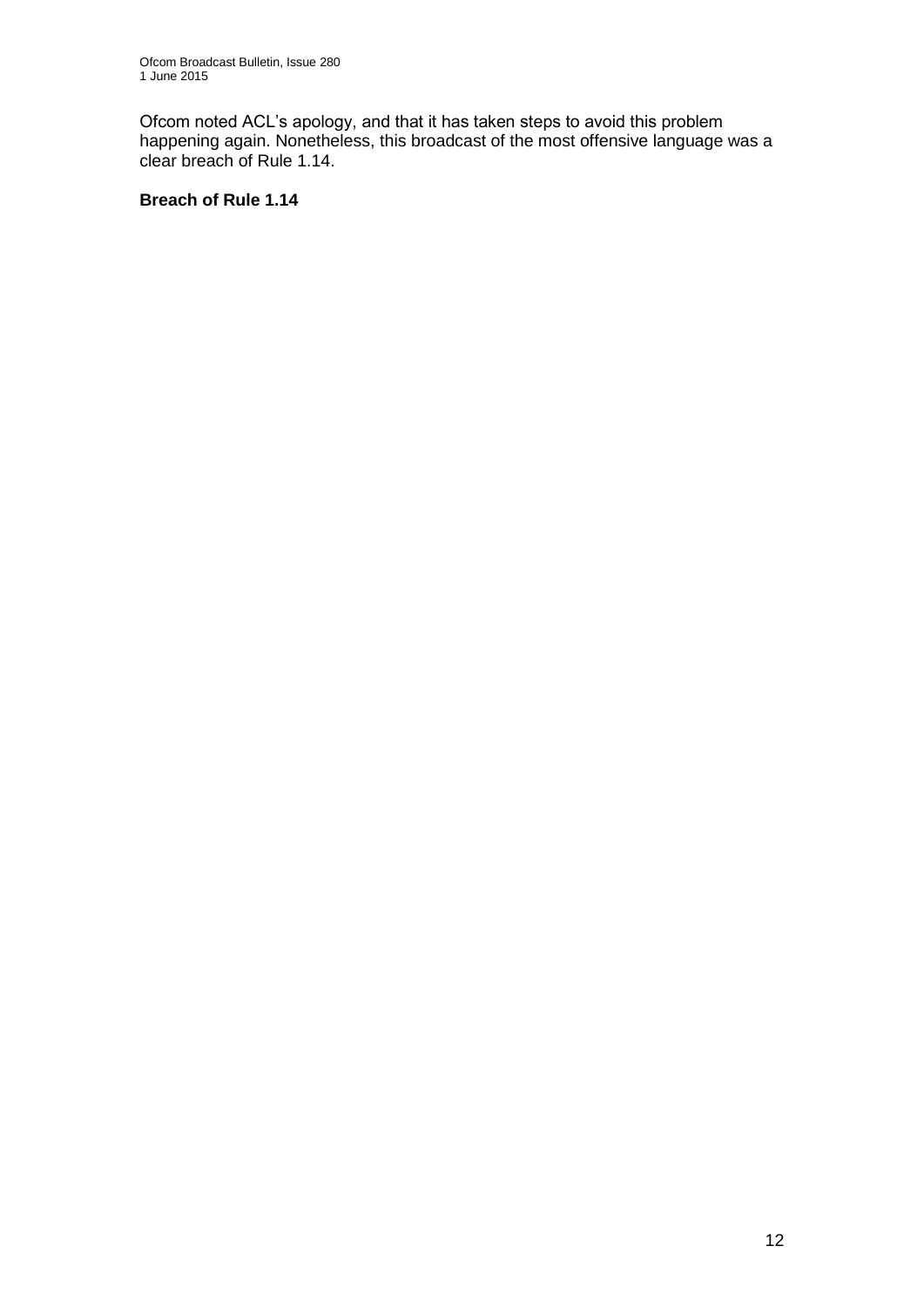# **In Breach**

# **Style and Trends**

*NTV Europe, 23 October 2014, 17:00* 

# **Introduction**

NTV is a general entertainment and news service broadcast on the digital satellite platform. The channel is aimed at the Bangladeshi community in the UK and other parts of Europe. The licence for the service is held by International Television Channel Europe Limited ("ITCE" or "the Licensee").

*Style and Trends* is a general interest magazine programme. Ofcom received a complaint about branding for a body spray in the programme broadcast on 23 October 2014. As the programme was in Bengali and English, we commissioned an independent translation of the material in Bengali.

When viewing the programme, Ofcom noted the following:

- the programme title graphic incorporated the logo of the body spray. This graphic was shown at each programme juncture (e.g. at the beginning and end of the programme and around advertising breaks) and also appeared during the programme via a screen situated next to the presenter in the studio; and
- during various programme segments product shots of the body spray appeared along the bottom of the screen.

The incorporation of the logo into the programme graphic suggested to Ofcom that the brand was a programme sponsor. We therefore sought ITCE's formal comments on how it considered the on-screen product shots of the body spray complied with Rule  $9.10$  of the Code,<sup>1</sup> which states:

"References to placed products, services and trade marks must not be unduly prominent."

## **Response**

<u>.</u>

ITCE said that a significant percentage of its programming was sponsored content from Bangladesh and that it was not party to any commercial arrangements relating to this content. It continued that, in order to comply with Ofcom rules, it endeavoured to remove references to the Bangladeshi sponsors' products in these programmes. However, in some cases, it found the content to be inseparable and its editor struggled to remove the sponsor references.

ITCE said that it had tried to comply with Ofcom's product placement guidance in relation to this particular programme.

 $1$  The Code defines a sponsor as "any public or private undertaking or individual (other than a broadcaster or programme producer) who is funding the programming with a view to promoting its products, services, trade marks and/or its activities". The Code makes clear that "with the exception of the sponsorship credits, any reference to a sponsor that appears in a sponsored programme as a result of a commercial arrangement with the broadcaster, the programme maker or a connected person will be treated as product placement and must comply with Rules 9.6 to 9.14.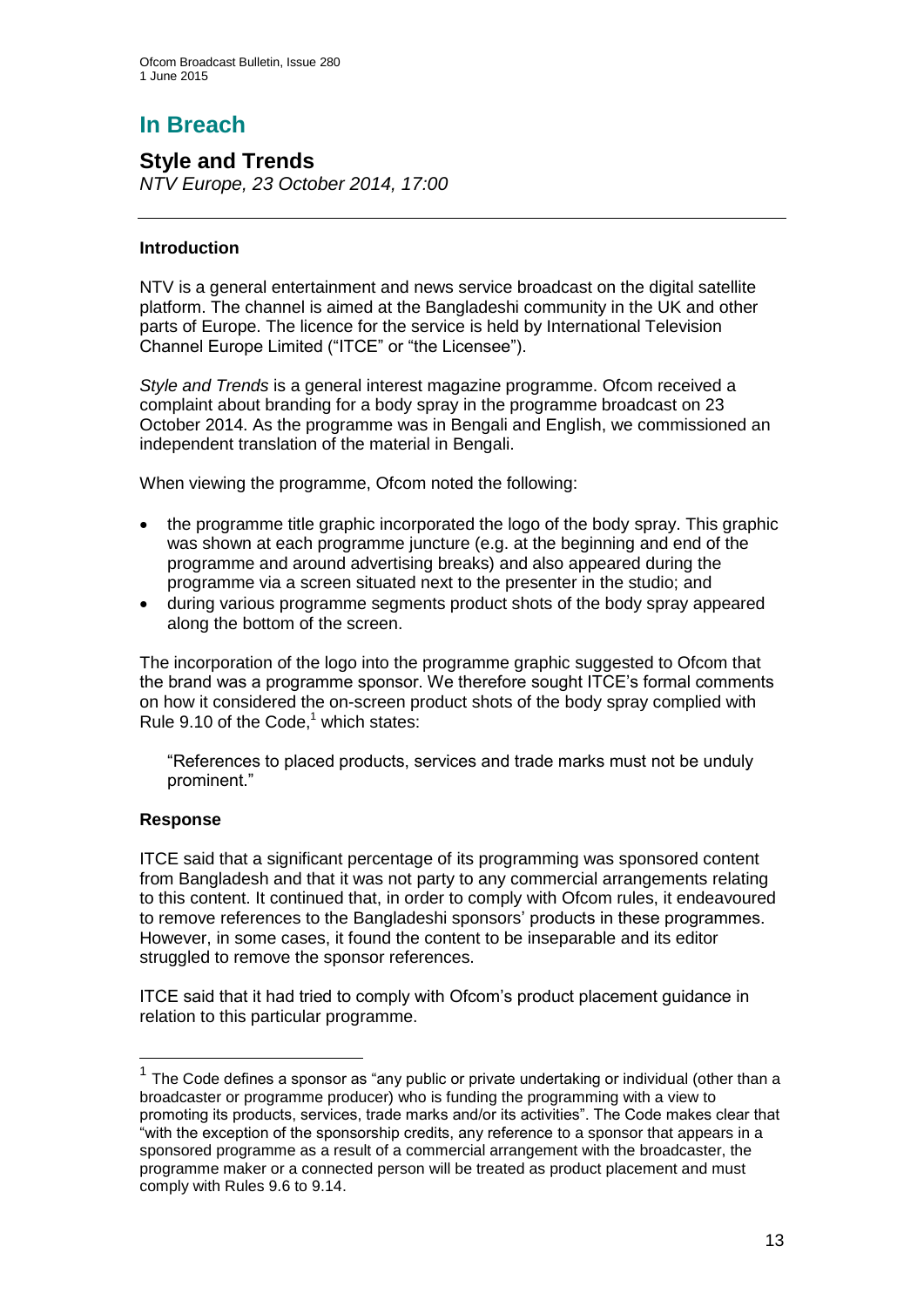# **Decision**

Under the Communications Act 2003, Ofcom has a statutory duty to set standards for broadcast content as appear to it best calculated to secure specific standards objectives, including "that the international obligations of the United Kingdom with respect to advertising included in television and radio services are complied with". These obligations include ensuring compliance with the Audiovisual Media Services ("AVMS") Directive.

The AVMS Directive requires, among other things, that television advertising is kept visually and/or audibly distinct from programming. The purpose of this is to prevent programmes becoming vehicles for advertising and to protect viewers from surreptitious advertising. The requirements of the AVMS Directive and the Act are reflected in Section Nine of the Code, which limits the extent to which commercial references can be included in programmes.

Ofcom recognises the difficulties faced by broadcasters when transmitting content originally produced for broadcast in a territory where the regulatory requirements differ to those enforced by Ofcom. However, these difficulties do not justify an Ofcom licensee broadcasting material on its Ofcom licensed service that does not comply with the Code.

In this case, the programme featured on-screen references to the sponsor's product with no editorial justification for doing so. We therefore judged that the references were in breach of Rule 9.10.

In issue 276 of Ofcom's Broadcast Bulletin, published on 30 March 2015, $^2$  Ofcom recorded a breach of Licence Condition 17(2) against ITCE having concluded that there continues to be a systemic problem with the Licensee's compliance procedures. Ofcom has put the Licensee on notice that it will consider NTV's breach of Condition 17(2) for the imposition of a statutory sanction.

## **Breach of Rule 9.10**

1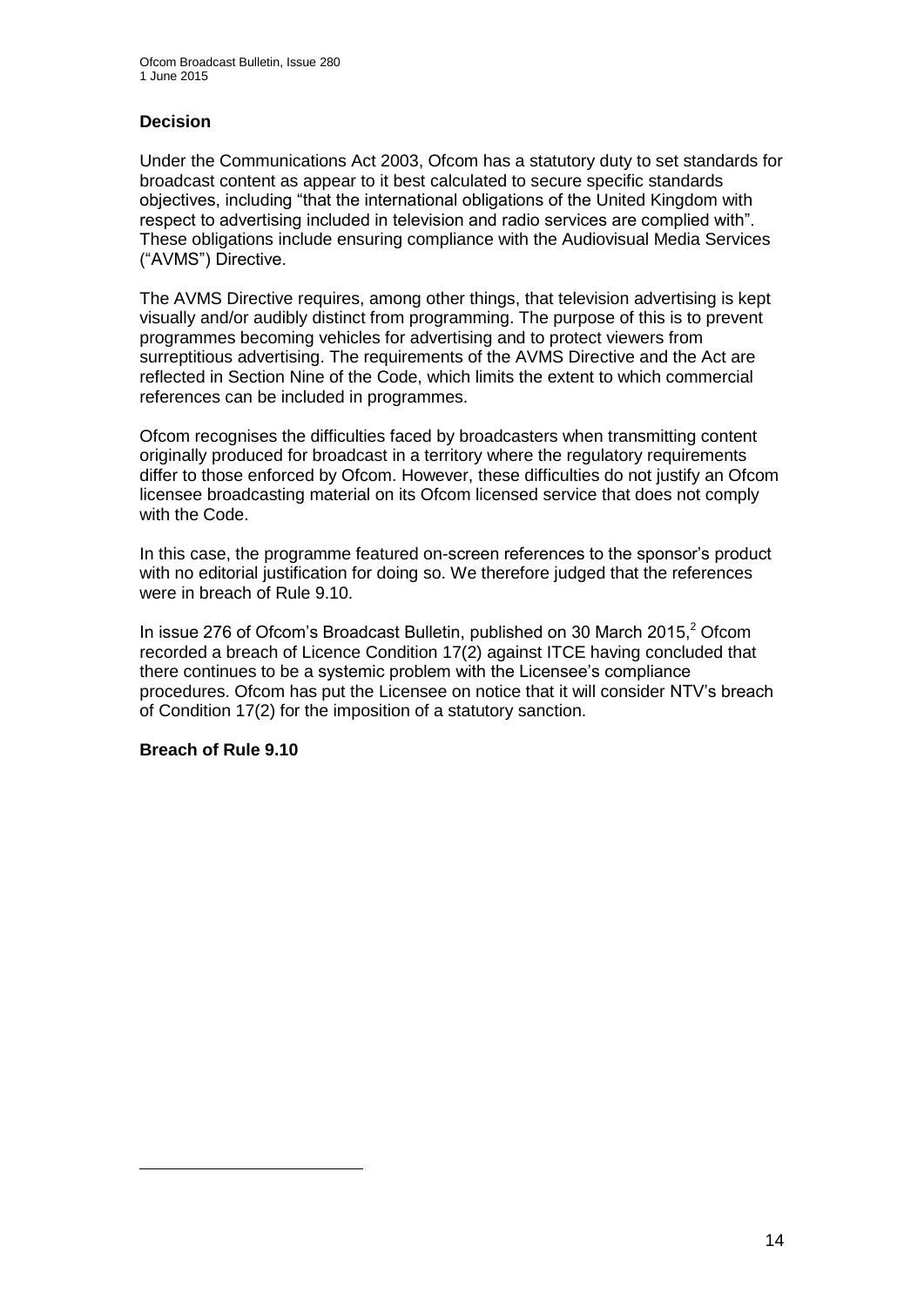# **In Breach**

# **Brit Asia TV Music Awards**

*Brit Asia TV, 4 January 2015, 13:00*

# **Introduction**

Brit Asia TV is a general entertainment channel aimed at the British Punjabi community. The licence for Brit Asia TV is held by Britasia TV Limited ("Britasia" or "the Licensee").

*Brit Asia TV Music Awards* is Britasia's annual music award ceremony, which awards artistic talent within the British Asian music scene. A complainant contacted Ofcom about the prominence of references to the sponsors of individual awards during the *Brit Asia TV Music Awards* programme.

We reviewed Britasia's coverage of the event, which was over three hours in duration. Fourteen of the 15 awards presented at the event were each sponsored by a different brand. The coverage of each award generally followed the same format: the ceremony presenters credited the award's sponsor and introduced its individual presenter(s); the award title was shown, with the caption *"SPONSORED BY* [sponsor's name and logo]*"*; and, the sponsor's logo was then displayed towards the bottom left hand side of the screen, as each nominee for the award was revealed and briefly featured.

We noted that the following brand references were broadcast (among others) during the event:

|            | Presenter A: "So the first award tonight, of the evening, is Best Newcomer. Now it's<br>sponsored by Ahsan's Bespoke Menswear – and they do provide<br>some fantastic outfits"; |
|------------|---------------------------------------------------------------------------------------------------------------------------------------------------------------------------------|
| Voiceover: | "Best Club DJ, sponsored by CTS – don't delay, claim today";                                                                                                                    |
| Voiceover: | "Best Non-Asian Music Producer, sponsored by Punch Records – the<br>UK's number 1 touring agency";                                                                              |
| Voiceover: | "Best Urban Asian Single, sponsored by Medical Locum 365 – the<br>nation's number 1 choice for GP locums";                                                                      |
| Voiceover: | "Best Female Act, sponsored by AsianSingleSolution.com – the<br>leading British Asian dating service";                                                                          |
| Voiceover: | "Best Male Act, sponsored by Health Therapy Beds – feel good for the<br>rest of your life";                                                                                     |
| On-screen: | "SPONSORED BY [Health Therapy logo] BEDS - FEEL GOOD FOR<br>THE REST OF YOUR LIFE";                                                                                             |
| Voiceover: | "Best Urban Asian Act, sponsored by MS Motor Services – the leading<br>independent Mercedes specialist";                                                                        |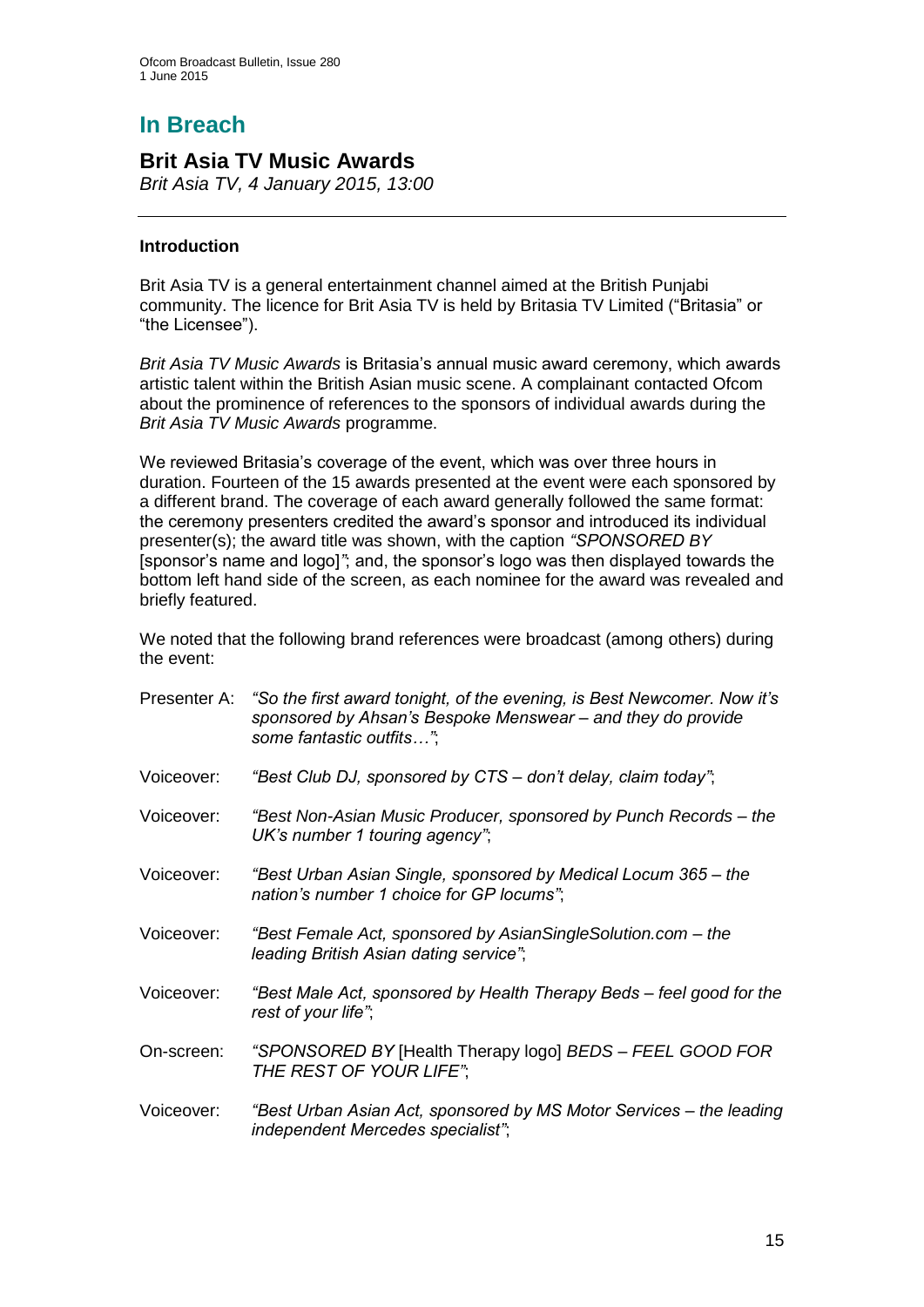- Voiceover: *"Best Asian Music Producer, sponsored by Mahirs Experience – delicious cuisine, amazing events"*;
- Voiceover: *"Best Band, sponsored by Hillbrook Dental – your smile makes ours".*

We also noted that the following references to Grosvenor Casino were broadcast:

- Presenter A: *"…the Best Music Video, which has been sponsored very kindly by Grosvenor Casino…".*
- Presenter B: *"Double your money!"*
- Presenter A: *"They do double your money. Sometimes not though; I've lost a lot, I'll tell you."*
- Presenter B: *"Yes but we always go back, don't we."*
- Presenter A: *"*[Name (of audience member)] *is over here somewhere.* [Name] *seems to win a lot."*
- Presenter B: *"I can't even see where he's sitting."*
- Presenter A: *"*[Name] *… I'll be coming down to Grosvenor Casino."*
- Voiceover: *"Best Video, sponsored by Grosvenor Casino – Casino online and mobile."*

The Licensee provided Ofcom with a template contract, which detailed the agreement made between Britasia and each award sponsor. As a result, the references met the definition of product placement<sup>1</sup> set out in the Code.

Ofcom considered the case raised issues warranting investigation under the following Code rules:

- Rule 9.9: "References to placed products, services and trade marks must not be promotional".
- Rule 9.10: "References to placed products, services and trade marks must not be unduly prominent".
- Rule 9.13: "The product placement of the following is prohibited: […] c) gambling;…".

1

We therefore asked the Licensee for its comments as to how the material broadcast complied with these rules.

 $1$  Product placement is defined as the inclusion in a programme of, or of a reference to, a product, service or trade mark where the inclusion is for a commercial purpose, and is in return for payment or other valuable consideration to the programme maker, the broadcaster or any person connected with either.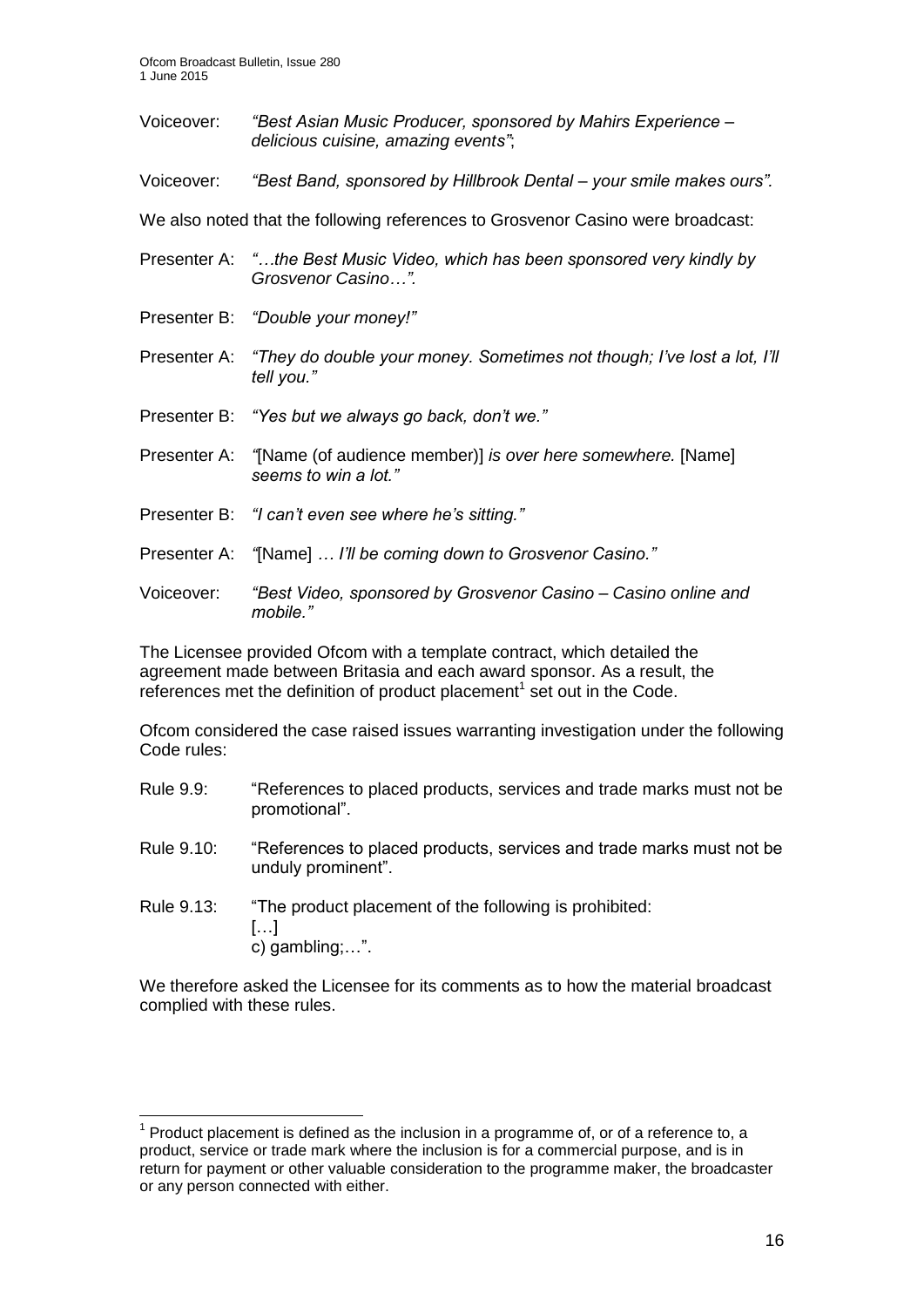# **Response**

Britasia said it did not consider the broadcast was in breach of Rule 9.9 or 9.10, adding that, "in any case [it found] both rules rather ambiguous". The Licensee added that:

- "category sponsors' branding appeared on screen for only a number of seconds each";
- "the branding was accompanied by a voiceover which announced the awards category in question and the sponsor of the awards category, including a very brief tagline":
- "at no point was there any call to action or any promotional activity"; and
- "editorially, [Britasia had] ensured that prominence was always given to the awards categories & performances throughout the programme".

In response to Ofcom's Preliminary View, the Licensee said it accepted our findings and would ensure it took care with any future product placement, which it said was "a new area for [Britasia]", adding that it had "subsequently consulted experienced Advertising Agencies and gained expert advice" to ensure no recurrence of the compliance errors highlighted by this case.

# **Decision**

Under the Communications Act 2003 ("the Act"), Ofcom has a statutory duty to set standards for broadcast content as appear to it best calculated to secure specific standards objectives, including "that the international obligations of the United Kingdom with respect to advertising included in television and radio services are complied with". These obligations include ensuring compliance with the Audiovisual Media Services ("AVMS") Directive.

The AVMS Directive contains a number of provisions designed to help maintain a distinction between advertising and editorial content, including requirements that television advertising is kept visually and/or audibly distinct from programming in order to prevent programmes becoming vehicles for advertising and to protect viewers from surreptitious advertising. Further, Article 23 of the AVMS Directive requires that television advertising is limited to a maximum of 12 minutes in any clock hour.

More specifically, both the AVMS Directive and the Act require that:

- programmes containing product placement shall not directly encourage the purchase or rental of goods or services; and
- programmes containing product placement shall not give undue prominence to the products, services or trade marks concerned.

Rules 9.9 and 9.10 of the Code reflect these requirements.

There are also additional requirements relating to product placement set out in the Act. For example, the prohibition of the product placement of particular products and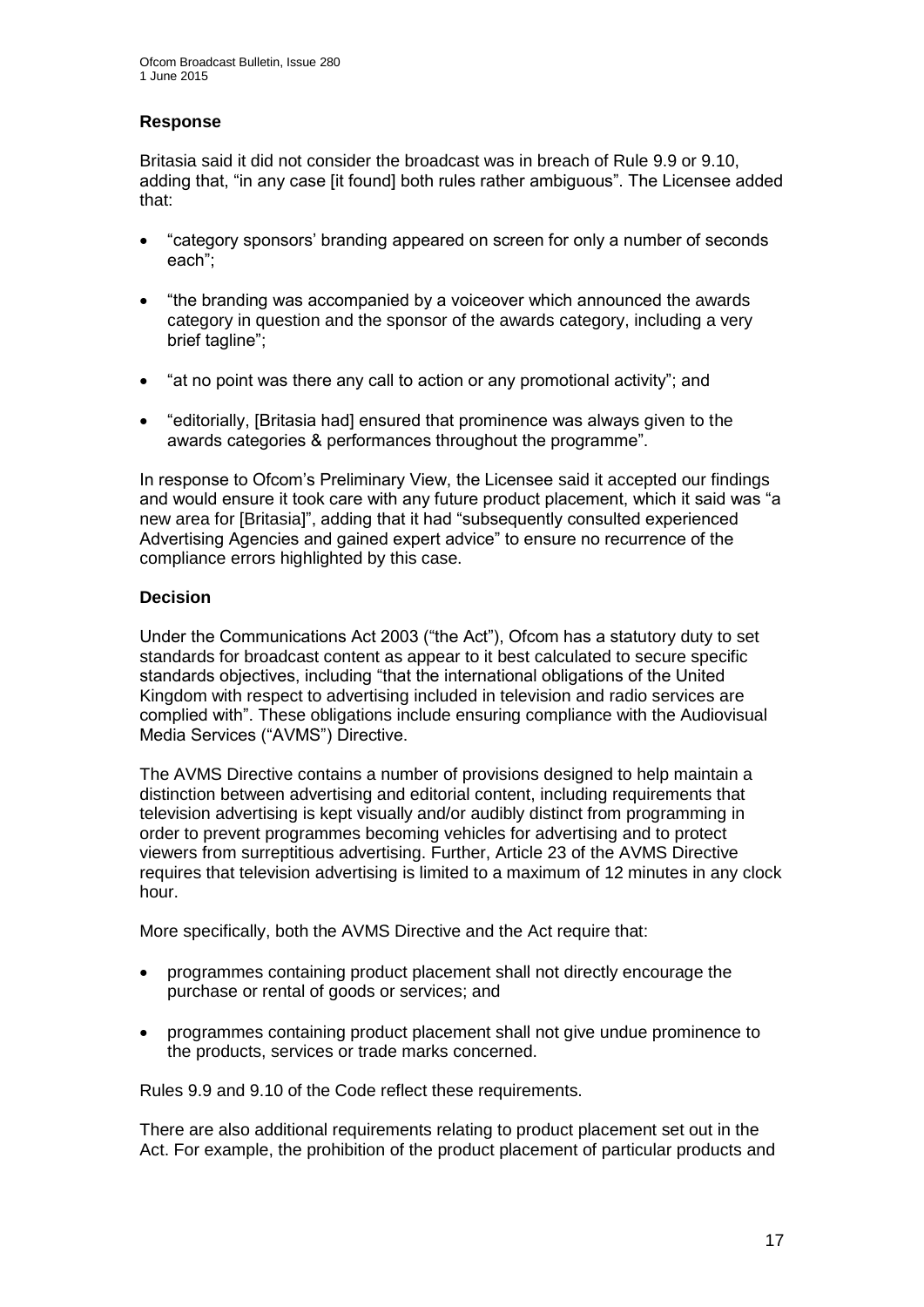services, including (but not limited to) gambling, as reflected in Rule 9.13 of the Code.

## Rule 9.9 and 9.10

Ofcom noted Britasia's view that the rules in the Code were "rather ambiguous". However, Section Nine of the Code makes clear that product placement is, "the inclusion in a programme of, or of a reference to, a product, service or trade mark where the inclusion is for a commercial purpose, and is in return for the making of any payment, or the giving of other valuable consideration, to any relevant provider or any person connected with a relevant provider, and is not prop placement". In this case, the template contract provided by the Licensee made clear that each award sponsor had paid Britasia for specific references to its brand to be broadcast during coverage of the event. As such, each reference met the definition of product placement and Rules 9.9 and 9.10 were engaged.

We therefore went on to consider whether Rules 9.9 and 9.10 were breached in this case. Ofcom's Guidance to Section Nine of the Code<sup>2</sup> makes clear that the level of prominence given to a product, service or trade mark will be judged against the editorial context in which it appears and that "a lack or absence of sufficient editorial justification will be more difficult to justify as duly prominent." In this instance, with the exception of the references to Grosvenor Casino (see below), Ofcom accepted that the general format of award presentations within a ceremony provided the opportunity for the broadcast of appropriate references to the award sponsors as placed products/services.

However, we also noted that in each of the instances cited above, the placed references included brand messages and positive comments by presenters (e.g. *"– and they do provide some fantastic outfits…"*), advertising claims (e.g. *"– the UK's number 1 touring agency"*) and calls to action (e.g. *"*– *don't delay, claim today"*). Ofcom considered these brand messages and comments to promote the brands in question, in breach of Rule 9.9 of the Code. Furthermore, we considered the references to the featured brands served an advertising rather than editorial purpose which could not be justified by the editorial context. As a result, we concluded that the references were also unduly prominent, in breach of 9.10 of the Code.

## Rule 9.13(c)

The Act explicitly prohibits the product placement of gambling<sup>3</sup>, a requirement which is reflected in Rule 9.13(c) of the Code. As the references to Grosvenor Casino in the programme arose from a contractual arrangement between the Licensee and the company mentioned, we considered these constituted product placement in breach of Rule 9.13(c) of the Code.

## **Conclusion**

We were concerned that the material broadcast in this case – in particular, the placement of a prohibited product – and the Licensee's response indicated that it has failed to understand it obligations under Section Nine of the Code. We reminded the Licensee that where a reference to a product, service or trade mark appears in a programme as a result of payment (or other valuable consideration) to the

<sup>1</sup> <sup>2</sup> [http://stakeholders.ofcom.org.uk/binaries/broadcast/guidance/831193/section9.pdf.](http://stakeholders.ofcom.org.uk/binaries/broadcast/guidance/831193/section9.pdf)

 $3$  Schedule 11A, paragraph 6(2) of the Act.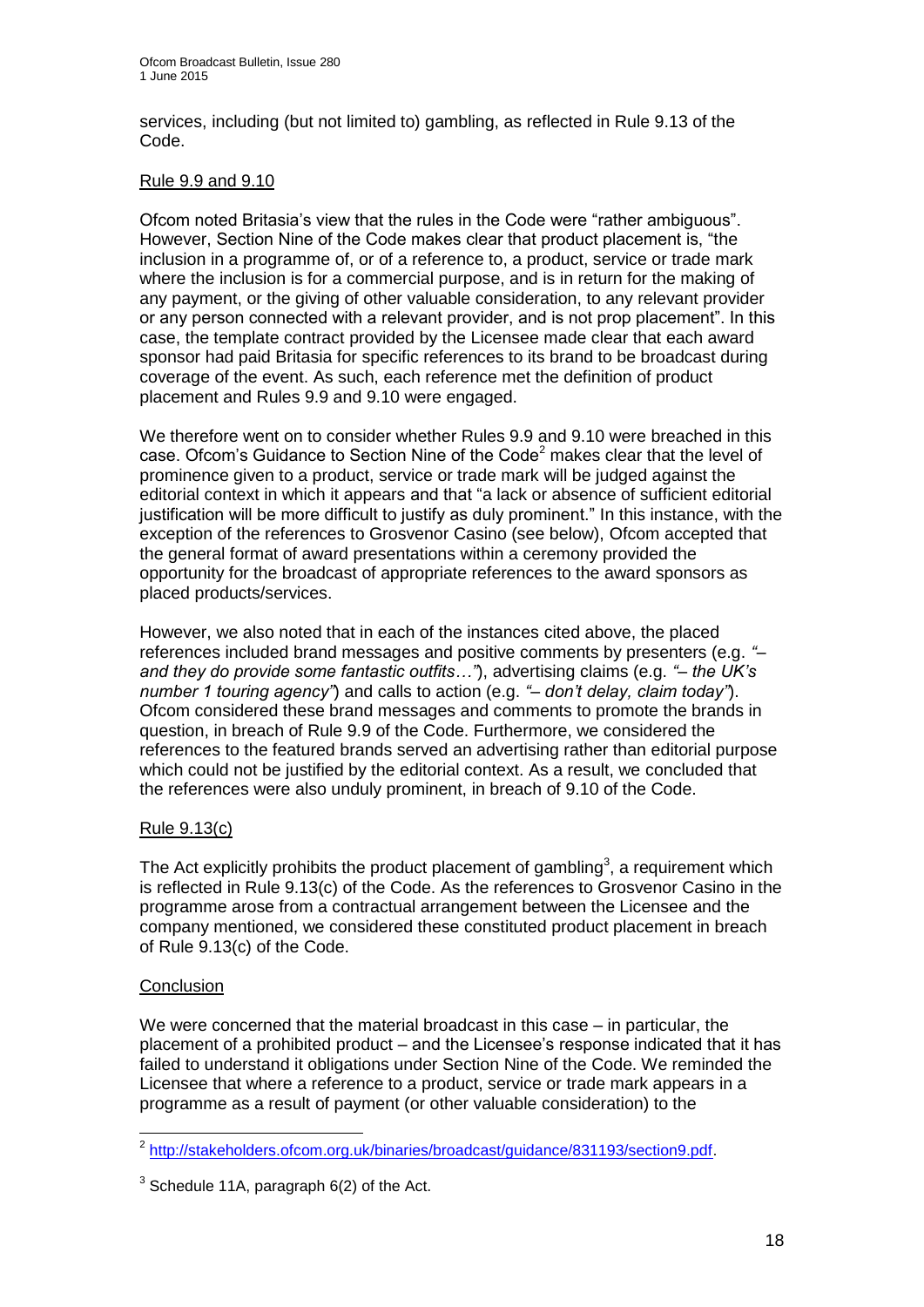programme maker or broadcaster, the product placement rules will be engaged. We therefore welcome the subsequent action Britasia has taken (in response to Ofcom's Preliminary View), to ensure no recurrence of the compliance errors highlighted by this case.

# **Breaches of Rules 9.9, 9.10 and 9.13(c)**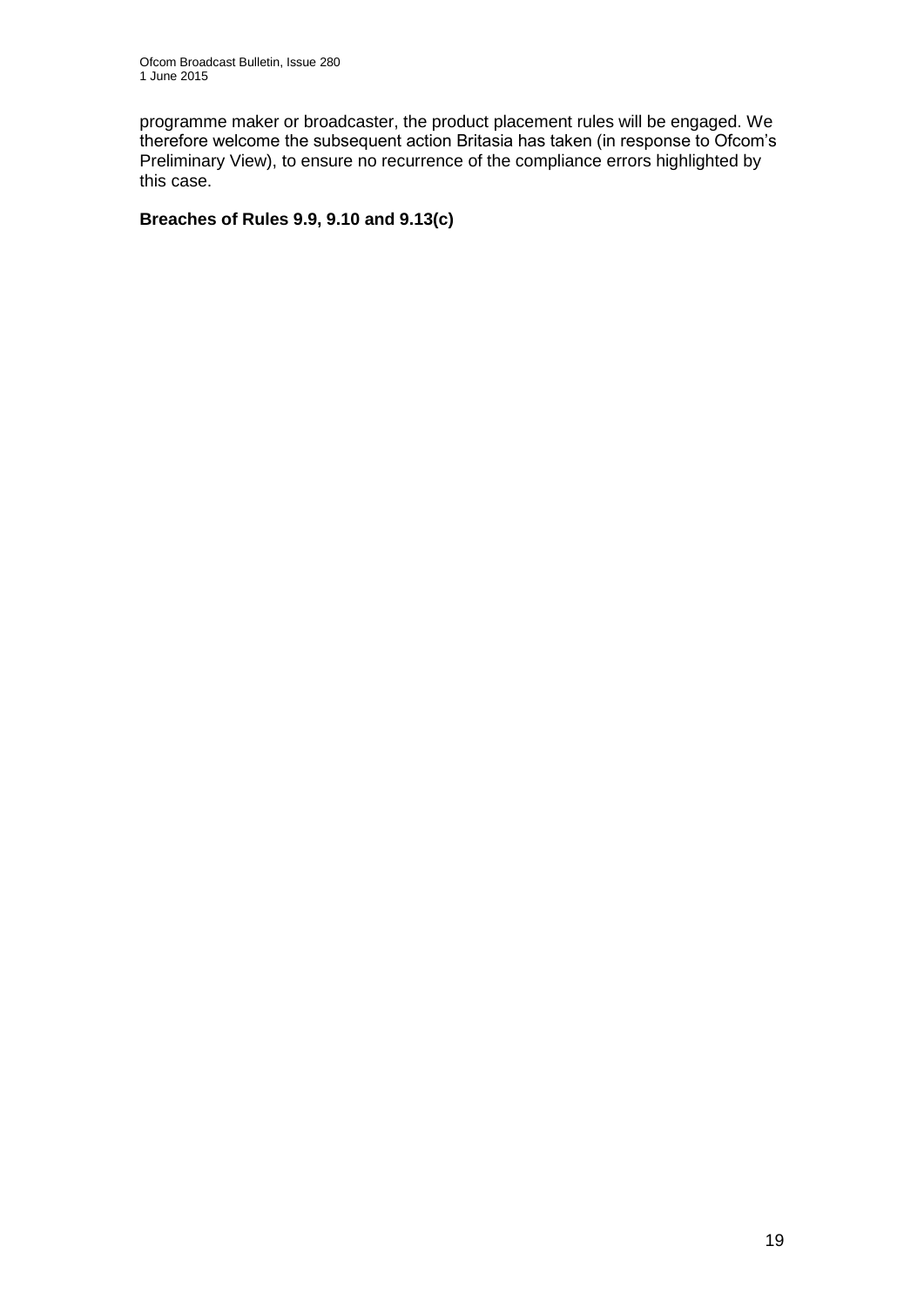# **Resolved**

# **Live European Rugby Challenge Cup**

*BT Sport 1, 17 January 2015, 15:15*

# **Introduction**

BT Sport 1 is a sports channel owned and operated by British Telecommunications Plc ("BT" or "the Licensee"). On 17 January 2015 at 15:15, the channel broadcast live coverage of the European Rugby Challenge Cup match between the Newcastle Falcons and the Newport Gwent Dragons.

Ofcom received a complaint about some of the language used by the match commentators to describe the players that the viewer considered offensive.

We noted the following exchange between the commentators at approximately 16:39:

| Colin Charvis: | "What's good about that confidence is you've known right from the        |
|----------------|--------------------------------------------------------------------------|
|                | minute that line-out was thrown in he's [a Newport Gwent Dragons         |
|                | player] just waiting to get that ball. He's told all those backs "get it |
|                | to me you vegetables, let me have a run at these Falcons".               |

- Simon Ward: *"*[Laughs] *Is that the calI, is that the technical call?"*.
- David Flatman: *"That's an insult in Wales"*.
- Simon Ward: *"Mickey Skinner* [former England rugby union player] *used to say something about rug-munchers but we'll stick with vegetables – I'm sure that a lot more polite"*.
- David Flatman: *"You know we're pre-watershed here don't you"*.
- Simon Ward: *"Yeah, we do"*.

Approximately seven minutes later, Simon Ward said:

"*Now I must make an apology for that earlier Mick Skinner quote. If anybody took offence, I do apologise for that*".

Ofcom considered that this material raised issues under Rule 2.3 of the Code which states:

"In applying generally accepted standards broadcasters must ensure that material which may cause offence is justified by the context (see meaning of "context" below). Such material may include, but is not limited to, offensive language, violence, sex, sexual violence, humiliation, distress, violation of human dignity, discriminatory treatment or language (for example on the grounds of age, disability, gender, race, religion, beliefs and sexual orientation). Appropriate information should also be broadcast where it would assist in avoiding or minimising offence."

Ofcom therefore requested comments from the Licensee about how the programme material complied with this rule.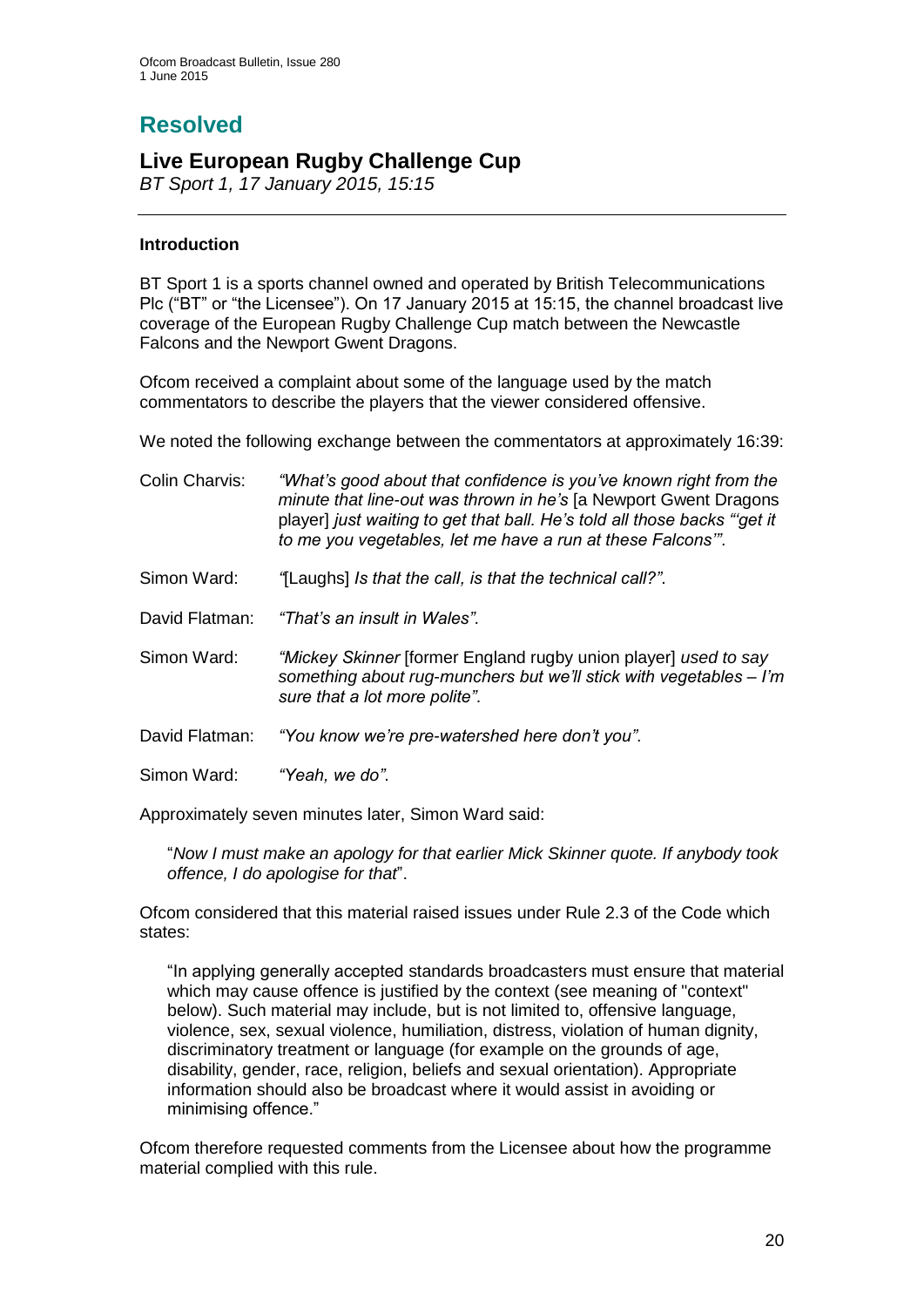# **Response**

The Licensee apologised for any offence caused by the language broadcast, and said it is never its intention to offend viewers. With regards the use of the word "vegetables", BT said that it did not consider that this represented a breach of Rule 2.3 "as this reference was justified by the context". However, the Licensee accepted that "the phrase "rug munchers" was unacceptable" and "hence the apology aired shortly afterwards".

The Licensee said that the word "vegetables" was "used by the co-commentator Colin Charvis to describe the rugby backs in the team". BT said that "Colin Charvis is an ex-professional rugby player who played as a *forward* [BT's emphasis] and this comment reflects the friendly rivalry between the two constituent parts of a rugby team: the forwards and the backs". The Licensee said that the discussion that occurred between the commentators reiterated the stereotype that "forwards are the *real* players and the backs merely stand around contributing little to the team". The Licensee added that there is a further stereotype that the "backs are 'pretty boys' due to the fact that their facial features are unblemished as they do not participate in scrummages or rucks".

BT said that "[c]rucially, with regard to rule 2.3 and audience expectation, the majority of viewers would be aware of this friendly rivalry and would have accepted Chavis' comment as part of this irreverent sparring between backs and forwards which is part of rugby culture". While BT accepted that the word "vegetables" had the potential to offend in certain scenarios, its use in this context was editorially justified and was "merely used to reflect the forward's view of backs being rooted to the ground and nothing else".

Concerning the use of the word "rug-munchers", BT explained that that the match analyst, David Flatman, immediately understood the potentially offensive meaning of the term and said on-air:

## *"You know we're pre-watershed here don't you?"*.

The Licensee said that "[r]egrettably this reference to the watershed did not prompt Simon Ward to issue an immediate apology."

BT told Ofcom that the "Executive Producer's initial view was that the use of the phrase related to a description when players' heads in rucks or collapsed scrums are pushed into the grass, leaving them 'munching' the turf, where 'rug' equates to the pitch". However, BT also said that it fully acknowledged that "most viewers would associate this term as an offensive synonym for lesbians". BT added that "during the post-match meeting with [Simon] Ward, it became clear that the commentator was unaware of the alternative meaning of the phrase and was repeating a description from an ex-professional player".

The Licensee said that the broadcast of the word "rug-munchers" was "completely unexpected and is not widely known or used, especially in the context of a rugby match" because "this offensive term is used towards women". When the Producer heard what was broadcast he therefore wished to clarify exactly what had been said by rewinding the commentary. BT said the Producer "then directed Ward to issue an apology which aired seven minutes after the phrase was spoken".

The Licensee said "it would have liked this apology to have aired sooner; however, this slight delay was due to the fact that there were three short breaks in play […]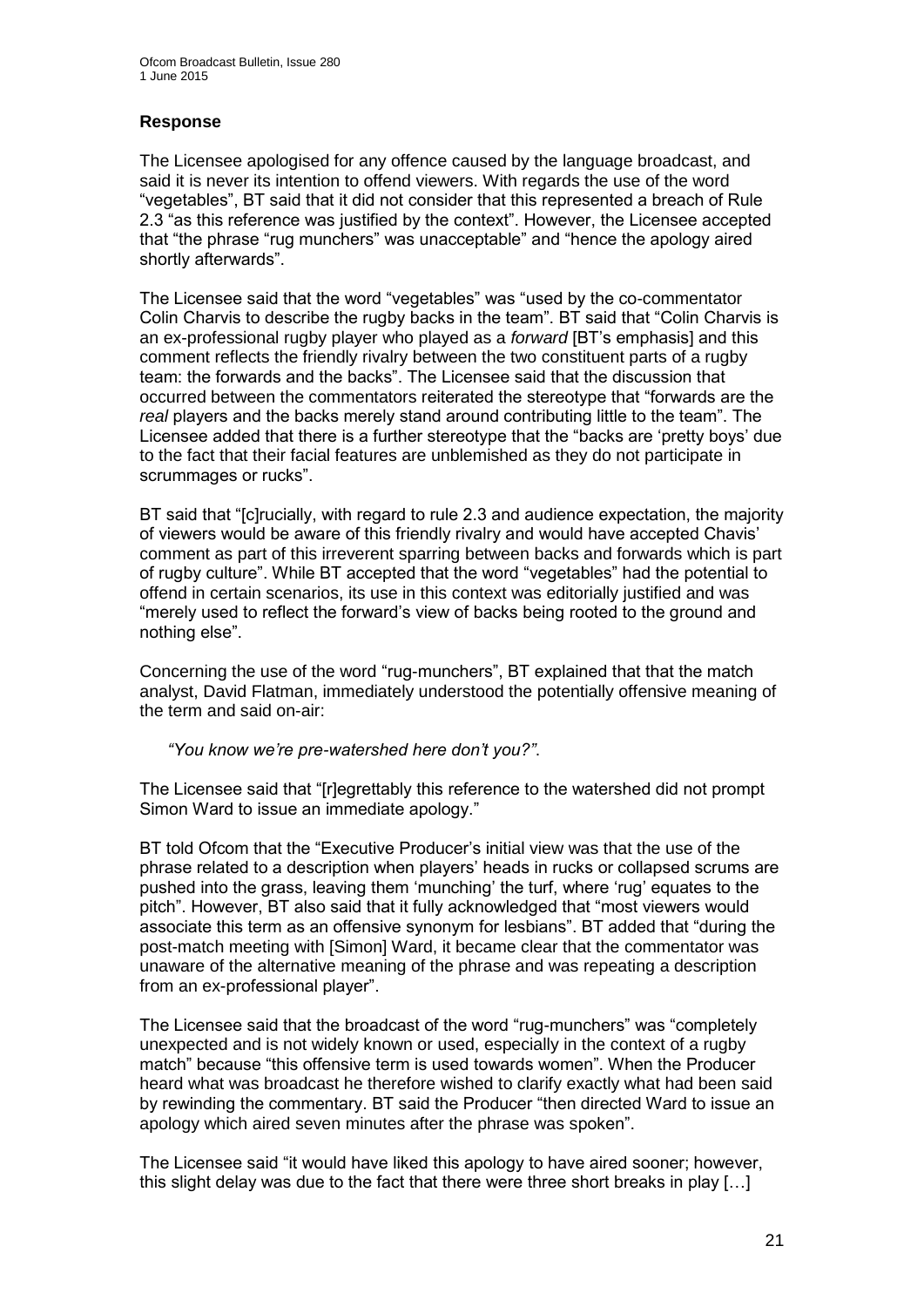before a longer break in play […] allowed Ward to sincerely apologise without the risk of match-play interruption to ensure the apology's effectiveness". BT said that although it acknowledged "that remedial action should take place as soon as possible after any accidental offensive language is broadcast, it is highly likely that all viewers who took offence at the terminology used would have also heard the apology as it took place during match-play".

The Licensee added that the reference to "rug-munchers" was also removed from subsequent repeats of the programme.

# **Decision**

Under the Communications Act 2003, Ofcom has a statutory duty to set standards for the content of programmes as appear to it best calculated to secure the standards objectives. One of these is that "generally accepted standards" are applied so as to provide adequate protection for members of the public from the inclusion of offensive and harmful material. These standards are contained in the Code. Broadcasters are required under Rule 2.3 of the Code to ensure that, in applying generally accepted standards, the inclusion of material which may cause offence is justified by the context. The rule specifically refers to "discriminatory treatment or language (for example on the grounds of… sexual orientation)".

Ofcom first considered whether the use of the word "vegetables" was offensive and, if so, whether the offence was justified by the context.

In Ofcom's view, the term "vegetables", may have the potential to offend when used to pejoratively describe those with a mental or physical disability. However, Ofcom noted the word was used to describe the backs playing in a professional rugby match, and the Licensee's comments that the phrase was meant solely as a reference to a stereotypical perception that rugby backs are "lazy" and "rooted to the ground". In Ofcom's view therefore, we considered that in this context the use of the word was unlikely to give rise to a high level of offence and any potential offence it did cause was justified by the context.

Ofcom then went on to assess the use of the word "rug-munchers".

Ofcom's published research on offensive language has not specifically covered public attitudes to the word "rug-muncher". While Ofcom acknowledged that this word may not have been familiar to some in the audience, in Ofcom's view many viewers would have understood the word $1$  to be a derogatory reference to lesbians and therefore potentially offensive.

We went on to consider whether the broadcast of this offensive word was justified by the context.

Ofcom acknowledged that many of this programme's viewers may well have understood the background context of the friendly rivalry between forwards and backs and the banter associated with this. However, we did not consider that the use of a pejorative and potentially offensive word such as "rug-munchers" in this context,

 $\overline{1}$ 

<sup>1</sup> *Vulgar, slang* A lesbian.

Source: Oxford Dictionaries (Oxford University Press)

[<sup>\(</sup>http://www.oxforddictionaries.com/definition/english/rug-muncher?q=rug+muncher\)](http://www.oxforddictionaries.com/definition/english/rug-muncher?q=rug+muncher)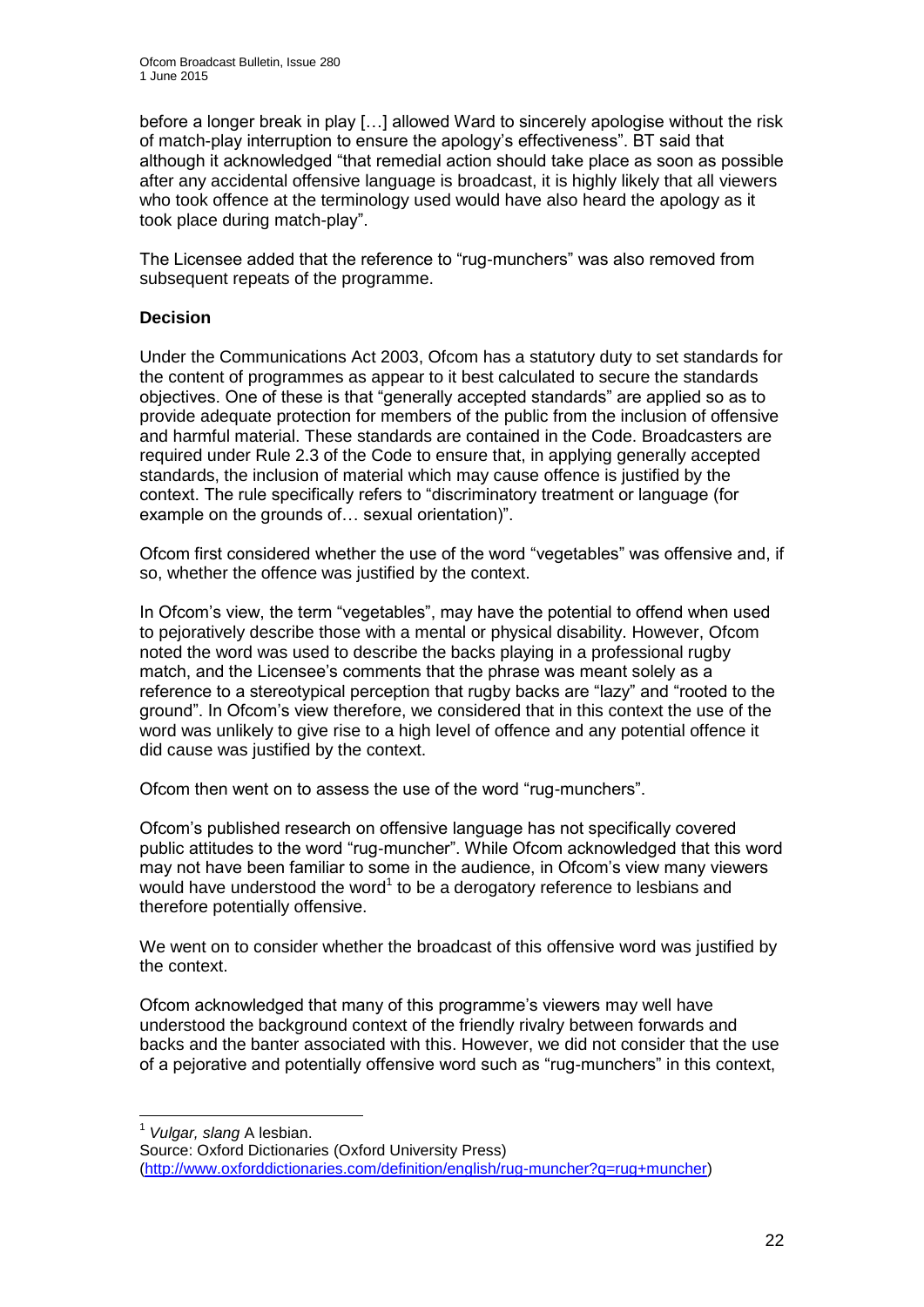during the commentary of a live sporting event, was within the likely expectations of the audience. Its use therefore was not justified by the context.

However, we noted: the Licensee accepted that the use of the word had been "unacceptable"; an apology was broadcast seven minutes after the incident; the Licensee's explanation as to why in the circumstances of this live programme it was not broadcast sooner; and that the Licensee edited the word out of all repeats of the programme. For these reasons, we therefore considered the matter resolved.

# **Resolved**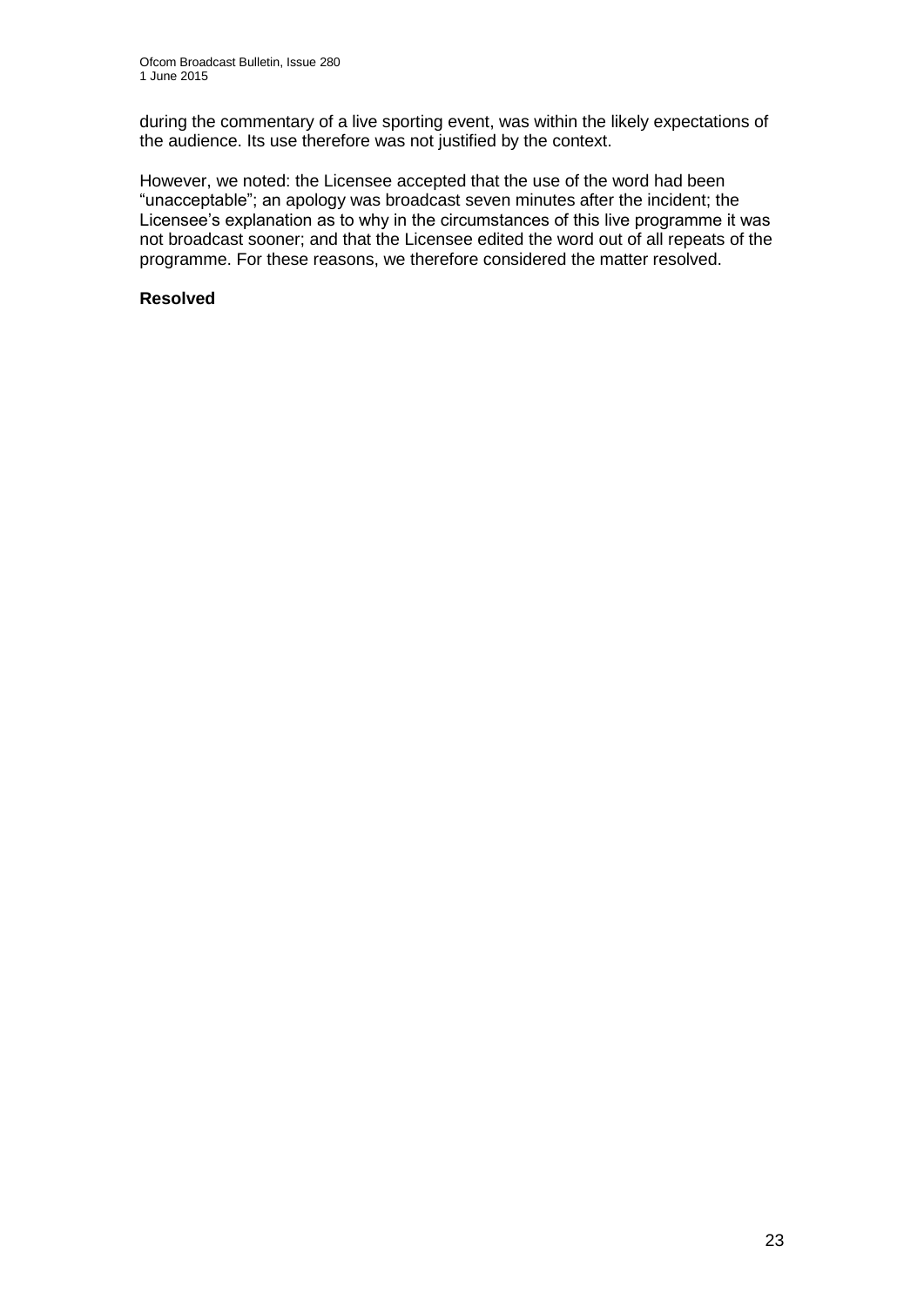# **Broadcast Licence Conditions cases**

# **In Breach**

# **Provision of recordings**

*Programming, BEN TV, 7 and 11 February 2015, 19:55 to 21:05*

# **Introduction**

BEN TV is an entertainment and news channel that broadcasts to Western Europe and parts of Asia and Northern Africa. The licence is held by Greener Technology Limited ("Greener Technology" or "the Licensee").

Ofcom requested a recording of output broadcast on BEN TV on 7 and 11 February 2015 to assess a viewer complaint about material relating to the Nigerian Elections allegedly creating disharmony between local communities.

The Licensee did not provide the requested recordings by the deadline specified and requested an extension so that it could source the material from Nigeria. Subsequently, the Licensee provided recordings ten days after the extended deadline.

However the recording of the programme shown on 11 February 2015 supplied by the Licensee appeared to be incomplete. Ofcom therefore requested the Licensee provide the recording in full. The Licensee provided a further recording by the new deadline, however one segment of that recording appeared to have been captured using a video camera to film BEN TV output being shown on a monitor.

Condition 11 of Greener Technology's licence states that the Licensee must make and then retain a recording of all its programmes for a period of 60 days from broadcast, and at Ofcom's request must produce recordings "forthwith".

In addition, Ofcom guidance to licensees states that recordings "must be of a standard and in a format which allows Ofcom to view the material as broadcast".<sup>1</sup> Ofcom has previously made clear in a note to broadcasters<sup>2</sup> that on request, broadcasters must be able to supply Ofcom with recordings as broadcast, and that the quality of recordings should be equal to that seen by the viewer, in terms of both sound and vision.

Ofcom considered the case raised issues warranting investigation under the following Licence Condition:

- "11(2) In particular the Licensee shall:
	- (a) make and retain or arrange for the retention of a recording in sound and vision of every programme included in the Licensed Service for a period of 60 days from the date of its inclusion therein; and
	- (b) at the request of Ofcom forthwith produce to Ofcom any...recording for examination or reproduction;...".

 1 See: [http://licensing.ofcom.org.uk/binaries/tv/tlcs\\_guidance.pdf](http://licensing.ofcom.org.uk/binaries/tv/tlcs_guidance.pdf)

<sup>&</sup>lt;sup>2</sup> See:<http://stakeholders.ofcom.org.uk/enforcement/broadcast-bulletins/obb95/>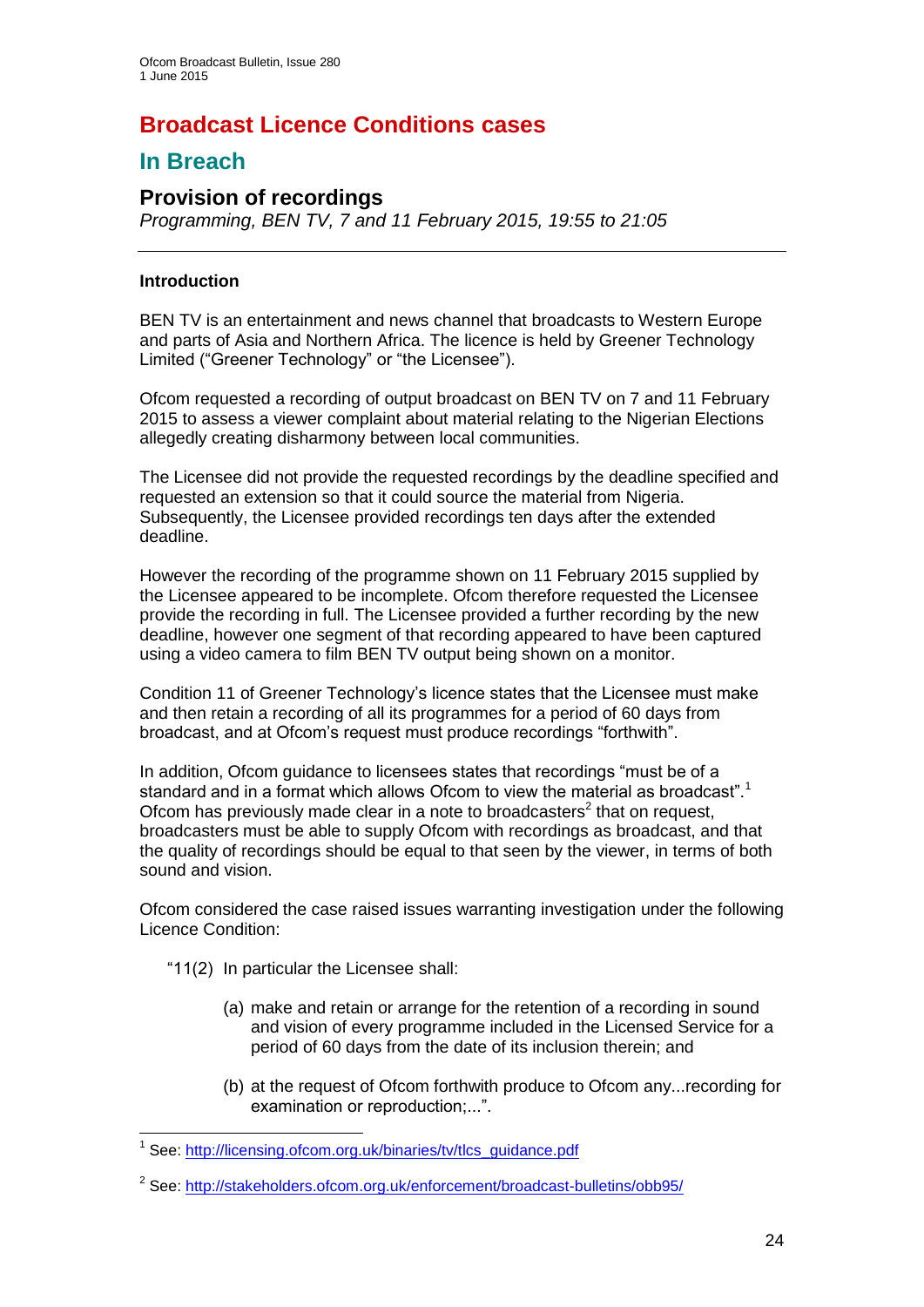Ofcom therefore asked the Licensee for its formal comments on how it had complied with these Licence Conditions.

#### **Response**

The Licensee did not provide any comments.

#### **Decision**

Under the Communications Act 2003, Ofcom has a duty to ensure that in each broadcaster's licence there are conditions requiring that the licensee retain recordings of each programme broadcast, in a specified form and for a specific period after broadcast, and to comply with any request to produce such recordings issued by Ofcom.

Under TLCS Licence Condition 11(2)(a), Ofcom requires licensees to make a recording of every programme included in the service, and to retain these for 60 days after broadcast. Under TLCS Licence Condition 11(2)(b) Ofcom requires licensees to produce such recordings to Ofcom forthwith on request.

In this case, the Licensee did provide the recordings to Ofcom but clearly failed to do so "forthwith" within the deadlines set by Ofcom. Ofcom noted the Licensee's explanation that the delay was due to obtaining the material from Nigeria. All licensees are required to have adequate procedures in place to comply with their licence conditions to retain and produce recordings to Ofcom on request, regardless of country of origin. It was clear that the Licensee did not have adequate procedures in place to ensure access to recordings in a timely manner.

Furthermore, part of the recording of the programme shown on 11 February 2015 was captured using a video camera to film BEN TV output being shown on a monitor. Ofcom did not consider this fulfilled the Licensee's requirement to make and retain a recording in sound and vision of programmes as broadcast on BEN TV.

Greener Technology therefore breached Conditions 11(2)(a) and (b) of its TLCS licence.

Breaches of these Licence Conditions are significant because they impede Ofcom's ability to assess in a timely way whether a particular broadcast raises potential issues under the relevant codes. This can therefore affect Ofcom's ability to carry out its statutory duties in regulating broadcast content.

## **Breaches of TLCS Licence Conditions 11(2)(a) and (b)**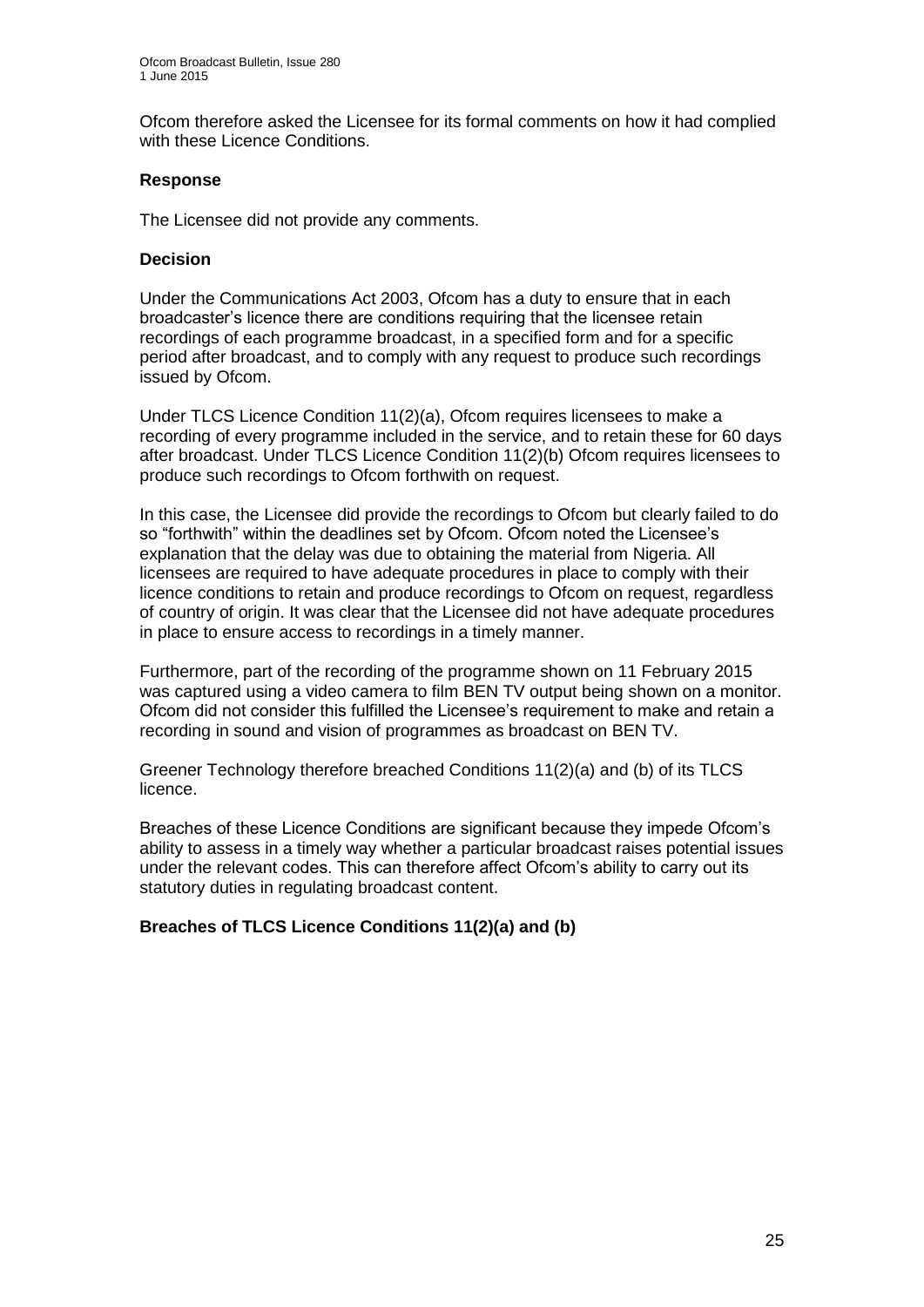# **In Breach**

# **Providing a service in accordance with 'Key Commitments'**

*Diverse FM, 5 to 7 February 2015* 

# **Introduction**

Diverse FM is a community radio station licensed to provide a service for "the diverse community of Luton". The licence is held by Diverse FM ("the Licensee").

Like other community radio stations, Diverse FM is required to deliver 'Key Commitments', which form part of its licence.<sup>1</sup> These set out how the station will serve its target community and include a description of the programme service; social gain (community benefit) objectives such as training provision; arrangements for access for members of the target community; opportunities to participate in the operation and management of the service; and accountability to the community.

Ofcom received a complaint alleging that Diverse FM broadcast "no live shows or content from midnight till the earliest 6 or 7 PM", with "no speech apart from adverts and production in this time period".

We asked Diverse FM for a sample of its audio across three days so we could assess the complaint. The audio provided raised issues with regard to Diverse FM's compliance with the following Key Commitment:

 Output typically comprises of 80% music and 20% speech ('speech' excludes advertising, programme/promotional trails and sponsor credits).

Ofcom considered that these issues warranted investigation under Conditions 2(1) and 2(4) in Part 2 of the Schedule to Diverse FM's licence. These state, respectively:

"The Licensee shall provide the Licensed Service specified in the Annex for the licence period" (Section 106(2) of the Broadcasting Act 1990); and

"The Licensee shall ensure that the Licensed Service accords with the proposals set out in the Annex so as to maintain the character of the Licensed Service throughout the licence period" (Section 106(1) of the Broadcasting Act 1990).

We therefore wrote to Diverse FM to request its comments on how it was complying with these conditions, with reference to the specific Key Commitment set out above.

## **Response**

1

The Licensee noted that its weekday Drivetime presenter had recently left Diverse FM, having obtained work with a commercial radio station. It added that it had "actively recruited new volunteers" and was "currently training them to fill the position". Diverse FM said it "proactively encourages and supports progression for all its volunteers" and was, despite its loss, proud that one of its volunteer presenters had "successfully gained employment in the industry".

 $<sup>1</sup>$  Diverse FM's Key Commitments are contained in an annex to its licence and can found at:</sup> [http://www.ofcom.org.uk/static/radiolicensing/Community/commitments/cr000089.pdf.](http://www.ofcom.org.uk/static/radiolicensing/Community/commitments/cr000089.pdf)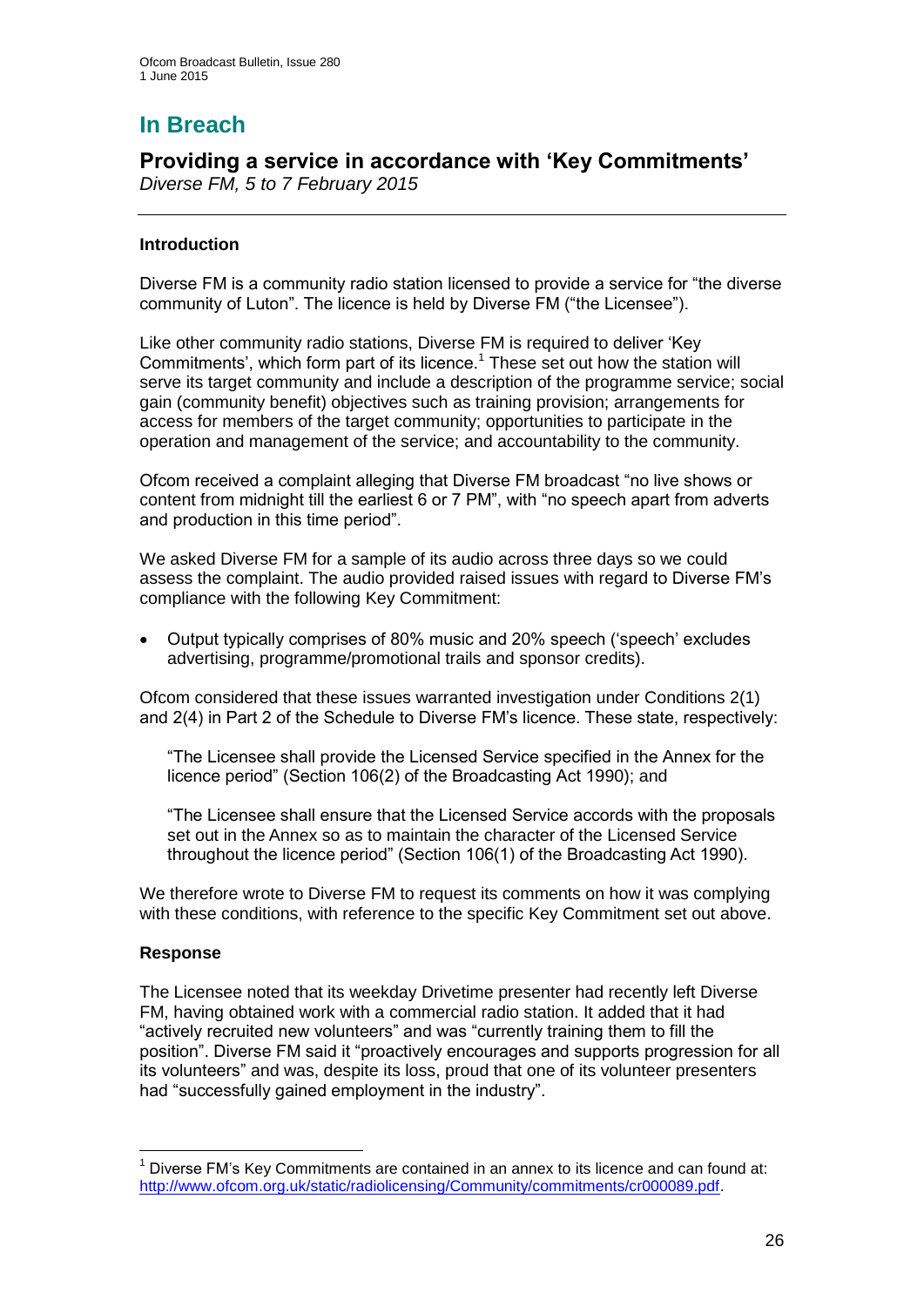The Licensee also noted that on Saturday 7 February it believed Diverse FM had "met more than 20% speech output with live shows for 13 hours that day, 3 of those hours being sports output (all speech output)".

# **Decision**

Ofcom has a number of duties in relation to radio broadcasting, including securing a diverse range of local radio services which are calculated to appeal to a variety of tastes and interests, along with the optimal use of the radio spectrum. These matters are reflected in the licence condition requiring the provision of the specified licensed service. Provision by a licensee of its licensed service on the frequency assigned to it is the fundamental purpose for which a community radio licence is granted.

Ofcom has traditionally regulated speech output on all stations on the basis of an average percentage taken across the day or daypart in question (in this case, the entire day), rather than requiring licensees to meet the percentage speech requirement in every single clock hour. This is because we recognise that licensees may legitimately wish to over-deliver on speech content during some hours, but place a greater emphasis upon music in other hours.

We noted the Licensee's comments concerning its temporary lack of a weekday Drivetime presenter. However, it was Ofcom's view that, when calculated on an averaged-out basis across each day, Diverse FM's delivery of speech content had not met the required 20% level on any of the three days we monitored. Although three hours of live sports coverage on 7 February 2015 contributed to a relatively higher level of speech content, levels of such content on the preceding two days were minimal and would have been highly likely to remain insufficient even if normal Drivetime speech content had been included.

It was clear that, during our monitoring period, the Licensee had not been delivering on its Key Commitment relating to its balance of music and speech output, therefore breaching Licence Conditions 2(1) and 2(4), as set out above. Diverse FM is licensed to provide a local community radio service for the diverse communities of Luton. As such, relevant speech content should reasonably be expected as central to its output. We are putting the Licensee on notice that, should any similar shortcoming arise in future, we may consider taking further regulatory action.

## **Breaches of Licence Conditions 2(1) and 2(4) in Part 2 of the Schedule to the community radio licence held by Diverse FM (licence number CR000089BA/1)**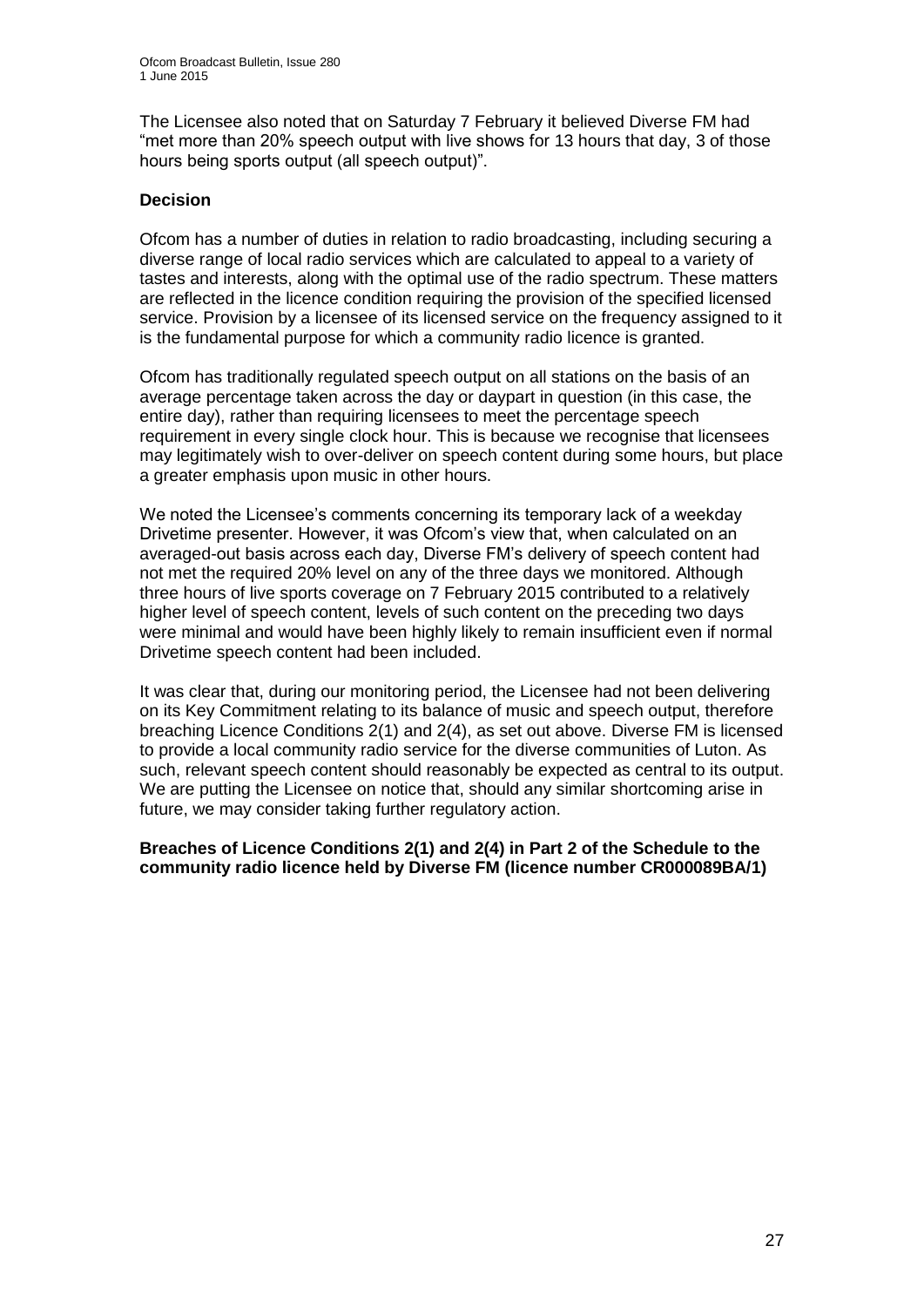# **Fairness and Privacy cases**

# **Not Upheld**

# **Complaint by Mr James Rich made on his own behalf and on behalf of Mrs Emily Rich (his wife) and their daughter (a minor)**

*My Brother the Islamist, BBC World News, 28 September 2014*

## **Summary**

Ofcom has not upheld this complaint of unwarranted infringement of privacy in the programme as broadcast made by Mr Rich on his own behalf and on behalf of his wife and daughter.

The programme explored the process through which Mr Richard Dart (a white British man from Weymouth in Dorset) had become a radical Islamist. It included a photograph of Mr Dart and his family taken while they were on holiday before Mr Dart was radicalised. Mr and Mrs Rich and their daughter were part of the family group shown in the photograph.

Ofcom found that the complainants had a legitimate expectation of privacy with regard to the inclusion in the programme of the relevant photograph without consent. However, their expectation of privacy in this regard (which was limited, to varying degrees, by a number of factors) was outweighed by the public interest in broadcasting the photograph; the audiences' right to receive information broadcast without unnecessary interference; and both the broadcaster's and Mr Leech's right to freedom of expression. Therefore, there was no unwarranted infringement of their privacy in the programme as broadcast.

#### **Introduction and programme summary**

On 28 September 2014, BBC World News broadcast a programme called *My Brother the Islamist*. BBC World News, which is a subsidiary of the BBC, is an Englishlanguage international news channel. It acquired this programme (which was originally broadcast on BBC3 on five occasions between 4 and 11 April 2011) from BBC Worldwide (which is itself a subsidiary of the BBC).

*My Brother the Islamist* was a self-authored programme by Mr Robb Leech. It considered the process through which Mr Leech's step-brother, Mr Richard Dart (a white British man from Weymouth in Dorset) had become a radical Islamist.

At the start of the programme, while talking about growing up with Mr Dart, Mr Leech said: *"Our family holiday in Cyprus in 2008 was the last time I saw Richard"*. A photograph of eleven people sitting at a long table and having a meal together was included alongside this comment. The photograph showed Mr Dart and Mr Leech sitting on either side of the near end of the table from the viewer's perspective. It also showed Mr and Mrs Rich along with their daughter (who was on her father's lap) sitting on either side of the far end of the table.

The photograph was shown for approximately four seconds. All three members of the Rich family were seen from a distance and none were referred to by name. Mr Rich's face was almost completely obscured by his daughter and the woman sitting beside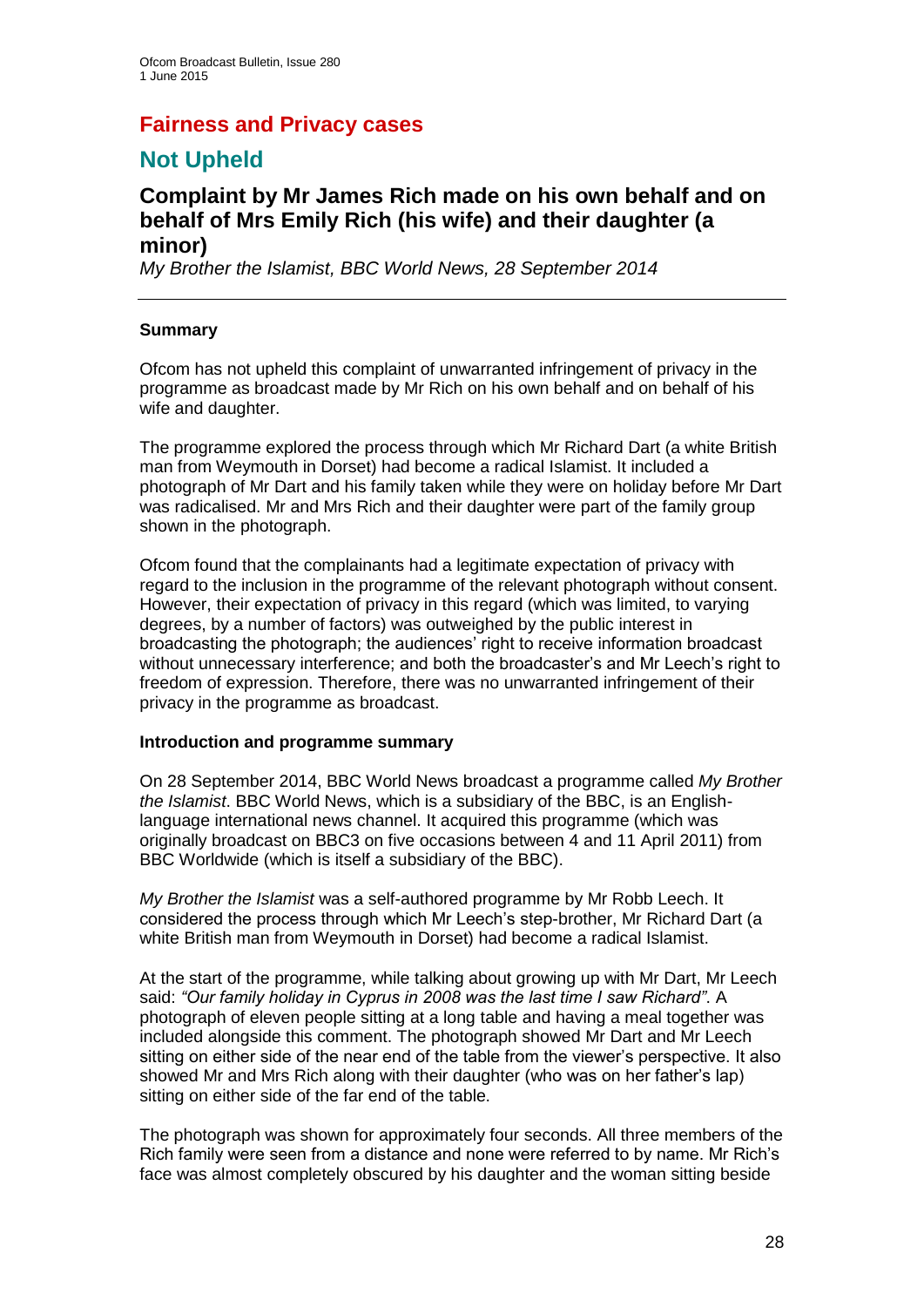him. However, it was possible to discern the features of the faces of both Mrs Rich and her daughter.

Viewers were also told that this holiday was the last time Mr Leech saw Mr Dart (who had subsequently taken the name *"Salahuddin"*) before he became a *"convert"* of *"radical Islamist Anjem Choudary… who* [the programme said] *believes in imposing a worldwide Islamic state and* [had been] *dubbed the most dangerous man in Britain"*. During this section of the programme, Mr Leech said that after his conversion *"Richard* [i.e. Mr Dart] *talked of his willingness to fight and die for his beliefs; his hatred of the West; and, his desire to impose Shariah law and make Britain an Islamic state"*. He also said that his family was *"still struggling to come to terms with it all"*.

## **Summary of the complaint and the broadcaster's response**

Mr Rich complained that his privacy and that of his wife and daughter was unwarrantably infringed in the programme as broadcast because a photograph of them, taken during a family holiday, was included in the programme without their consent.

Mr Rich said that although they were at the far end of the table in the photograph he, his wife and their daughter were "easily visible". Mr Rich also said that this photograph was not included in the version of the programme which he had been given to preview before the programme was originally broadcast in April 2011. He said that he had not seen the programme as broadcast at that time and was therefore unaware of the inclusion of this photograph. However, Mr Rich said that after the recent re-broadcast of the programme on BBC World News, a friend had contacted him to tell him that a photograph of him and his family had been shown in the programme.

BBC Global News Limited ("BBC Global News") which operates BBC World News argued that Mr Rich, Mrs Rich and their daughter ("the complainants") did not have a legitimate expectation of privacy in relation to the broadcast of this photograph.

The broadcaster said that the photograph was already in the public domain prior to this particular broadcast of the programme, i.e. 28 September 2014. BBC Global News said that prior to this broadcast, the programme in which the photograph was included was:

- broadcast on five occasions in the United Kingdom on BBC 3 in April 2011;
- available to audiences in the UK on the BBC iPlayer video on demand service for 7 days following each broadcast of the programme in April 2011;
- available to audiences around the world on YouTube between 11 October 2011 and April 2014 from where it was viewed more than 30,000 times (The YouTube video was also embedded on the producer's websites.); and,
- licensed to and broadcast by more than 40 providers in countries around the world between March 2011 and September 2014.

BBC Global News also said that the first broadcast of the programme on BBC3 attracted widespread press coverage in both the national and local newspapers (including *The Dorset Echo* - the complainants' local newspaper) and therefore it was reasonable to assume that Mr and Mrs Rich were aware that the programme was about to be and/or had been broadcast. (BBC Global News provided Ofcom with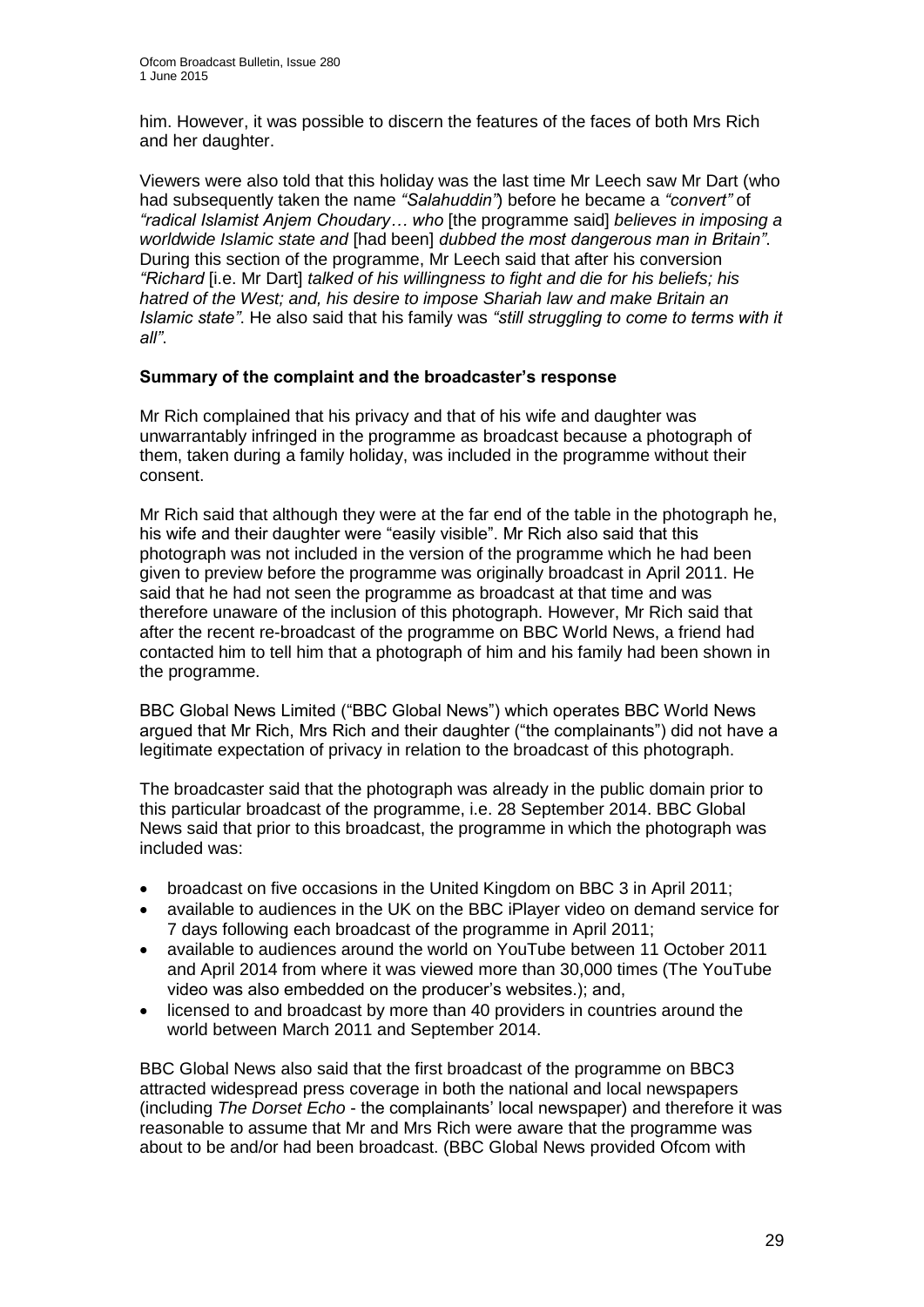copies of reviews of the original broadcast published in *The Guardian, The Independent; The Daily Express* and *Metro*.)

The broadcaster argued that given the widespread dissemination of the programme (and with it the photograph) in the three and half years during which Mr and Mrs Rich were aware of its existence (i.e. between April 2011 and 28 September 2014) Mr Rich could not claim that his privacy and that of his wife and daughter was infringed by this recent broadcast. It said that such a complaint should have been made much sooner (i.e. prior to the photograph becoming so widely available in the public domain); no such complaint was received; and, therefore the photograph could not be considered private (to Mr and Mrs Rich and their daughter) in September 2014.

BBC Global News also said that Mr and Mrs Rich did not object to the inclusion of the photograph in the programme after they had received a copy of the programme to preview before the original broadcast. It said that prior to broadcast of the programme, the film maker, Mr Leech, provided Mrs Rich with a preview copy of the programme in fulfilment of a verbal agreement he made with her and that she and Mr Rich would be able to view the programme prior to its broadcast on BBC3. The broadcaster said that Mr Leech's recollection was that the preview copy of the programme was the final – or very close to final – version of the programme that was broadcast a few weeks later. BBC Global News acknowledged that, because of the length of time which has passed, neither Mr Leech nor the producer could supply the exact date on which the preview copy was provided. Nor was it possible for them to identify which version of the programme was provided to Mr and Mrs Rich. However, it said that the producer recently viewed each of the last three sequential versions of the programme which were in existence prior to the first broadcast of the programme (the oldest of which was dated February 2011 – two months prior to broadcast) and confirmed that the photograph was included in each version. BBC Global News said that therefore, Mr Leech and the producer were confident that the photograph was included in the preview copy of the programme provided to the complainants. It also reiterated that neither Mr Leech nor the producer received any feedback from Mr and Mrs Rich after they were given a copy of the programme to preview. It added that given Mr Leech's confidence that the photograph was included in that preview copy, neither he nor the producer had any reason to suspect that Mr and Mrs Rich objected to the inclusion of the photograph in the programme. The broadcaster said that it was more likely than not that the programme previewed by Mr and Mrs Rich did include the photograph complained about given Mr Leech's recollection of the matter and the producer's confirmation that the last three versions of the programme included the photograph.

In addition, BBC Global News argued that, even if Ofcom rejected its arguments (i.e. that at the time of this broadcast the photograph was already in the public domain and there were no complaints about its inclusion in the programme during the three and half years it had been available to the public), the nature of the image and the date and manner in which it was broadcast meant that the complainants' did not have a legitimate expectation of privacy. In particular, BBC Global News said that:

- the complainants were not identified by name in the programme;
- they appeared in the background of the photograph which included seven<sup>17</sup> people in addition to the complainants, each of whom was more prominent than they were;

<sup>1</sup>  $17$  There were, in fact, eight other people in the photograph.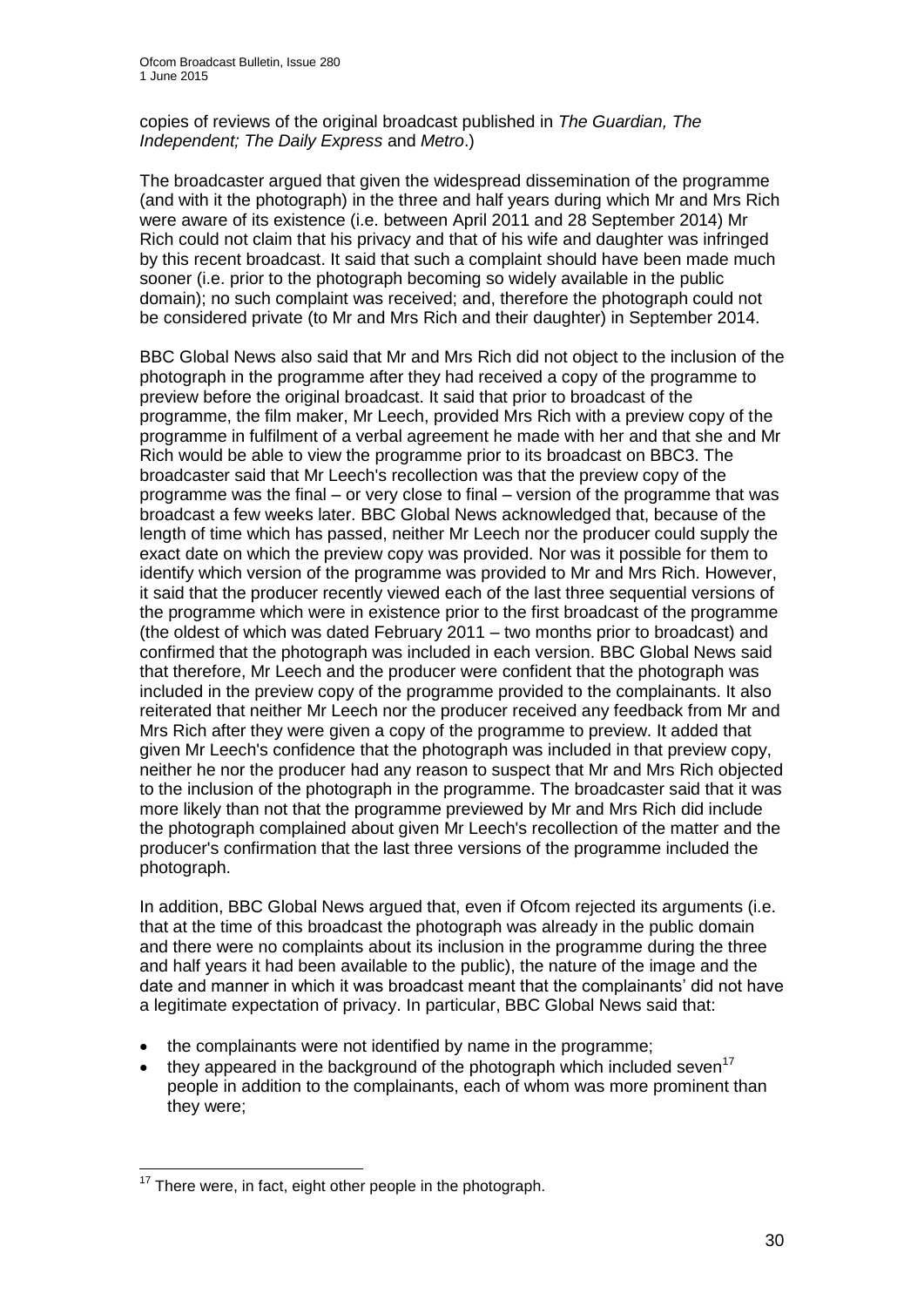- Mr Rich was partially obscured by his daughter and the person next to whom he was sitting and, therefore, was unlikely to be identified by anyone other than a person who already knew him and/or his connection to the rest of the family pictured;
- the photograph was taken six years before the most recent broadcast and it was therefore likely that the appearance of Mr and Mrs Rich's daughter had changed to such an extent that she could only have been identified by someone who had known her in 2008 or who knew the members of her family shown in this picture. (BBC Global News added that if Mr and Mrs Rich's daughter was identified by someone in this position there was no infringement of her privacy because the fact of her being a member of this family was already known to this person); and,
- the photograph was shown for only four seconds and viewers' eyes would naturally have been drawn to its main subjects, namely Mr Leech on the right and Mr Dart on the left side of the foreground (from the viewer's perspective).

BBC Global News also said that it had checked with the producer and Mr Leech prior to this broadcast whether any complaints had been received from anyone who appeared in the programme. It said that it was informed by the producer that no complaints had been received from the family.

In addition, BBC Global News said, that, although it did not accept that the complainants' privacy was infringed in the programme as broadcast, it recognised that they did not wish their images to be included. Therefore, it said that, as a gesture of goodwill, it would not broadcast the original version of the programme on a BBC service again and would obscure the faces of the complainants on the master version of the programme to ensure that they were not identifiable from any future transmission of the programme on a BBC channel. It also said that it had already ensured that the faces of the complainants would also be obscured in all versions of the programme which are licensed for broadcast aboard and that the original version of the programme had been removed from the producer's website and YouTube.

## **Ofcom's Preliminary View**

Ofcom prepared a Preliminary View on this case that Mr Rich's complaint should not be upheld. Both parties were given the opportunity to make representations on the Preliminary View. However, neither chose to do so.

## **Decision**

Ofcom's statutory duties include the application, in the case of all television and radio services, of standards which provide adequate protection to members of the public and all other persons from unjust or unfair treatment and unwarranted infringement of privacy in, or in connection with the obtaining of material included in, programmes in such services.

In carrying out its duties, Ofcom has regard to the need to secure that the application of these standards is in the manner that best guarantees an appropriate level of freedom of expression. Ofcom is also obliged to have regard, in all cases, to the principles under which regulatory activities should be transparent, accountable, proportionate and consistent and targeted only at cases in which action is needed.

In reaching this Decision, Ofcom carefully considered all the relevant material provided by both parties. This included a recording and transcript of the programme as broadcast and both parties' written submissions.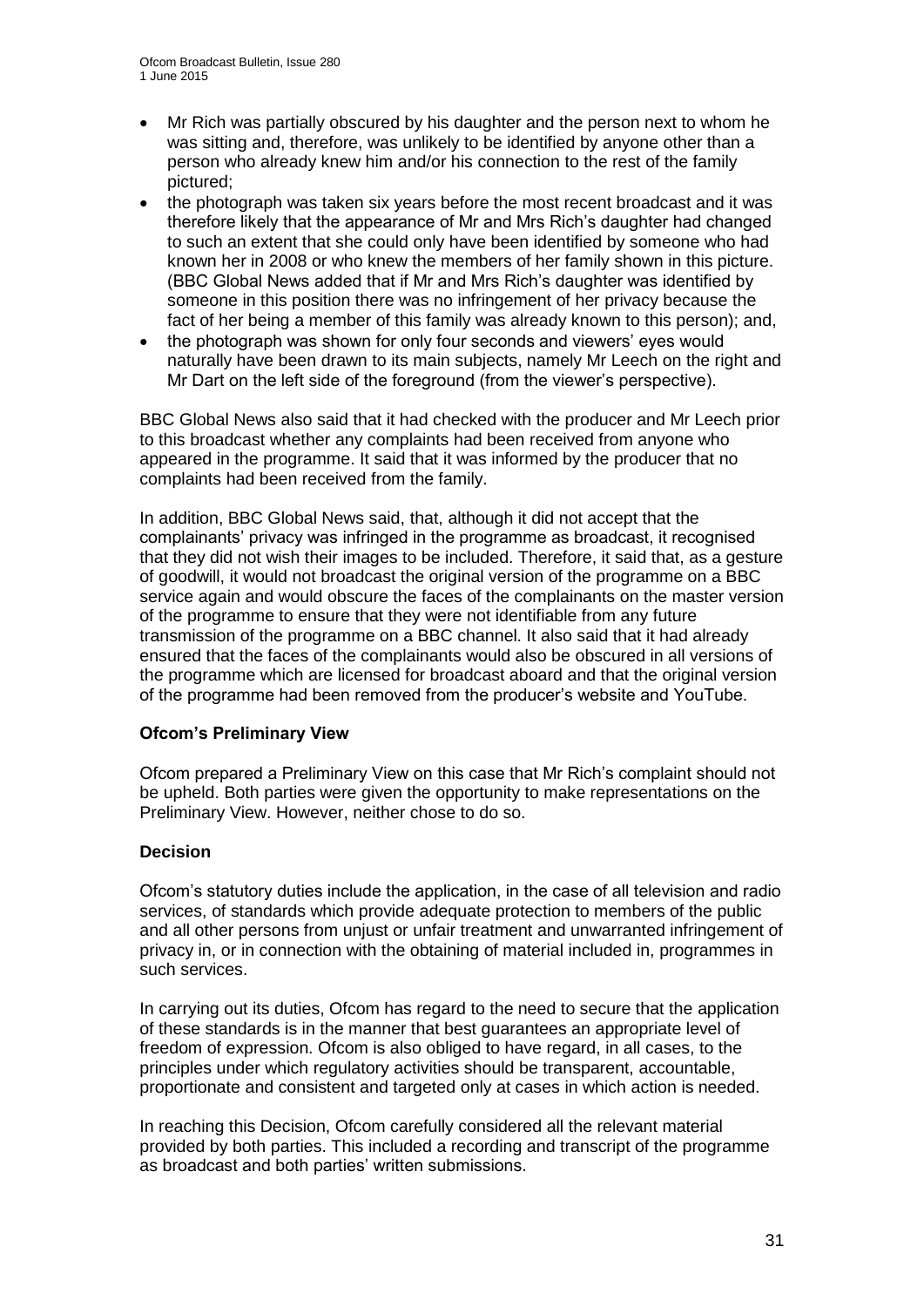In Ofcom's view, an individual's right to privacy has to be balanced against the competing rights of the broadcaster to freedom of expression. Neither right as such has precedence over the other and where there is a conflict between the two, it is necessary to intensely focus on the comparative importance of the specific rights. Any justification for interfering with or restricting each right must be taken into account and any interference or restriction must be proportionate.

This is reflected in how Ofcom applies Rule 8.1 of Ofcom's Broadcasting Code ("the Code") which states that any infringement of privacy in programmes, or in connection with obtaining material included in programmes, must be warranted.

Ofcom considered Mr Rich's complaint that his privacy and that of his wife and daughter was unwarrantably infringed in the programme as broadcast because a photograph of them, taken during a family holiday, was included in the programme without their consent.

In assessing this complaint, Ofcom had regard to Practice 8.6 of the Code. This states that, if the broadcast of a programme would infringe the privacy of a person, consent should be obtained before the relevant material is broadcast, unless the infringement of privacy is warranted.

Ofcom began by assessing the extent to which each of the complainants (i.e. Mr Rich, Mrs Rich and their daughter) had a legitimate expectation of privacy in regard to the inclusion of the photograph in this particular programme.

As set out in the "Introduction and programme summary" section above, the programme showed a photograph of eleven people, including the three complainants and both Mr Leech and Mr Dart, having a meal together. Viewers were informed that this was a photograph taken during a family holiday in Cyprus in 2008. In addition, the programme stated that this was the last time Mr Leech saw Mr Dart before he was radicalised. We noted too that the programme had said that Mr Dart wanted to *"make Britain an Islamic state"*.

In our opinion, viewers would have understood that all the people in the photograph (including the complainants) were related or closely linked to Mr Leech and Mr Dart, and that Mr Dart was actively engaged in trying to turn Britain into an Islamic state. Further, by the time the programme was broadcast on 28 September 2014, Mr Dart, also known as Salahuddin al-Britani, had been convicted in March 2013 of preparing acts of terrorism and sentenced to six years in prison and that both his conviction and sentence attracted widespread press coverage.

We further observed that, after submitting his complaint (but before his complaint was entertained by Ofcom), Mr Rich told Ofcom in an emails dated 6 and 17 November 2014 that the "use of the picture put his family in jeopardy" and said "our images being part of the documentary has associated us with it and has the potential to put us in danger". Mr Rich complained that their privacy had been infringed because they had not consented to the broadcast of this photograph of them in the programme.

BBC Global News argued that the complainants did not have a legitimate expectation of privacy with regard to the inclusion of the photograph in this broadcast of the programme because the photograph was already in the public domain.

The Code's statement on the meaning of "legitimate expectation of privacy" makes clear that such an expectation: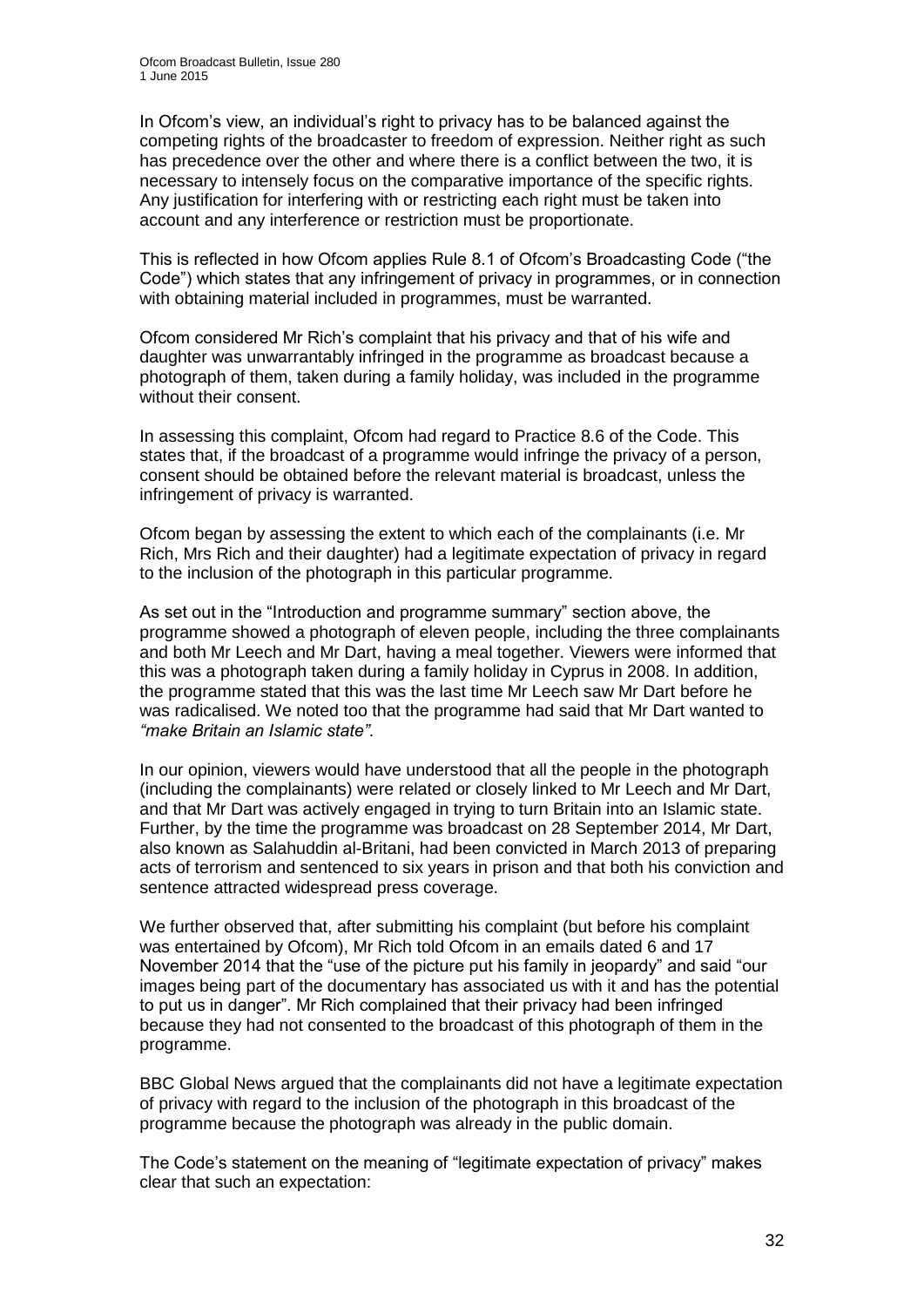"…will vary according to the place and nature of the information, activity or condition in question, the extent to which it is in the public domain (if at all) and whether the individual concerned is already in the public eye. There may be circumstances where people can reasonably expect privacy even in a public place...People under investigation or in the public eye, and their immediate family and friends, retain a right to a private life, although private behaviour can raise issues of legitimate public interest".

Ofcom was not persuaded by BBC Global News' argument that the fact that the photograph included in the programme had already been widely disseminated (as a result of previous broadcasts of the programme) would automatically deprive Mr and Mrs Rich and their daughter of any legitimate expectation of privacy that they might have in respect to a subsequent broadcast of the photograph. In our view, individuals are not necessarily deprived of their right to privacy if information in respect of which they claim that right has been put into the public domain in the past. Each case must be considered on its own merits.

In considering this case, we noted that BBC Global News said that despite Mr and Mrs Rich being sent a preview of the programme, which it said was more likely than not to have included the photograph (and, in the view of BBC Global News, being likely to have been aware in April 2011 that the programme was about to be or had been broadcast), the complainants did not complain about the inclusion of this photograph in the programme in the three and half years between its initial broadcast and this most recent broadcast (see 'Summary of the complaint and the broadcaster's response section' above for further details). In contrast, Mr and Mrs Rich said that the version of the programme which they were given to preview prior to the initial broadcast of this programme did not include the photograph. Whether or not the preview of the programme provided to Mr and Mrs Rich included the photograph was a matter of some dispute between the parties. This is a factual matter which Ofcom is not able to resolve. However, we note that even if the photograph had been included in the preview copy this would not necessarily amount to consent.

In assessing whether Mr Rich, Mrs Rich and their daughter had a legitimate expectation of privacy in respect of the broadcast of the photograph in this programme, we also took account of the extent to which they were identifiable and the nature of the information conveyed to viewers as a result of the inclusion of this photograph in the programme.

We observed that the photograph was shown briefly (for approximately four seconds), all three members of the Rich family were seen from a distance, and, none were referred to by name. We noted too BBC Global News' argument that viewers' eyes would be drawn to the subjects at the front of the photograph (i.e. Mr Leech and Mr Dart).

We observed that it was possible to discern the faces of both Mrs Rich and her daughter from the photograph as shown in the programme but not that of Mr Rich because his face was almost completely hidden by his daughter who was sitting on his lap and the woman sitting beside him.

We also observed that Mr and Mrs Rich's daughter was very young when the photograph was taken and was still a minor at the time this most recent broadcast took place. As BBC Global News noted in its response to the complaint, her appearance was likely to have changed dramatically between the time when the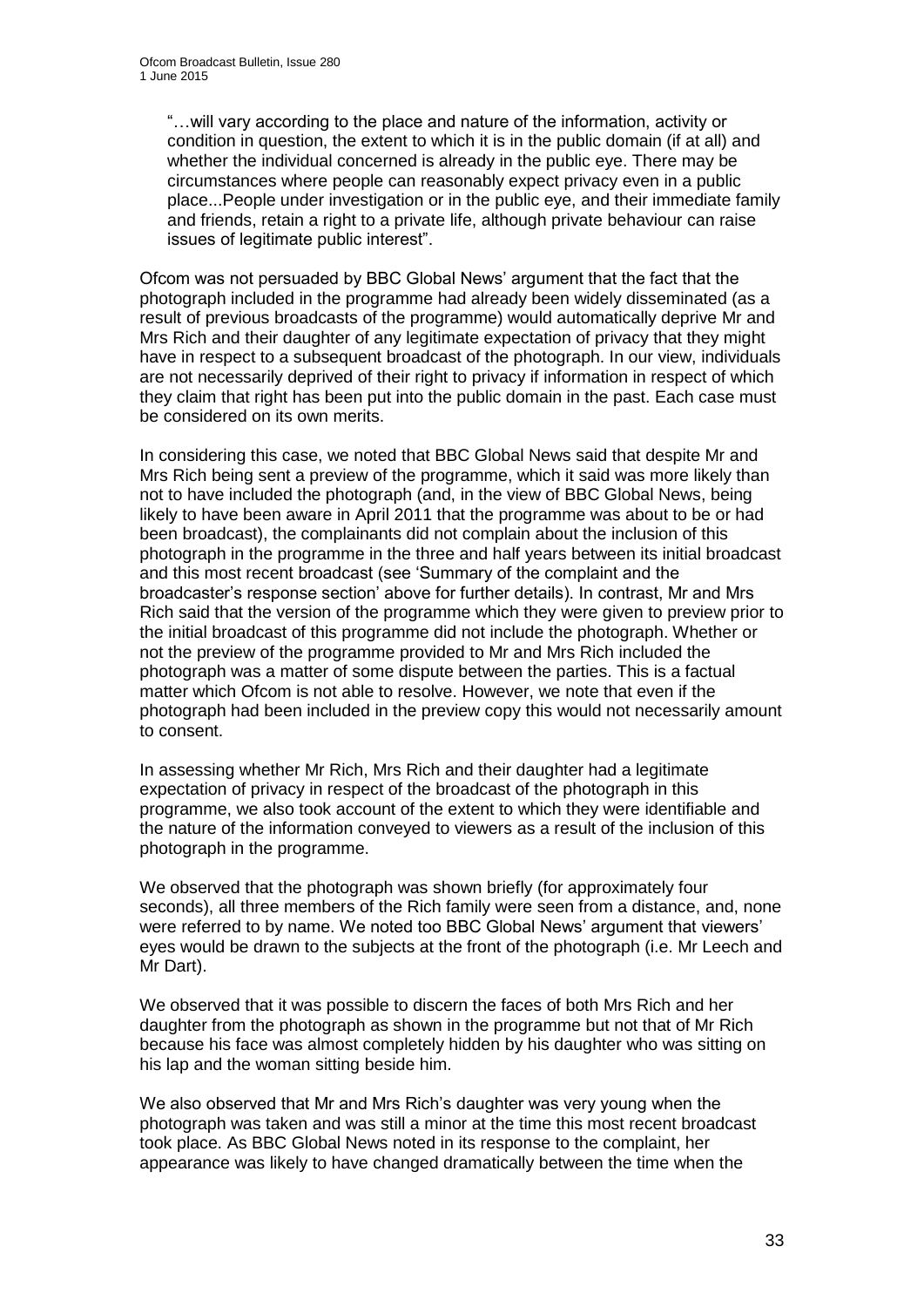photograph was taken and the time when this programme was broadcast (i.e. six or seven years later).

In addition, we noted that in his complaint Mr Rich said that a friend had watched the documentary and brought the inclusion of the photograph in it to his attention and in one of his aforementioned emails to BBC Global News Mr Rich said that after the broadcast an associate wrote to him and asked if it was him in the documentary with his daughter on his lap.

In light of these observations we concluded that the complainants were identifiable from the inclusion of the photograph in the programme, albeit only to people to whom they and/or their immediate family members were already known.

The photograph itself showed an innocuous scene of a family having dinner together while on holiday. While this was a family photograph and Mr and Mrs Rich may have preferred that it not to be included in the programme or, if it was, for both their faces and that of their daughter to have been obscured by the broadcaster, we considered that there was nothing particularly private or sensitive depicted in the photograph. Further, although viewers were told (by Mr Leech) that the photograph was taken on a family holiday in Cyprus in 2008, no sensitive or particularly private details about the circumstances or the precise location in which the photograph was taken were broadcast.

As set out above, we considered that the programme indicated that everyone in the photograph was related or closely connected to Mr Dart. However, we noted that this information had been in the public domain for three and half years prior to this broadcast and in the absence of any complicating issues (which would themselves need to have been set out within the original complaint), the information that one person has a familial relationship with another person would not necessarily be considered a private matter. We also noted that nothing in the programme suggested that anyone other than Mr Dart himself was in any way associated with or involved in Mr Dart's activities after he became radicalised. Rather, the programme focused on Mr Leech's attempts to understand how his step-brother had gone from taking part in normal family life to becoming fully engaged in a struggle to turn Britain into an Islamic state. We also noted that Mr and Mrs Rich's daughter was very young when the photograph was taken and still a minor when this programme was broadcast.

Taking all the factors detailed above in to account and in particular that the photograph in question was a family photograph and the complaints were identified as the people shown in the photograph after its inclusion in this programme (albeit apparently by people to whom they were already known) we considered that Mr and Mrs Rich and their daughter had a legitimate expectation of privacy in respect of the inclusion of the photograph in this programme.

However, in our view, their expectation of privacy in this regard was limited, to varying degrees, by a number of factors. In particular, that:

- prior to this broadcast of the programme the photograph had been in the public domain for three and half years (by virtue of the fact it had been included in previous broadcasts of the programme which shown on BBC 3 and other channels to which the programme had been licensed and which had been available on the BBC iPlayer);
- the broadcast of the photograph did not did not disclose what Mr Rich looked like in a manner that would render him recognisable to anyone who did not already know both him and his immediate family; and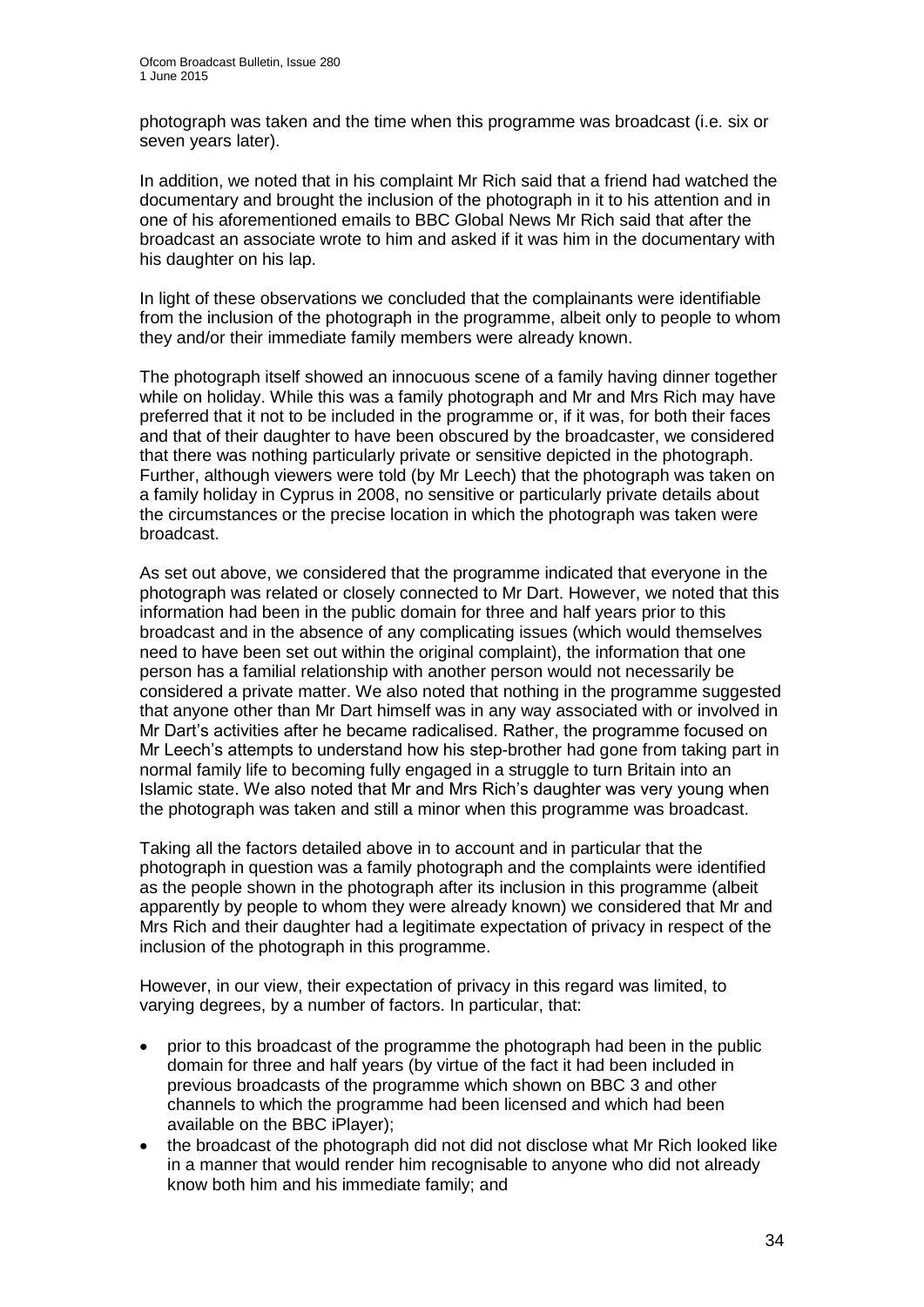• the photograph disclosed what Mrs Rich and her daughter looked like at the time the photograph was taken, however, it disclosed no other information about them.

Having concluded that the complainants had a legitimate, albeit limited, expectation of privacy in regard to the broadcast of the photograph in this programme, we went on to consider if their privacy was infringed in this respect.

In accordance with Practice 8.6, we assessed whether, Mr or Mrs Rich had consented to the inclusion of the photograph in the programme. We noted that BBC Global News did not dispute Mr and Mrs Rich's claim that they did not consent to the inclusion of the photograph. Rather, it argued that they did not have a legitimate expectation of privacy with regard to its inclusion in this most recent broadcast of the programme. Therefore, Ofcom took the view that Mr and Mrs Rich did not consent to the inclusion of this photograph in the programme.

Given our conclusion that the complainants had a legitimate expectation of privacy in relation to the broadcast of the photograph in the programme (albeit that this expectation was limited by various factors) and that consent had not been obtained for the use of the photograph in the programme, we considered that its inclusion may have resulted in an unwarranted infringement of their privacy.

Ofcom next assessed whether or not the infringement of their privacy was warranted. The Code states that "warranted" has a particular meaning. It means that, where broadcasters wish to justify an infringement of privacy as warranted, they should be able to demonstrate why, in the particular circumstances of the case, it is warranted. If the reason is that it is in the public interest, then the broadcaster should be able to demonstrate that the public interest outweighs the right to privacy.

To decide this, we carefully balanced the broadcaster's right to freedom of expression, (as well as that of Mr Leech in his role as author of the programme), and the viewers' right to receive information and ideas without unnecessary interference against the complainants' right to privacy. In particular, we considered whether there was sufficient public interest or other reason to justify the infringement into the privacy of the complainants that resulted from the broadcast of the relevant photograph and information.

We observed that BBC Global News did not provide any specific arguments regarding why, in its view, it might be warranted to have infringed the privacy of Mr and Mrs Rich and their daughter in this respect. However, it did say that the programme explored the journey which Mr Dart made "as he became a radical Islamist who associated with jihadist fundamentalists and believed that Britain should be ruled by Sharia law". BBC Global News also said that in response to an initial complaint (made by Mr Rich to the BBC) BBC Audience Services informed Mr Rich that "the photograph was used [in the programme] to illustrate the normality of Rich's [i.e. Mr Dart's] life before he became radicalised".

In our opinion, there was a clear public interest in broadcasting a programme of this nature because it showed how someone from an apparently ordinary background, and with no previous religious or political affiliations, could become radicalised to the extent that he was willing to reject his family and espouse extremist views. We also considered that the public interest was served by the broadcast of the relevant photograph and the information about it because doing so enabled the programme to illustrate to viewers the dramatic change to Mr Dart's life that occurred as he became radicalised (i.e. from taking part in normal family life to becoming fully engaged in a struggle to turn Britain into an Islamic state). We also considered that, Mr Leech had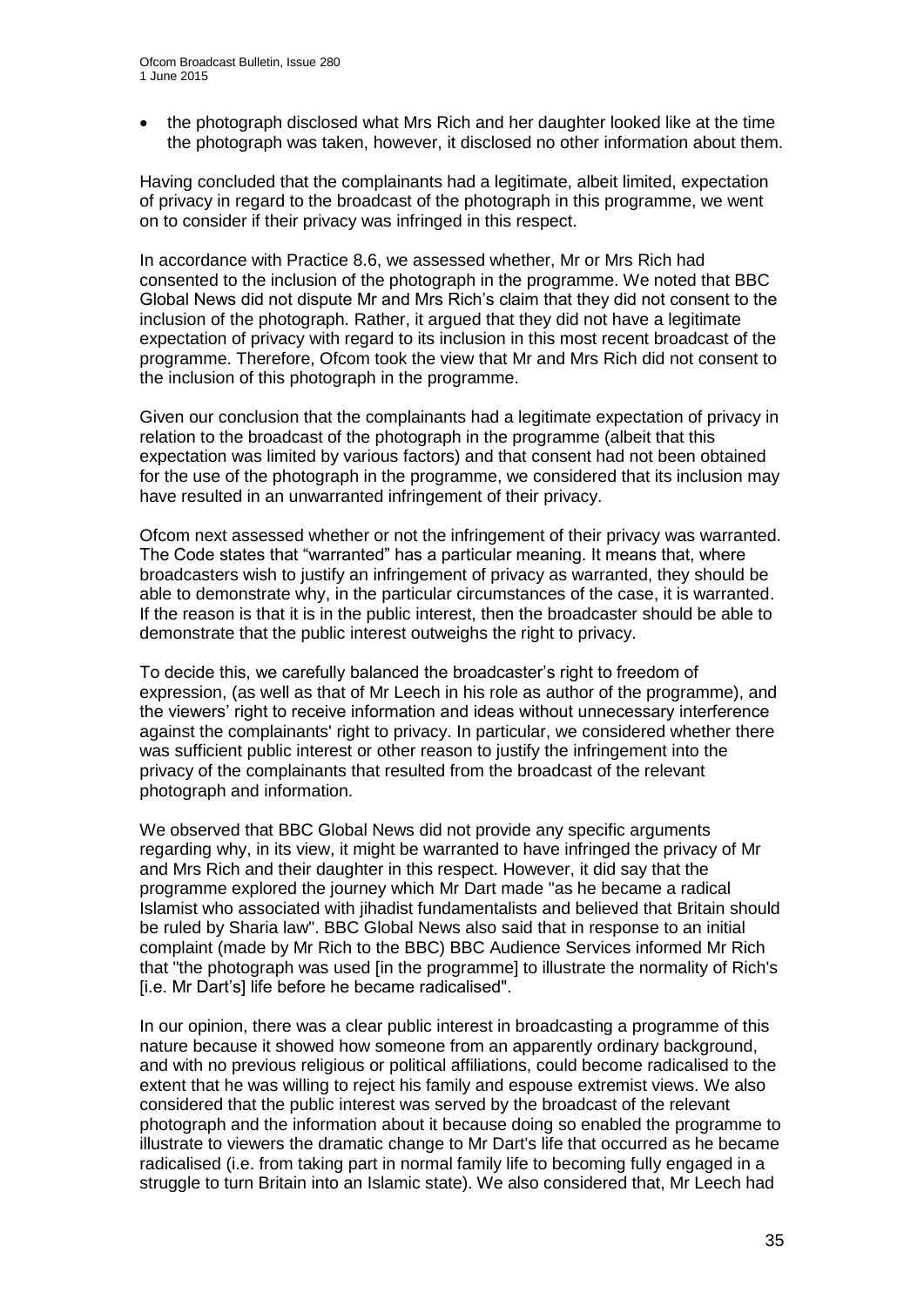a right to use the photograph to illustrate his own story in the programme (i.e. that of his relationship and eventual estrangement from his step-brother).

We took into account that the photograph in question was a family photograph, that the faces of both Mrs Rich and her daughter were visible in the photograph and that the latter was a minor (both at the time the photograph was taken and when this most recent broadcast took place). However, we also noted all the factors which limited both their expectation of privacy and that of Mr Rich' in respect of the broadcast of the footage of the photograph in this programme. In particular, we noted that the footage of the photograph had been in the public domain for a long period of time prior to this broadcast and that the photograph itself conveyed no particularly sensitive information about the complainants. We also noted that in its response to the complaint BBC Global News said that prior to this most recent broadcast of the programme there had been no complaints received from the family about the programme since its original broadcast.

In light of all the factors set out above, Ofcom considered that, on balance and in the particular circumstances of this case, the public interest in broadcasting the photograph; the audiences' right to receive information broadcast without unnecessary interference and both the broadcaster's and Mr Leech's right to freedom of expression outweighed the limited expectation of privacy which the complainants had in relation to the broadcast of the photograph in this programme.

Therefore, Ofcom found that there was no unwarranted infringement of Mr and Mrs Rich's privacy or that of their daughter in the programme as broadcast.

Notwithstanding this conclusion, Ofcom welcomed BBC Global News' decision to (as a gesture of goodwill and without accepting Mr and Mrs Rich's position that their privacy was unwarrantably infringed in the programme as broadcast) take steps to ensure that the complainants would not be identifiable from any future broadcasts of the programme.

**Ofcom has not upheld Mr Rich's complaint of unwarranted infringement of privacy in the programme as broadcast made on his own behalf and on behalf of his wife and daughter.**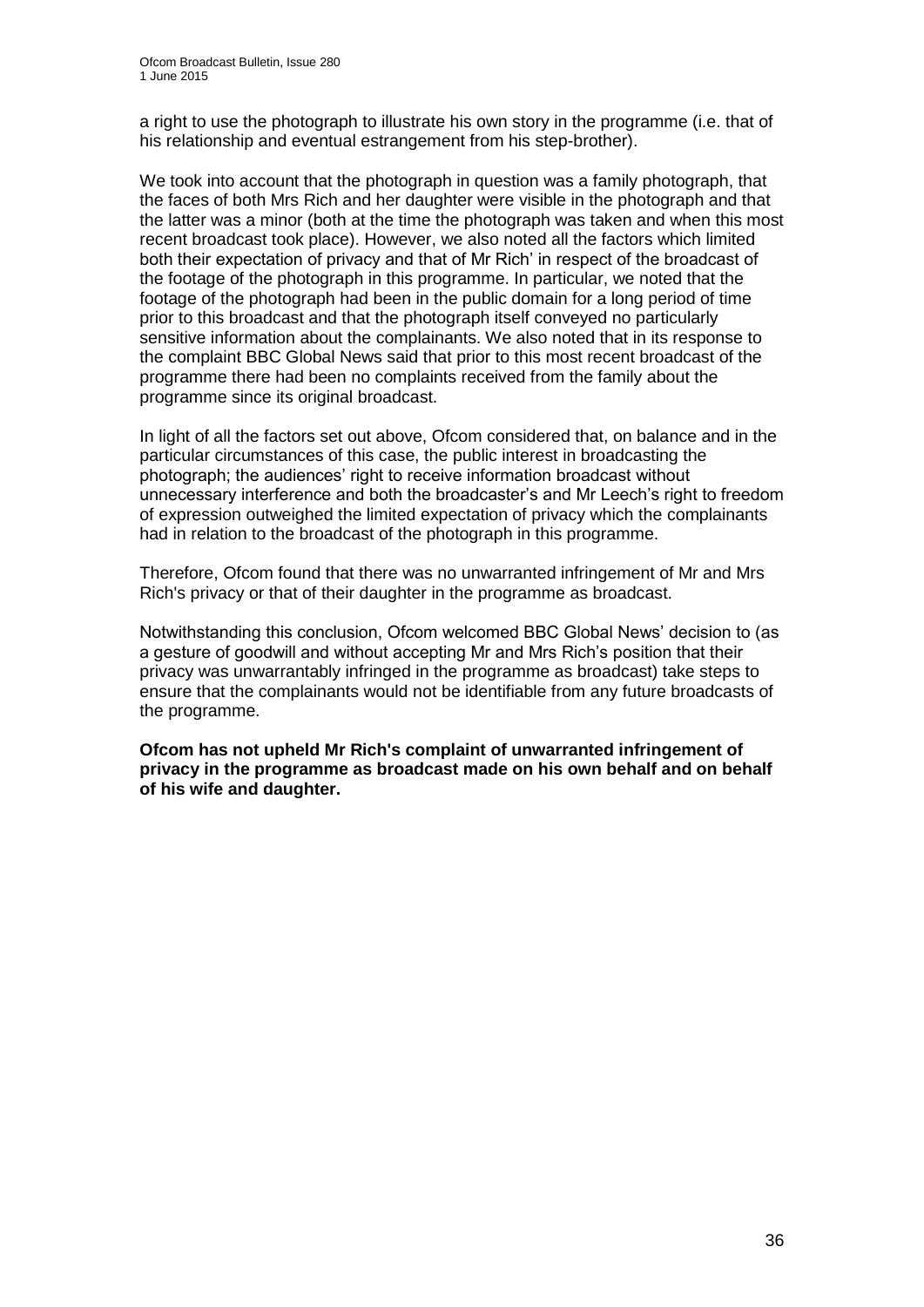# **Not Upheld**

# **Complaint by Mr Neil Swaby**

*Today, BBC Radio 4, 28 November 2014*

# **Summary**

Ofcom has not upheld this complaint of unjust or unfair treatment in the programme as broadcast made by Mr Neil Swaby.

The programme included two reports about the publication of the judge's comments in a care proceedings case in which two social workers, one of whom was Mr Swaby, were named and severely criticised. The programme also included critical comments about Mr Swaby made by the maternal grandparents of the child concerned in the case.

Ofcom found that:

- The broadcaster took reasonable care to satisfy itself that the programme did not present, disregard or omit material facts, with regard to the claims made about Mr Swaby in a way that resulted in unfairness to him.
- Mr Swaby was given an appropriate and timely opportunity to respond to the claims made about him in the programme and therefore there was no unfairness to him in this respect.

#### **Introduction and programme summary**

On 28 November 2014, BBC Radio 4 broadcast an edition of its news and current affairs programme *Today*. The programme included two reports about a judgment in a care proceedings case in June 2014 which had just been published. The case concerned attempts by social workers working for North East Lincolnshire Council ("the Council") to ensure that a three year old boy, whose mother had been unable to look after him due to her drug problems (she subsequently died), was adopted rather than continuing to live with his maternal grandparents who were already caring for the boy's older sibling.

#### *News Report 1*

The presenter introduced the first report by saying: *"A judge has described social workers who tried to take a child away from its grandparents and have the boy adopted as 'visibly biased'".* The reporter then said:

*"when the case was heard the judge said that two of the social workers in the case were 'visibly biased'…against the grandparents and had 'grossly overstated' their concerns in order to achieve their ends. He said that this was the first time he had seen this in over ten years of hearing cases like this. He said it was very unfortunate. He hoped he'd never see it again. He threw the case out and the little boy has been living with his grandparents ever since".* 

The reporter went on to discuss the Government's recent call for more children to be adopted and the way in which family courts were dealing with such cases.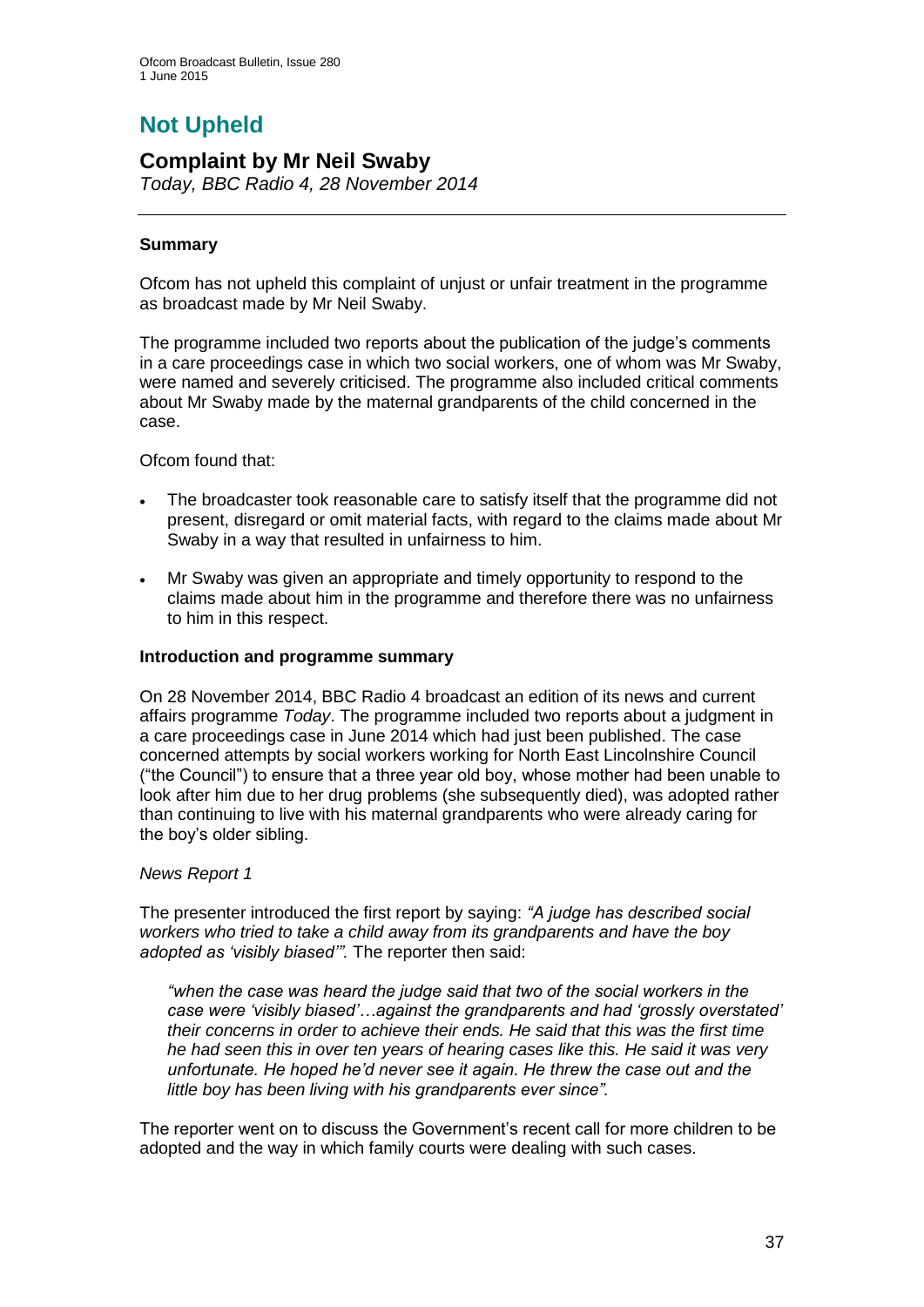The reporter then said: *"campaigners say there has been quite a lot of poor practice by social workers, by local authorities, in this area and what we're seeing is that more and more it's being put under scrutiny as it was in this case"*.

The presenter said that it was *"quite tough for the social workers concerned, they've now been named in court".* The reporter responded: *"because there's been this drive to greater, towards greater, openness in the family courts…part of that drive towards transparency involves naming and shaming individuals be they experts, be they social workers. This is what the President<sup>18</sup> wanted, but as you say, for the individuals concerned it's quite a tough thing"*.

*News Report 2*

1

The second news report, like the first was introduced by the presenter. However on this occasion he named two of the social workers involved in the case. He said: *"the judge said both Neil Swaby and Rachel Olley, social workers from North East Lincolnshire* [Council]*, had 'grossly overstated' their concerns to try to ensure that a toddler was adopted rather than brought up by his grandparents"*.

The reporter then said that the boy's grandparents had told her *"how local authority social workers set out to have their baby grandson adopted 'though they were ready to care for him'"*.

The following comments by the grandparents (spoken by actors) were then broadcast:

- Grandmother: *"When he were about six week's old we were informed by a social worker that if he had his way he would go up for adoption and he didn't care how long it took. I asked him 'why?' and he said we've got our reasons.*
- Grandfather: *No way would he go for adoption. No way.*
- Grandmother: *We had his older brother. Family's got to stick together and as far as we were concerned he would come to us".*

The reporter explained that the couple's daughter had had drug problems and therefore could not look after her child and that the social worker assigned to the case was *"Neil Swaby of North East Lincolnshire Children's Services"*. She added: *"According to the couple, he didn't like being challenged or having his advice ignored".* 

The actor voicing the grandmother's words was then heard saying:

*"He told me I had to fight him and I said 'who do you think you are, God?' and he said: 'in this situation yes, get used to it. Your grandson will go up for adoption'".* 

The reporter said that *"in court, the local authority claimed the couple were busy with their other children and they said their house was too small to accommodate another child but the judge was not convinced"*. She then talked about the trend encouraging judges to consider adoption only as a last resort, before the actor voicing the grandfather's words was heard saying:

<sup>&</sup>lt;sup>18</sup> The Rt. Hon. Sir James Munby, President of the Family Division of the High Court of England and Wales.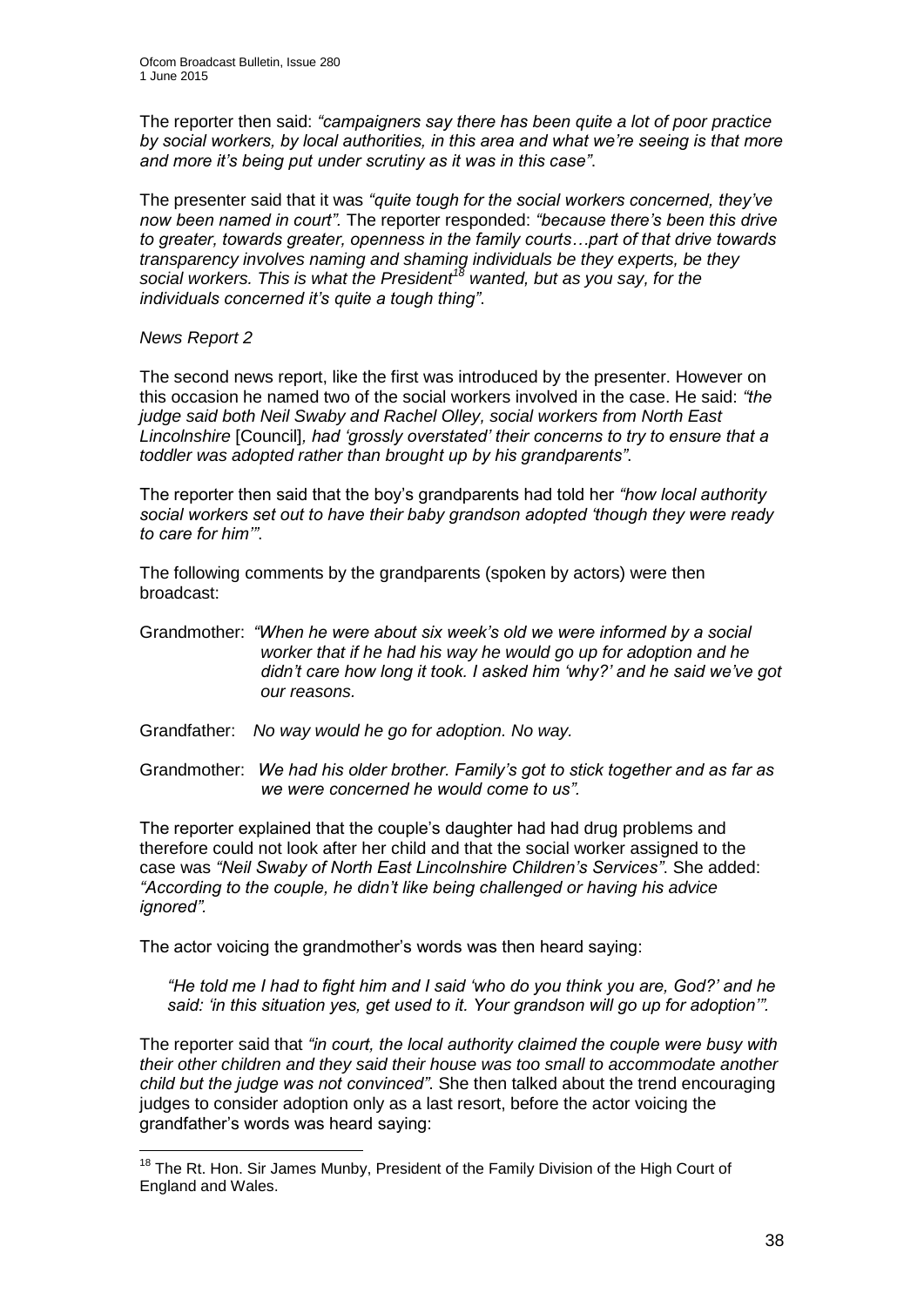*"Only the very last day when the social worker was giving her evidence and the judge asked her to leave the courtroom and he asked her advocate to stand up and he said to her basically your case is a shambles and he threw it out of court. I could have hugged that judge I could. I've never known anything like it".*

The reporter added *"The judge said that the local authority's case was 'wholly undermined'; that the social workers' concerns appeared to be 'grossly overstated' to try to achieve their ends. He said that one of the social worker's gave contradictory evidence".*

The report then included a contribution from the grandparent's solicitor, who quoted some of the judge's remarks about the social workers' actions' in this case, followed by a response from the Council. The reporter said that a spokesman from the Council told the programme that:

*"The authority had carefully considered the judgment and…there had been a rigorous process to support the social workers in preparing their evidence. He said the Council was committed to ensuring the best outcomes for children and young people and, where possible, to allow them to stay with their extended family. And, he said the Council had reminded social workers of the importance giving a balanced point of view whilst recognising their right to give a professional judgement on specific cases as required"*.

The reporter added that *"Neil Swaby could not be reached for comment"* before introducing a contribution from Ms Olley's trade union representative who discussed the union's concern that the local authority was allowing Ms Olley to be *"scapegoated"*.

The reporter then observed that as more people were being named in court cases some people were questioning *"whether it's fair to single out individuals"*, but that families involved in these cases welcomed it.

The report ended with the following comments made by the grandparents (again voiced by actors):

- Grandfather: *"I think it's brilliant. Why should they, as so called professionals, not be named in a judgment that is so damning? Even the judge said he'd never known anything like it in all those years of sitting on the bench so why their identity should be protected?*
- Grandmother: *They need naming and shaming because they put my grandson, my family* [and] *the paternal family, through hell"*.

## *Follow-up Discussion*

Later in the programme, the presenter interviewed Ms Maris Stratulis, who was described as *"England Manager for the British Association of Social Workers*  ("BASW")*"*. Ms Stratulis said that the BASW was concerned about the naming of individual social workers in cases such as the one previously discussed in the programme. She said that the proceedings were *"incredibly complex"* and that social workers do not work alone, but as part of a managed local authority team. She also spoke about the consequences for the social workers and the profession in general. Ms Stratulis said that BASW strongly supported professional accountability, but considered that there were *"issues with leadership and governance in local authorities"* and, again noted, that *"social workers do not act alone"*.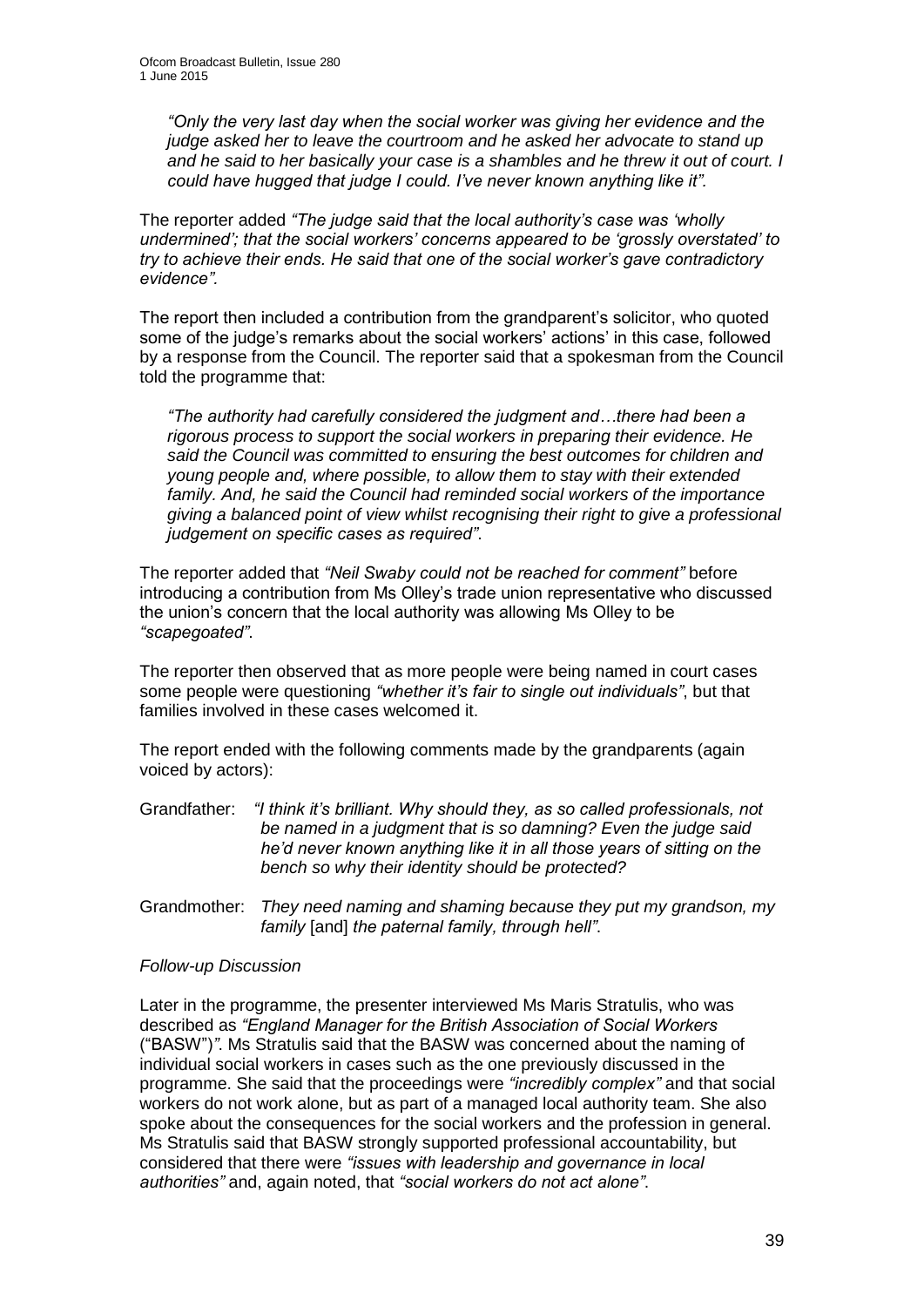The presenter then said, *"but this is a case where someone, apparently said, the grandparents complained 'you're acting like God' and the social worker, one of the social workers, said 'yes, for the purposes of this I am' in other words they were incredibly high-handed to put it mildly and actually a lot of people might feel it's perfectly right that they are named – we know who they are".* 

Ms Stratulis said that she could not comment on the individual case, however, she said that there were other roles in the court system, notably children's guardians, who were subjected to *"different levels of accountability"*. She added that she understood that in this case (i.e. that in which the complainant and his colleague were named) there was *"a children's guardian* [who] *also…support*[ed] *the action that the local authority was pursuing"*. Ms Stratulis also spoke about the pressures on social workers as a result of budget cuts and the 26-week timeline for completing adoption proceedings.

The programme included no further discussion about the court case in which Mr Swaby was named.

#### **Summary of the complaint and the broadcaster's response**

a) Mr Swaby complained that he was treated unjustly or unfairly in the programme as broadcast because the programme included "unfounded allegations" made by the grandparents of the child on whose case he had worked, about things he was alleged to have said and done during the course of the case. In particular, Mr Swaby said that he did not make the following comments attributed to him by the grandmother:

*"… if he* [Mr Swaby] *had his way, he* [the child] *would go up for adoption and he didn't care how long it took. I asked him 'why?' and he said: 'we've got our reasons'"*; and,

*"He told me I had to fight him and I said 'who do you think you are, God?' and he said: 'in this situation yes, get used to it. Your grandson will go up for adoption'".* 

Mr Swaby said that these comments go "against the very essence of being a social worker"; that decisions about where children should live are made by the court (and he had "never pre-empted a court's decision regarding the future of 'at risk' children"); and, his role was not to make a decision about whether the child should or should not go up for adoption but, as with all social workers, to make recommendations based on the evidence before him. Mr Swaby said that in light of this, he "would not and certainly did not say [either] of the [comments] above".

With regard to the grandparents' view that *"he didn't like being challenged or having his advice ignored"*, Mr Swaby said, given his role was to protect vulnerable and 'at risk' children, he was used to being challenged and ignored. He added that, in his view, this comment appeared to have been broadcast "purely to continue painting me in a negative manner". Mr Swaby also said that he had written to the BBC after the broadcast to inform it that his "reputation had been ruined personally and professionally".

In response to the complaint, the BBC said that in finding that the child concerned should live with his maternal grandparents, His Honour Judge Jack (the judge in the care proceedings) took the unusual step of naming Mr Swaby and another social worker and subjecting them to serious criticism. The BBC quoted several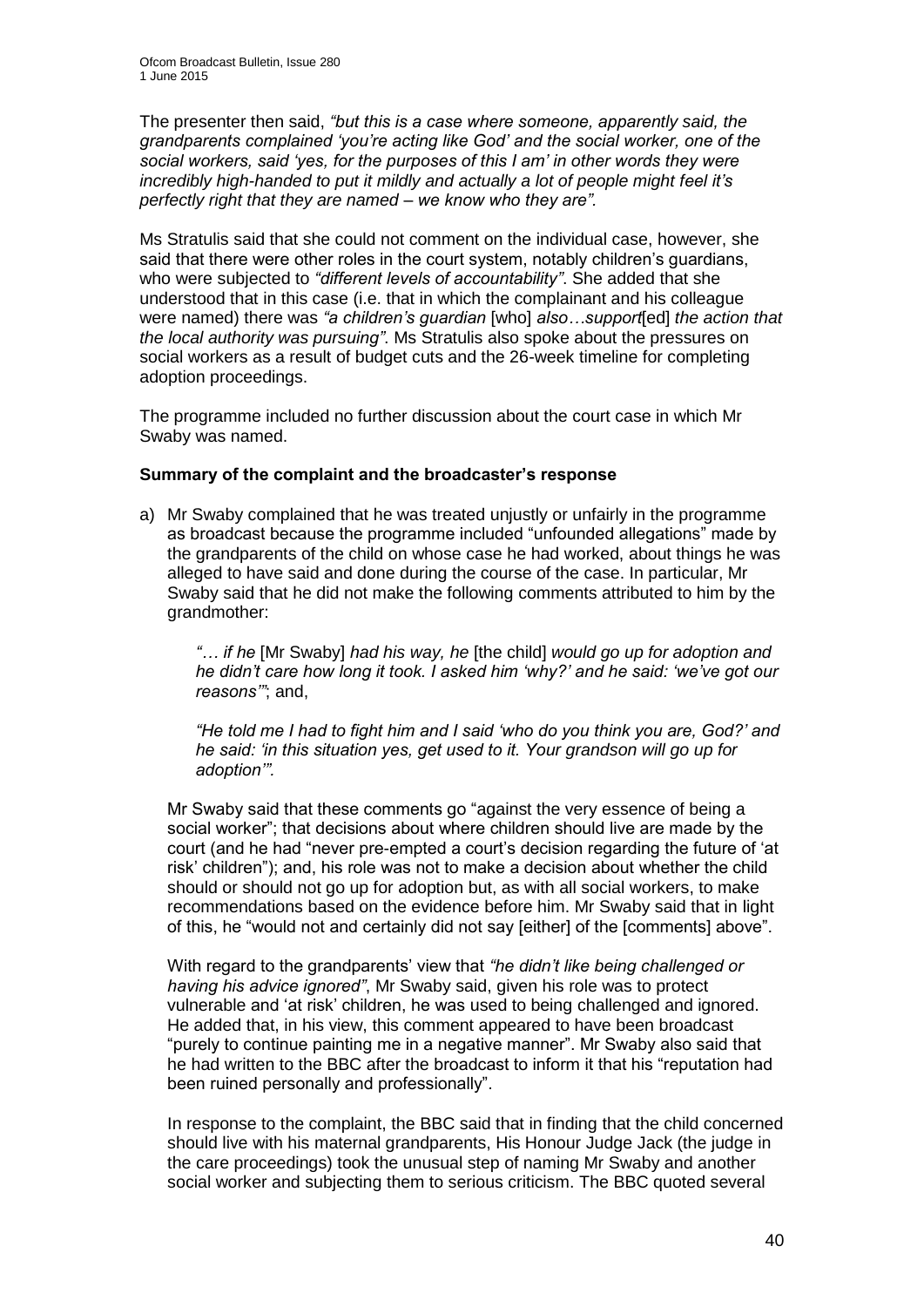sections of the judgment by way of illustration. For example, the judge's comments that "Neil Swaby seemed very reluctant to accept that anything positive could be said about either set of grandparents" and that he had "the very strong impression that the local authority witnesses were intent on playing up any factors which were unfavourable to the grandparents and playing down any factors which might be favourable". The judge added that "In those circumstances, I found it very difficult to give any weight at all to their evidence". The BBC also quoted the full passage (parts of which were included in the programme) in which the judge said that, in his view, the social workers in this case "were visibly biased in their attempts to support the local authority's case" and "their concerns appeared to be grossly overstated in order to achieve their ends".

The BBC said that the judge's remarks indicated that in approaching the evidence with bias in favour of the local authority's case, Mr Swaby had not weighed it on its merits as his professional duty towards the child's best interests would have required. Rather, his primary concern seemed to have been to avoid undermining the Council's case. This, it said, involved overlooking or seeking to undervalue evidence which should properly have been taken into account.

The broadcaster said that Mr Swaby's complaint that the inclusion of the grandparents' remarks in the report was unfair to him because they were untrue rested entirely on his own denial and it argued that the judge's observations cast doubt on Mr Swaby's credibility. The BBC said that the remarks were the honest recollection of the maternal grandparents and that they had attested to their own veracity in making these remarks by confirming that they would be willing to make sworn statements to this effect. Given this, the programme decided to reflect their account of conversations with Mr Swaby in the report. The BBC said that there was no reason to doubt the grandparents' credibility. It said that the judge offered no reason to do so and had said that "there are many positive things to be said" about the grandparents.

The BBC accepted that it would have been preferable if the grandparents' remarks had been accompanied by a comment from Mr Swaby, but it said that this was not possible, despite the best endeavours of the programme's reporter for reasons it set out in response to head b) of the complaint (see response to head b) below).

The broadcaster also contested Mr Swaby's argument that it was unfair to broadcast the grandparents' remarks, because they adversely reflected on his professional conduct as a social worker. It said that the judge's comments showed that Mr Swaby's conduct as a social worker was far from exemplary and that he appeared, in giving evidence, to subordinate the interests of the child to the interests of the Council.

The BBC also said that it was disingenuous of Mr Swaby to suggest that a decision regarding the future of the child in question would have had little to do with him and was entirely a matter for the courts because, in making such decisions, the courts place considerable weight on the considered judgement of professionals, such as Mr Swaby, involved in the case.

b) Mr Swaby also complained that he was treated unjustly or unfairly in the programme as broadcast because he was not given an appropriate and timely opportunity to respond to the allegations made about him in the programme by the grandparents.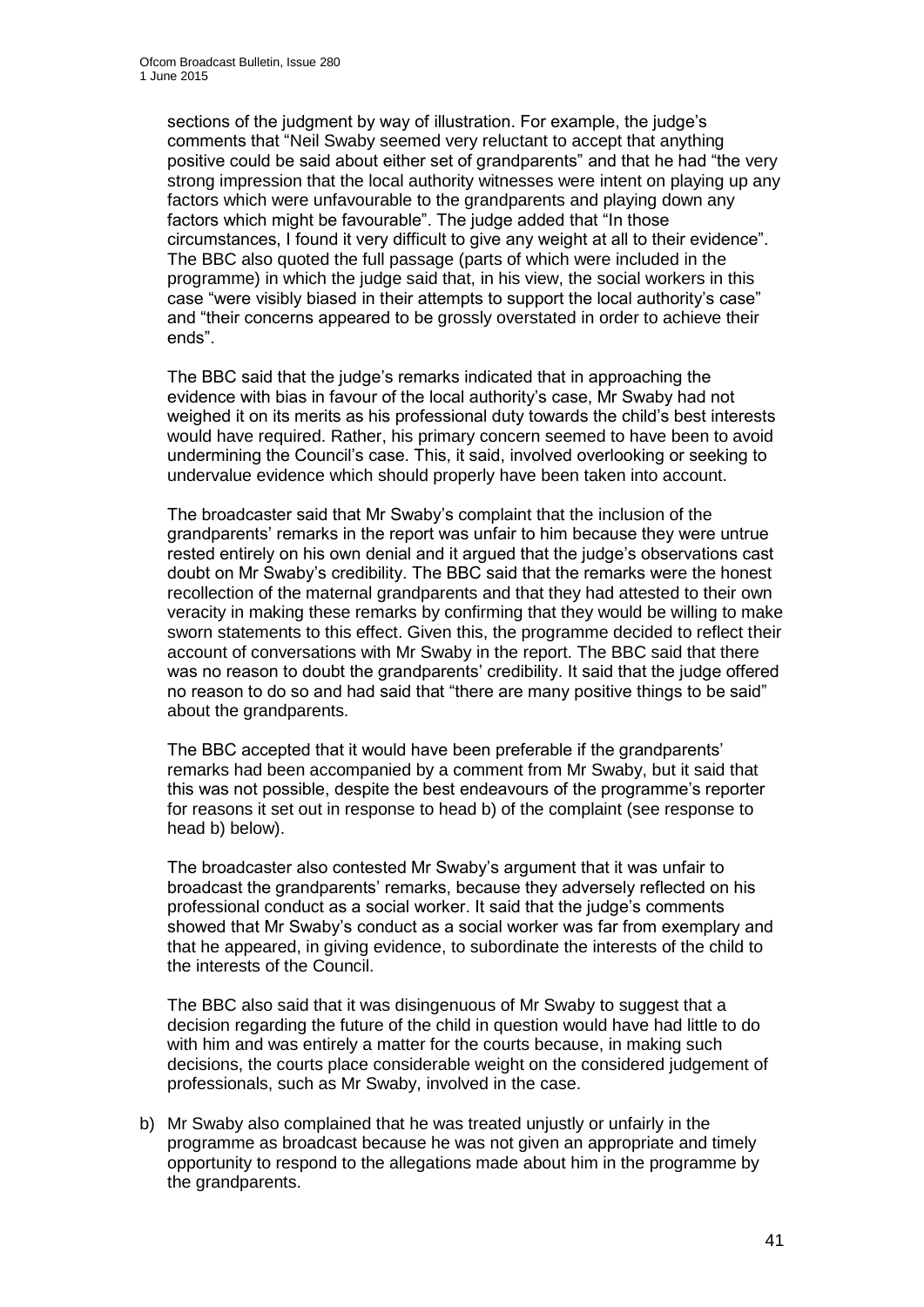In particular, Mr Swaby said that he had received a letter from the programme makers on 26 November 2014 informing him about the plan to broadcast a report about the court judgment in which he and his colleague were named and criticised and inviting him to comment only on the evening before the programme was due to be broadcast. He also said that the letter did not explain that the programme would include the critical comments about him made by the grandparents.

By way of background, Mr Swaby said that the letter included two copies of the judgment and asked that he contact the programme. However, he was unable to respond, because he did not receive the letter until 19:30 on the evening of 26 November 2014, the day before the programme was due to be broadcast, and because of the confidential nature of his work. Mr Swaby also said that if he had been told that the programme would include comments made by the family involved that amounted to "a personal attack" on his professional name, he would have handled the matter entirely differently. Specifically, he would have taken advice and responded accordingly. He added that in the event, he had neither an appropriate nor timely opportunity to defend himself against the interview that was broadcast.

In response, the BBC set out the details of the programme makers' attempts to give Mr Swaby an opportunity to comment on the report it intended to broadcast. It said the judgment was published on 25 November 2014 and that the reporter, having concluded that the ruling raised significant issues relating to the openness of the Family Court and the naming of social workers concerned in such cases, immediately contacted the Council and the BASW for help in contacting Mr Swaby. The reporter also wrote to Mr Swaby directly at his home address. The BBC said that although Mr Swaby said that he did not receive this letter until the evening of 26 November 2014, it was delivered, and signed for, by Mrs Amanda Lewin, his wife, at 10.49 that morning (a copy of the proof of delivery form was provided to Ofcom). The broadcaster said that as well being Mr Swaby's wife, Mrs Lewin was the company secretary of Swaby Lewin Consultants Limited (which listed Mr Swaby as its only director). It argued that, because the letter was addressed to Mr Swaby at Swaby Lewin Consultants, there was no reason why Mrs Lewin, as company secretary, should not have opened it and conveyed its contents to Mr Swaby.

The letter said:

"I'm a reporter on the *Today* Programme BBC Radio 4. I'm working on a piece for Thursday morning's programme about the judgment in a case you were involved in back in June. The judge was very critical of you and your colleague Rachel Olley.

The judgment has now been published on the legal website Bailii.

I would like to talk to you: I'd be grateful if you would contact me".

The BBC said that the letter clearly set out that that the focus of the report was to be the judge's finding, but did not suggest that the report would be confined specifically to the judge's remarks and could not reasonably be construed as a request for a specific response to the judge's remarks. Rather, it was notification that a report was being prepared and an invitation to contact the reporter to discuss it. It said that if Mr Swaby had responded to the invitation he would have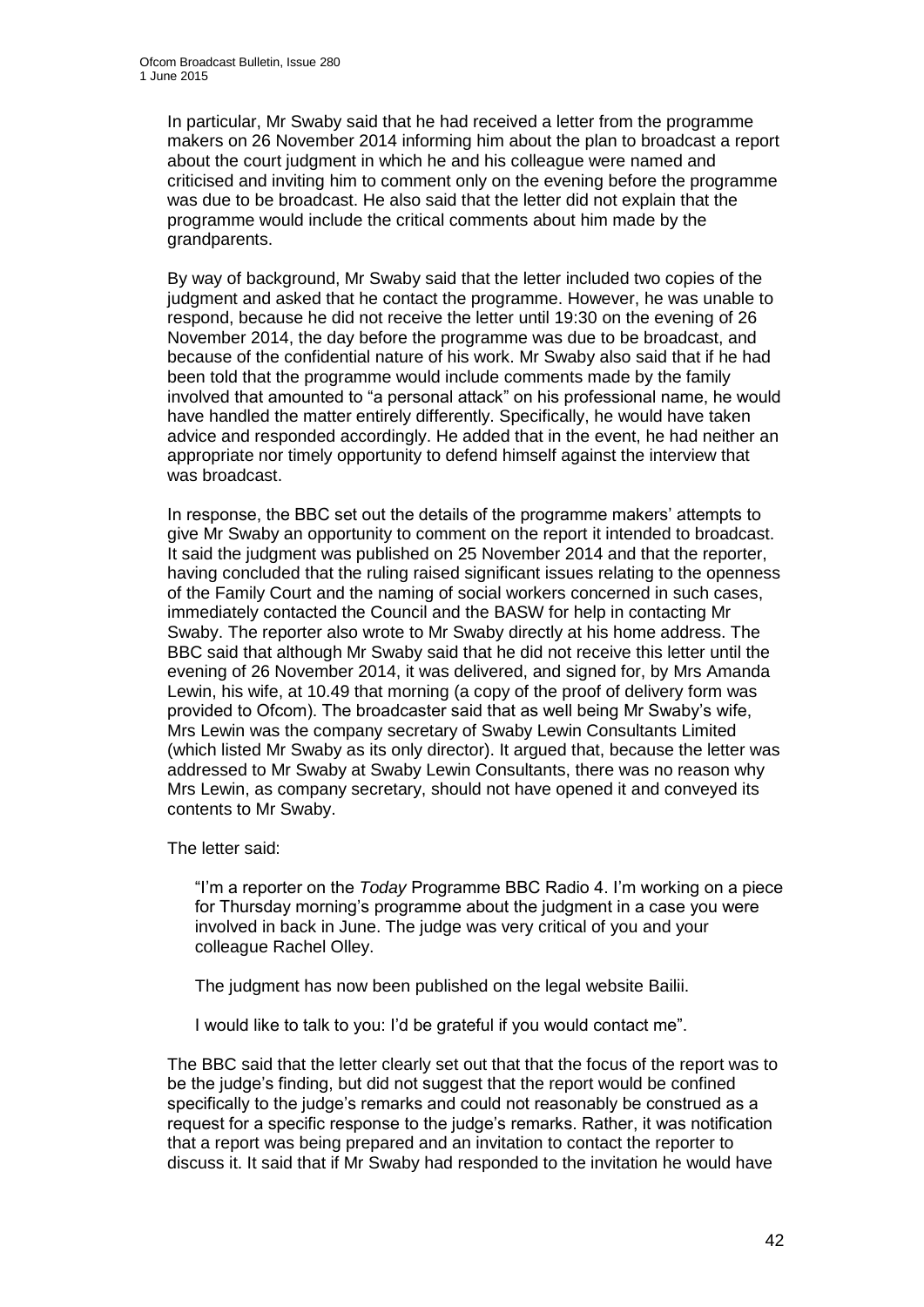been told in full about what the report might contain and been in a position to decide whether to respond or not. That he chose not to was a matter for him.

The BBC said that, having not received a response from Mr Swaby on 26 November 2014, the programme makers decided to hold the report over for 24 hours to give him additional time to respond. However, when no response was received from him directly or via the Council or the BASW (who had also been asked to contact him), they decided to broadcast the report on 28 November 2014.

The broadcaster also said that later the same day (28 November 2014) Mrs Lewin told a reporter from *Look North* (who had gone to Mr Swaby's home to inform him that the that the material from *Today* would feature in that evening's edition of the news programme on BBC1 and invite him to respond specifically to the comments made by the grandparents) that Mr Swaby had no comment to make. The BBC said that this response suggested that Mrs Lewin and Mr Swaby had previously discussed the matter and, given the timing (i.e. after the grandparents' remarks had already been broadcast in the *Today* programme) contrasted with Mr Swaby's assertion in his complaint that, had he known about the comments the grandparents would make in the *Today* programme, he would have made a response to the programme.

## **Ofcom's Preliminary View**

Ofcom prepared a Preliminary View on this case that Mr Swaby's complaint should not be upheld. Both parties were given the opportunity to make representations on the Preliminary View. However, neither chose to do so.

## **Decision**

Ofcom's statutory duties include the application, in the case of all television and radio services, of standards which provide adequate protection to members of the public and all other persons from unjust or unfair treatment and unwarranted infringement of privacy in, or in connection with the obtaining of material included in, programmes in such services.

In carrying out its duties, Ofcom has regard to the need to secure that the application of these standards is in the manner that best guarantees an appropriate level of freedom of expression. Ofcom is also obliged to have regard, in all cases, to the principles under which regulatory activities should be transparent, accountable, proportionate and consistent and targeted only at cases in which action is needed.

In reaching this Decision, Ofcom carefully considered all the relevant material provided by both parties. This included a recording of the programme as broadcast and both parties' written submissions.

When considering complaints of unfair treatment, Ofcom has regard to whether the broadcaster's actions ensured that the programme as broadcast avoided unjust or unfair treatment of individuals and organisations, as set out in Rule 7.1 of Ofcom's Broadcasting Code ("the Code"). Ofcom had regard to this Rule when reaching its Decision on the individual heads of complaint detailed below.

a) Ofcom first considered Mr Swaby's complaint that he was treated unjustly or unfairly in the programme as broadcast because it included "unfounded allegations" made by the grandparents about things he was alleged to have said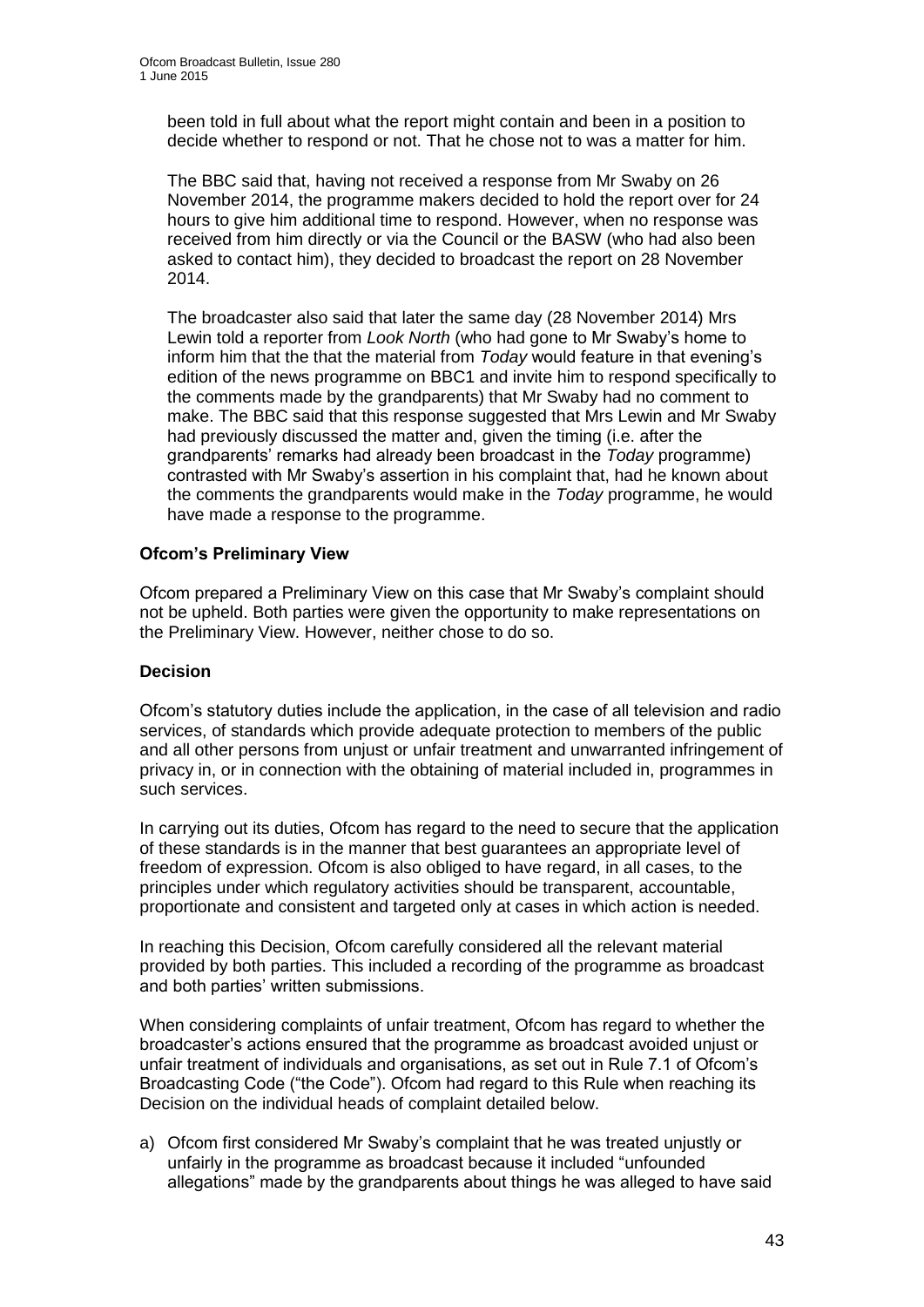and done during the course of the case (as set out in head a) of "The Complaint" section above).

In considering this part of the complaint, Ofcom had regard to Practice 7.9 of the Code which provides that before broadcasting a factual programme, broadcasters should take reasonable care to satisfy themselves that material facts have not been presented, disregarded or omitted in a way that is unfair to the individual or organisation.

Mr Swaby complained that he did not make the comments attributed to him by the grandparents. It is important to clarify at the outset that it is not for Ofcom to investigate and adjudicate on whether information broadcast or omitted is factually correct or not. Rather, our role is to decide whether the inclusion or omission of the information amounted to unjust or unfair treatment of an individual or organisation.

As set out in the "Introduction and Programme Summary" section above, the second report in the programme included a number of comments made by the maternal grandparents of the child who was the subject of the care proceedings about the conduct of the social workers during the case and the judge's finding. Both Mr Swaby and his colleague, Ms Rachel Olley, were named during this second report. However, when making the relevant comments, the grandmother referred to the social worker in question as *"he"*. Therefore, we considered that listeners would have understood that the grandmother was referring to Mr Swaby alone when she made her comments and that this was also the case for whichever grandparent told the reporter that: *"he didn't like being challenged or having his advice ignored"*.

We observed that the relevant comments were the recollections and opinions of the grandparents. We considered that in light of the publication of the judge's ruling on this hearing and, in particular, the critical nature of his comments about the actions of the named social workers in this case, it was reasonable for the programme to have included the grandparents' response to the judgment and their recollection of the events surrounding the case generally.

We noted that the grandparents were, of course, first-hand witnesses to their own interactions with Mr Swaby regarding the future care of their grandchild and that the BBC's statement noted that the judge had given no reason to doubt their credibility. In addition, we considered that listeners to the programme would have understood that these comments were the grandparents' own recollections of these events and reflected their opinion of their interactions with Mr Swaby.

We also considered that, from the programme, listeners would have had a clear understanding of the background against which the grandparents' comments about Mr Swaby were made – namely, the fact that the judge had felt that in this particular case, it was warranted to take the unusual step of naming and publically criticising two social workers, one of whom was Mr Swaby for the way they conducted themselves in the case.

In its response to this complaint, the BBC accepted that it would have been preferable to have included a comment from Mr Swaby about the matters considered in the programme, but that it had not been possible (see Decision at head b)). However, Ofcom noted that the programme made it clear to listeners that it had been unable to secure such a comment from Mr Swaby when the reporter said: *"Neil Swaby could not be reached for comment"*.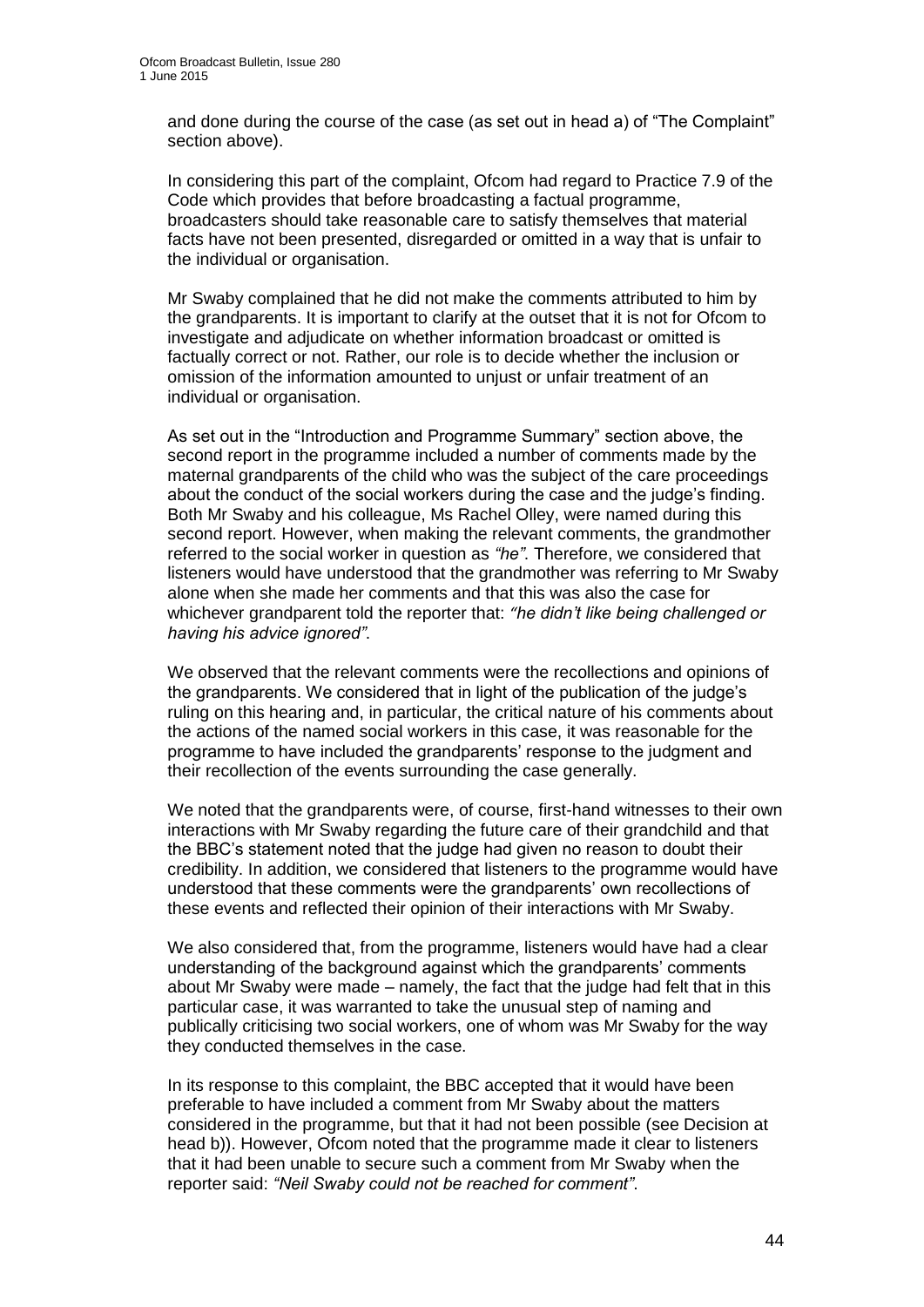We also noted that the programme included an alternative viewpoint – i.e. one in which the judge's decision to name and criticise individual social workers – was challenged. In particular, towards the end of the second report the programme included a contribution from a trade union representative (working on behalf of Ms Olley, Mr Swaby's colleague) who discussed the union's concern that the local authority was allowing Ms Olley to be *"scapegoated"* and the reporter subsequently presented this side of the debate by saying that some people were questioning *"whether it's fair to single out individuals"* for criticism. Also in the programme, Ms Statulis (representing BASW) raised a number of concerns about the naming of individual social workers in this type of case. We noted that the presenter challenged her position by saying that in this recent case (in which Mr Swaby was involved) *"someone, apparently said, the grandparents complained 'you're acting like God' and the social worker, one of the social workers, said 'yes, for the purposes of this I am' in other words they were incredibly highhanded to put it mildly and actually a lot of people might feel it's perfectly right that they are named".* Initially, Ms Stratulis said that she could not comment on the individual case. However, as well as making the broad point that other roles in the court system (i.e. people involved in decisions about the care of children who were not social workers) were subjected to *"different levels of accountability"*, Ms Stratulis also said that she understood that the person acting as the children's guardian in the recent case *also…support*[ed] *the action that the local authority was pursuing"*.

Taking into account all the factors set out above, and, in particular, the context in which the grandparents' comments about Mr Swaby were broadcast and that it was made it clear that the programme had been unable to secure a comment from Mr Swaby, we considered that the broadcaster took reasonable care to satisfy itself that the programme did not present, disregard or omit material facts with regard to Mr Swaby in a way that resulted in unfairness to him.

Ofcom therefore found that there was no unfairness to Mr Swaby in this respect.

b) Ofcom next considered Mr Swaby's complaint that he was treated unjustly or unfairly in the programme as broadcast because he was not given an appropriate and timely opportunity to respond to the allegations made about him in the programme by the grandparents (i.e. the three comments referred to in head a) above).

In considering this head of complaint, Ofcom took particular account of Practice 7.11 which states that, if a programme alleges wrongdoing or incompetence or makes other significant allegations, those concerned should normally be given an appropriate and timely opportunity to respond.

As noted above, the programme included three specific comments, made by the grandparents, about Mr Swaby's conduct or attitude towards them during the local authority's consideration of whether their grandson should continue to live them or be placed for adoption. Given the nature of these comments, we considered that they amounted to an allegation of wrongdoing on Mr Swaby's part and that, in accordance with Practice 7.11, it was necessary for the broadcaster to have given Mr Swaby an appropriate and timely opportunity to respond them, and to the more general, critical comments made in the judgment about his conduct in order to avoid unfairness to him.

We observed that on 25 November 2014, the day on which the judgment was published, the reporter contacted the Council and the BASW for help in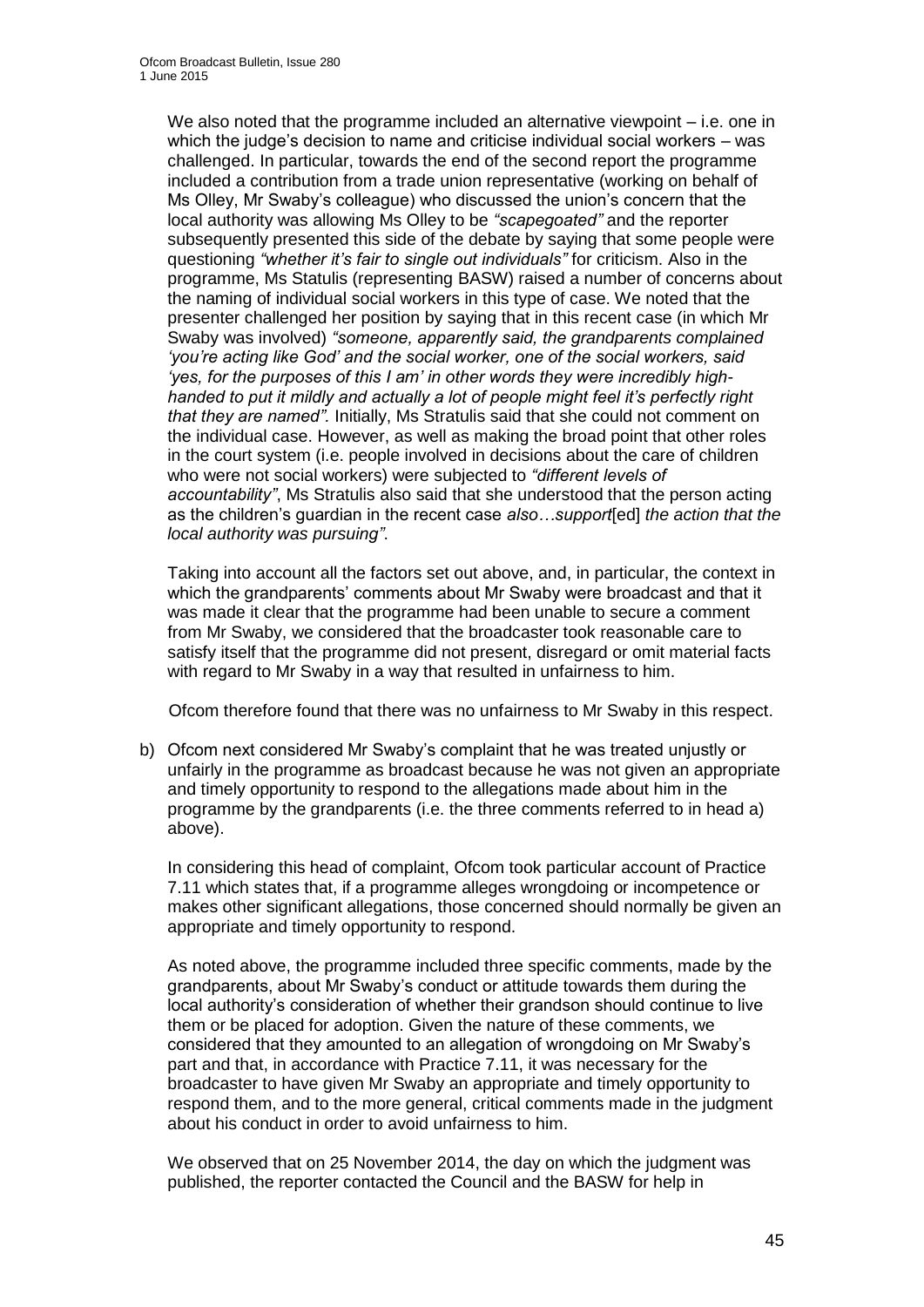contacting Mr Swaby and also sent a letter to him at his home address. The letter informed Mr Swaby of the plan to broadcast a piece "about the judgment in a case you were involved in back in June" on Thursday morning [i.e. 27 November 2014]. It also said that "the judge was very critical" of him and his colleague and invited Mr Swaby to contact the reporter so that could "talk".

In his complaint, Mr Swaby said that if he had been told that the programme would include the relevant comments made about him by the grandparents he would "have taken advice and responded accordingly" (Ofcom understood this to mean that Mr Swaby would have contacted the programme makers to respond to these comments). However, as noted above, we considered that in order to avoid unfairness to Mr Swaby it was necessary for the broadcaster to offer him an opportunity to respond to the criticisms it planned to broadcast about him as a whole, i.e. including the judge's remarks, rather than solely and specifically the grandparents' comments about him. We also noted that, in its response to this complaint, the BBC said that if Mr Swaby had contacted the programme makers after receiving the reporter's letter he would have been told in full about what the report might contain and been in a position to decide whether to respond.

Mr Swaby also complained that he received the reporter's letter "only on the evening before the programme was due to be broadcast" and that, as a result, he was unable to respond. He also said that he was unable to respond because of the confidential nature of his work. Mr Swaby also said that the story was not broadcast until 28 November 2014, but that he was not informed of this change.

Ofcom noted that the BBC said that the letter in question was addressed to Mr Swaby at his consultancy business (which was located at his home address) and had been signed for by Mr Swaby's wife, Mrs Lewin, at 10:49 on the 26 November 2014. We also noted the BBC's argument that, given that Mrs Lewin was the business' company secretary and Mr Swaby its sole director, there was no reason why Ms Lewin should not have opened it and conveyed its contents to Mr Swaby. In addition, we observed that when the programme makers did not receive a response from Mr Swaby on 26 November 2014 they delayed the broadcast of the reports by 24 hours in order to give Mr Swaby further time in which to respond, although, on the information available, it appeared that they did not inform Mr Swaby of this decision.

In our opinion, this delay gave Mr Swaby time in which to contact the reporter and formulate a response and, if he felt it necessary to do so, to speak to his employers about any concerns he had regarding confidentially. It was only after the programme makers had received no response either from Mr Swaby directly or via the Council or the BASW on his behalf on 27 November 2014 that they decided to broadcast the reports in the absence of a comment from Mr Swaby.

Ofcom also noted that the reports concerned a current news story (namely the publication of the judge's finding and specifically his decision to name the social workers whom he had criticised), and, although this news story was not one which was rapidly unfolding, the expectation amongst the programme's audience would be that reports of this nature would be broadcast on or soon after the event in question, namely the publication of the judgment.

Taking account of all the factors set out above, and notably the actions taken by the programme makers to try to secure a response from Mr Swaby to the reports it planned to broadcast (including its decision to delay the broadcast of the reports), we took the view that Mr Swaby was given an appropriate and timely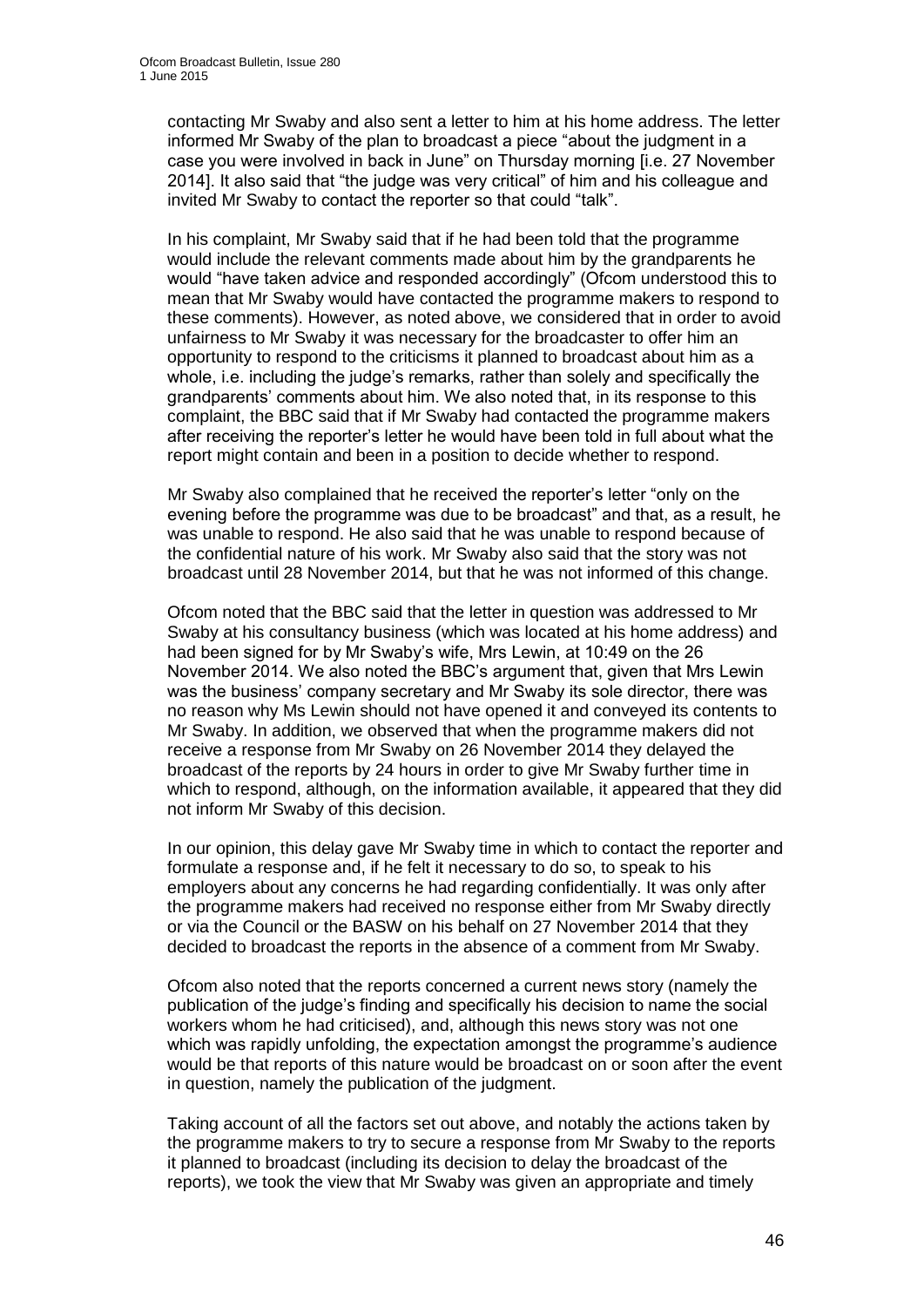opportunity to respond to the criticisms made about him in the programme, including the remarks made by the grandparents. Therefore, Ofcom found that there was no unfairness to Mr Swaby in this respect.

# **Ofcom has not upheld Mr Swaby's complaint of unfair treatment in the programme as broadcast.**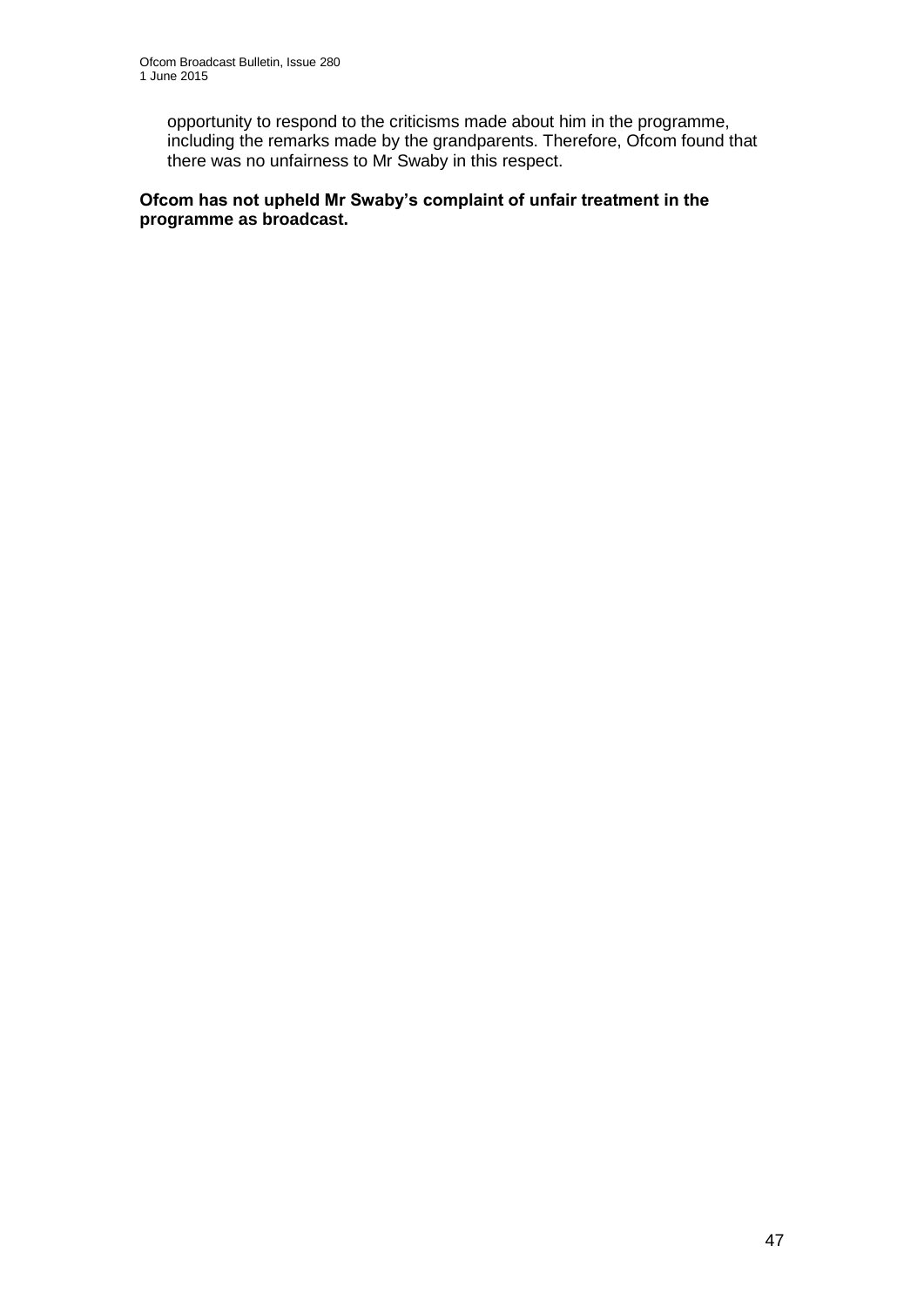# **Investigations Not in Breach**

Here are alphabetical lists of investigations that Ofcom has completed between 5 and 18 May 2015 and decided that the broadcaster did not breach Ofcom's codes, licence conditions or other regulatory requirements.

## **Investigations conducted under the Procedures for investigating breaches of content standards for television and radio<sup>1</sup>**

| Programme                      | <b>Broadcaster</b>                    | <b>Transmission</b> | <b>Categories</b>                     |
|--------------------------------|---------------------------------------|---------------------|---------------------------------------|
|                                |                                       | date                |                                       |
| Doctors                        | BBC 1                                 | 27/02/2015          | Offensive language                    |
| Don't Tell The<br>Bride        | BBC <sub>3</sub>                      | 17/02/2015          | Race<br>discrimination/offence        |
| lain Lee                       | <b>BBC Three</b><br>Counties<br>Radio | 20/02/2015          | Race<br>discrimination/offence        |
| <b>NCIS: Los</b><br>Angeles    | Channel 5                             | 20/03/2015          | Violence and<br>dangerous behaviour   |
| Super<br>Scoreboard            | Clyde 1                               | 14/03/2015          | Race<br>discrimination/offence        |
| Off Their<br>Rockers           | <b>ITV</b>                            | 22/03/2015          | Transgender<br>discrimination/offence |
| The Jeremy<br><b>Kyle Show</b> | <b>ITV</b>                            | 03/02/2015          | Generally accepted<br>standards       |
| <b>Drivetime</b>               | Panjab<br>Radio                       | 06/03/2015          | Due impartiality/bias                 |

For more information about how Ofcom conducts investigations about content standards, go to: [http://stakeholders.ofcom.org.uk/broadcasting/guidance/complaints](http://stakeholders.ofcom.org.uk/broadcasting/guidance/complaints-sanctions/standards/)[sanctions/standards/.](http://stakeholders.ofcom.org.uk/broadcasting/guidance/complaints-sanctions/standards/)

 1 This table was amended after publication to correct a factual inaccuracy.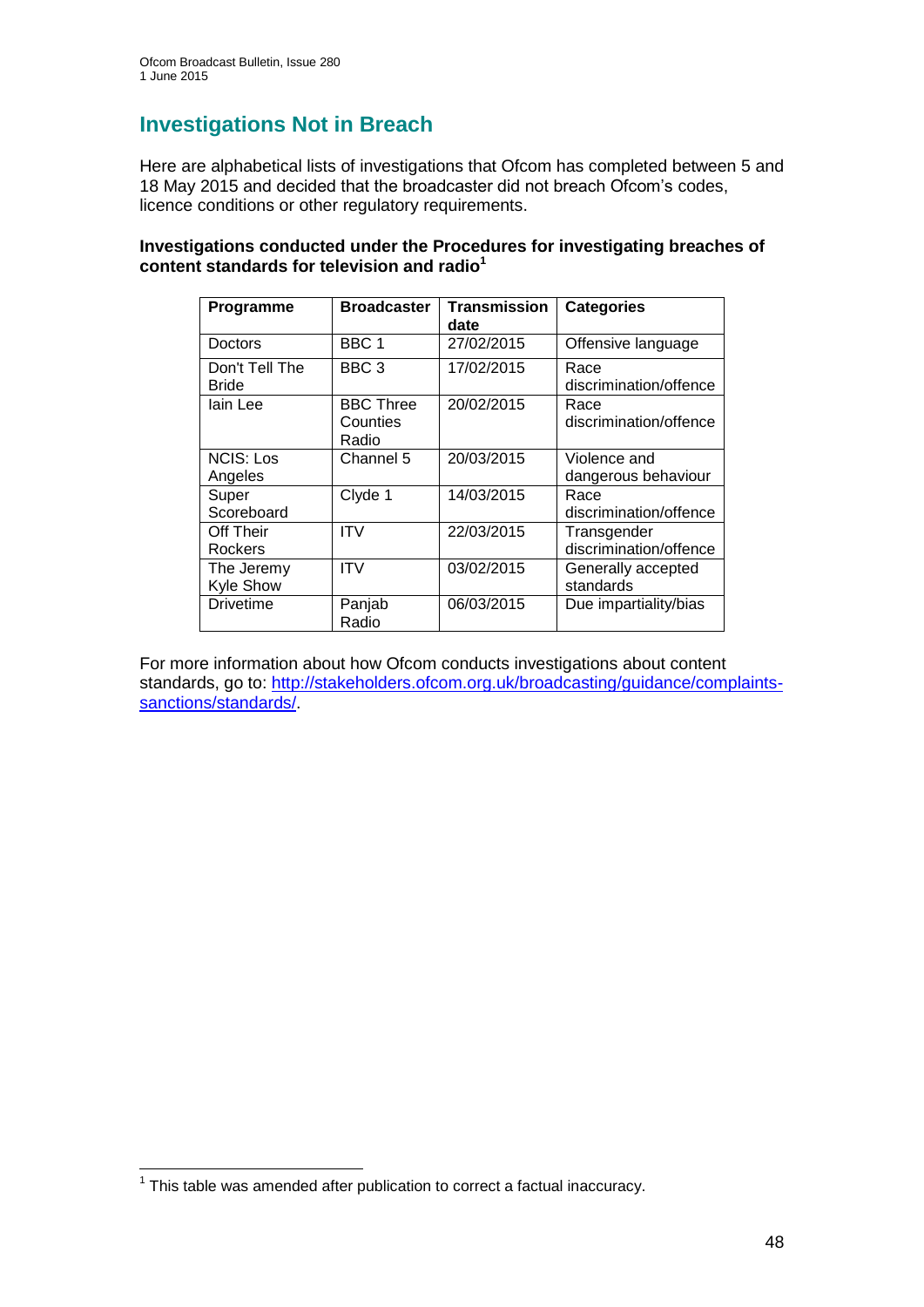# **Complaints Assessed, Not Investigated**

Here are alphabetical lists of complaints that, after careful assessment, Ofcom has decided not to pursue between 5 and 18 May 2015 because they did not raise issues warranting investigation.

## **Complaints assessed under the Procedures for investigating breaches of content standards for television and radio**

For more information about how Ofcom assesses conducts investigations about content standards, go to: [http://stakeholders.ofcom.org.uk/broadcasting/guidance/complaints](http://stakeholders.ofcom.org.uk/broadcasting/guidance/complaints-sanctions/standards/)[sanctions/standards/.](http://stakeholders.ofcom.org.uk/broadcasting/guidance/complaints-sanctions/standards/)

| Programme                          | <b>Broadcaster</b>                   | <b>Transmission Date</b> | <b>Categories</b>                      | <b>Number of</b><br>complaints |
|------------------------------------|--------------------------------------|--------------------------|----------------------------------------|--------------------------------|
| <b>Sunny Beach</b>                 | 4Music                               | 10/05/2015               | Gender<br>discrimination/offence       | 1                              |
| <b>UKIP: The First 100</b><br>Days | 4OD                                  | n/a                      | Outside of remit / other               | 1                              |
| Advertisement                      | 4Seven                               | 02/05/2015               | Advertising content                    | $\mathbf{1}$                   |
| <b>Big Brother</b>                 | $5*$                                 | 14/05/2015               | Nudity                                 | $\mathbf{1}$                   |
| <b>GPs: Behind Closed</b><br>Doors | $5*$                                 | 05/05/2015               | Generally accepted<br>standards        | $\overline{1}$                 |
| <b>NCIS</b>                        | 5USA                                 | 17/04/2015               | Scheduling                             | $\overline{1}$                 |
| Panth Ki Awaaz                     | <b>Akaal Channel</b>                 | 05/12/2014               | Crime                                  | $\overline{1}$                 |
| <b>Discussion Show</b>             | <b>Ambur Radio</b>                   | 20/03/2015               | Elections/Referendums                  | $\mathbf{1}$                   |
| <b>Solid Hits</b>                  | <b>B4U Music</b>                     | 26/04/2015               | Scheduling                             | $\overline{1}$                 |
| Competitions                       | BBC/ITV/<br>Channel 4 /<br>Channel 5 | n/a                      | Competitions                           | $\mathbf{1}$                   |
| <b>Atlantis</b>                    | BBC <sub>1</sub>                     | 16/05/2015               | Scheduling                             | $\overline{1}$                 |
| <b>BBC News</b>                    | BBC <sub>1</sub>                     | 04/05/2015               | Elections/Referendums                  | 1                              |
| <b>BBC News at One</b>             | BBC <sub>1</sub>                     | 05/05/2015               | Elections/Referendums                  | $\mathbf{1}$                   |
| <b>BBC News at Ten</b>             | BBC <sub>1</sub>                     | 04/05/2015               | Elections/Referendums                  | $\mathbf{1}$                   |
| <b>BBC News at Ten</b>             | BBC <sub>1</sub>                     | 05/05/2015               | Elections/Referendums                  | $\mathbf 1$                    |
| <b>BBC News Special</b>            | BBC <sub>1</sub>                     | 02/05/2015               | Outside of remit / other               | $\mathbf{1}$                   |
| <b>Breakfast</b>                   | BBC <sub>1</sub>                     | 13/05/2015               | Gender<br>discrimination/offence       | $\overline{1}$                 |
| Casualty                           | BBC <sub>1</sub>                     | 25/04/2015               | Generally accepted<br>standards        | $\overline{1}$                 |
| Channel ident                      | BBC <sub>1</sub>                     | 28/04/2015               | Promotion of<br>products/services      | $\mathbf{1}$                   |
| Countryfile                        | BBC <sub>1</sub>                     | 17/05/2015               | Generally accepted<br>standards        | $\mathbf{1}$                   |
| EastEnders                         | BBC <sub>1</sub>                     | 21/04/2015               | Scheduling                             | $\mathbf{1}$                   |
| EastEnders                         | BBC <sub>1</sub>                     | 28/04/2015               | Drugs, smoking,<br>solvents or alcohol | $\overline{1}$                 |
| EastEnders                         | BBC <sub>1</sub>                     | n/a                      | Generally accepted<br>standards        | $\overline{1}$                 |
| EastEnders (trailer)               | BBC <sub>1</sub>                     | 11/05/2015               | Scheduling                             | $\mathbf{1}$                   |
| Election 2015                      | BBC <sub>1</sub>                     | 30/04/2015               | Elections/Referendums                  | $\overline{1}$                 |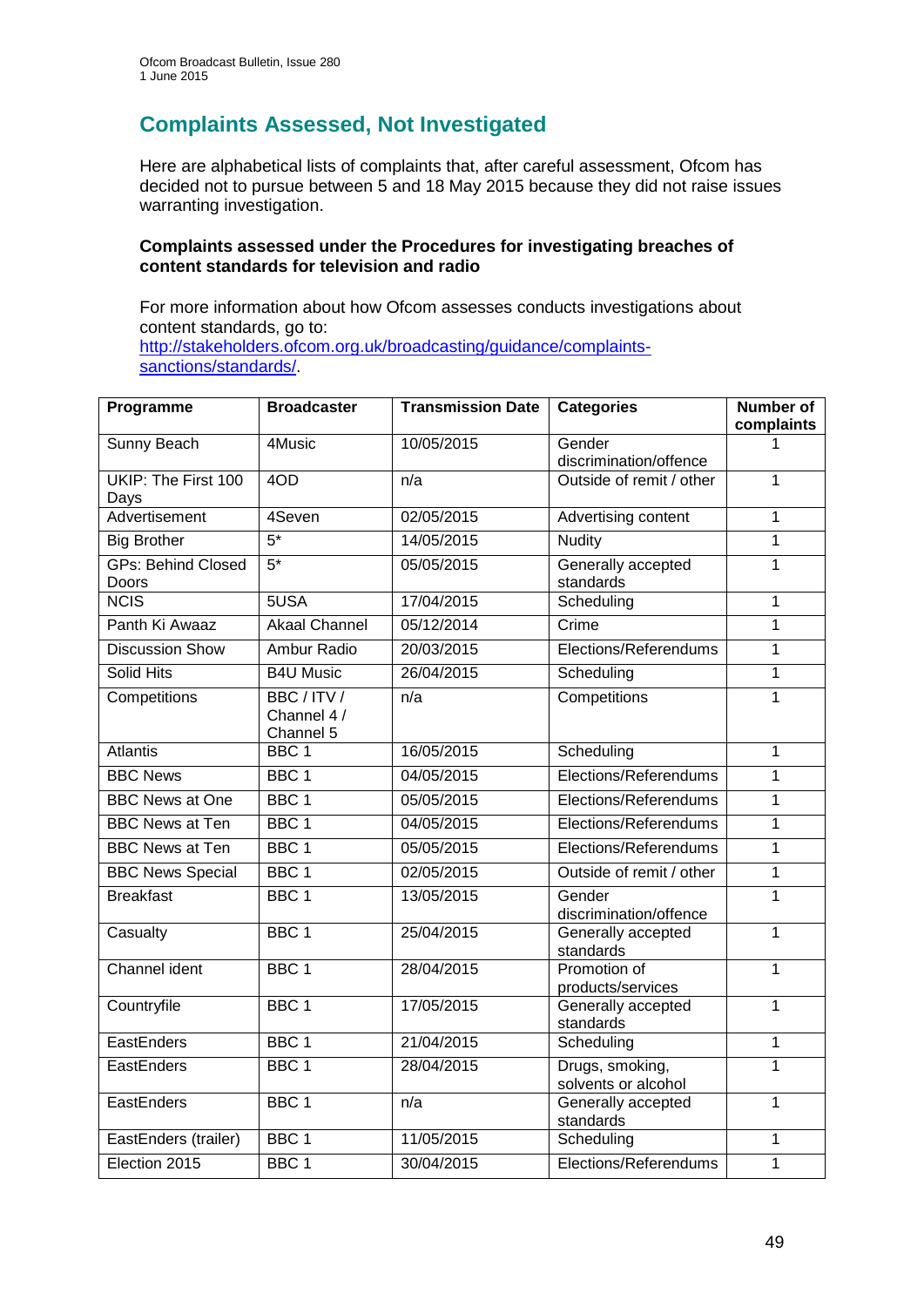| Programme                                                  | <b>Broadcaster</b>    | <b>Transmission Date</b> | <b>Categories</b>                     | Number of<br>complaints |
|------------------------------------------------------------|-----------------------|--------------------------|---------------------------------------|-------------------------|
| Election 2015                                              | BBC <sub>1</sub>      | 07/05/2015               | Elections/Referendums                 | 5                       |
| Election 2015                                              | BBC <sub>1</sub>      | 08/05/2015               | Elections/Referendums                 | 1                       |
| Have I Got a Bit<br><b>More Election News</b><br>for You   | BBC <sub>1</sub>      | 11/05/2015               | Due impartiality/bias                 | $\mathbf{1}$            |
| Have I Got a Bit<br>More News for You                      | BBC <sub>1</sub>      | 20/04/2015               | Transgender<br>discrimination/offence | $\mathbf{1}$            |
| Have I Got News for<br>You / The Graham<br>Norton Show     | BBC <sub>1</sub>      | 15/05/2015               | Due impartiality/bias                 | $\mathbf{1}$            |
| Inspector George<br>Gently                                 | BBC <sub>1</sub>      | 06/05/2015               | Disability<br>discrimination/offence  | 1                       |
| Inspector George<br>Gently                                 | BBC <sub>1</sub>      | 06/05/2015               | Elections/Referendums                 | $\mathbf{1}$            |
| <b>Ordinary Lies</b>                                       | BBC <sub>1</sub>      | 07/04/2015               | Generally accepted<br>standards       | 1                       |
| <b>Question Time</b>                                       | BBC <sub>1</sub>      | 08/05/2015               | Elections/Referendums                 | $\mathbf{1}$            |
| <b>Question Time</b>                                       | BBC <sub>1</sub>      | 14/05/2015               | Due impartiality/bias                 | $\overline{2}$          |
| <b>Question Time</b><br><b>Election Leaders</b><br>Special | BBC <sub>1</sub>      | 30/04/2015               | Elections/Referendums                 | 15                      |
| Regional News and<br>Weather                               | BBC <sub>1</sub>      | 06/05/2015               | Elections/Referendums                 | $\overline{2}$          |
| <b>Sunday Politics</b>                                     | BBC <sub>1</sub>      | 03/05/2015               | Elections/Referendums                 | $\mathbf{1}$            |
| The British Academy<br><b>Television Awards</b>            | BBC <sub>1</sub>      | 10/05/2015               | Due impartiality/bias                 | $\mathbf{1}$            |
| The Leader<br>Interviews                                   | BBC <sub>1</sub>      | 13/04/2015               | Race<br>discrimination/offence        | $\mathbf{1}$            |
| The Leader<br>Interviews                                   | BBC <sub>1</sub>      | 22/04/2015               | Elections/Referendums                 | $\mathbf{1}$            |
| The One Show                                               | BBC <sub>1</sub>      | 15/05/2015               | Generally accepted<br>standards       | $\mathbf{1}$            |
| The Voice UK                                               | BBC <sub>1</sub>      | 28/03/2015               | Offensive language                    | 1                       |
| Who Will Win the<br>Election?                              | BBC <sub>1</sub>      | 27/04/2015               | Crime                                 | 8                       |
| Election 2015                                              | <b>BBC 1 Scotland</b> | 07/05/2015               | Race<br>discrimination/offence        | 1                       |
| <b>Reporting Scotland</b>                                  | <b>BBC 1 Scotland</b> | 04/05/2015               | Due accuracy                          | 1                       |
| Ashya: The Untold<br>Story                                 | BBC <sub>2</sub>      | 12/05/2015               | Due impartiality/bias                 | 1                       |
| Charlie Brooker's<br><b>Election Wipe</b>                  | BBC <sub>2</sub>      | 06/05/2015               | Offensive language                    | $\overline{2}$          |
| Eat to Live Forever<br>with Giles Coren                    | BBC <sub>2</sub>      | 18/03/2015               | Animal welfare                        | $\overline{2}$          |
| Inside No 9                                                | BBC <sub>2</sub>      | 16/04/2015               | Generally accepted<br>standards       | 1                       |
| <b>Just Good Friends</b>                                   | BBC <sub>2</sub>      | 13/04/2015               | Offensive language                    | $\mathbf{1}$            |
| Newsnight: A Family<br>Affair                              | BBC <sub>2</sub>      | 20/11/2000               | Outside of remit / other              | 1                       |
| The Daily Politics                                         | BBC <sub>2</sub>      | 04/05/2015               | Elections/Referendums                 | $\mathbf{1}$            |
| The Daily Politics                                         | BBC <sub>2</sub>      | 05/05/2015               | Elections/Referendums                 | 1                       |
| <b>Top Gear</b>                                            | BBC <sub>2</sub>      | n/a                      | Outside of remit / other              | $\mathbf{1}$            |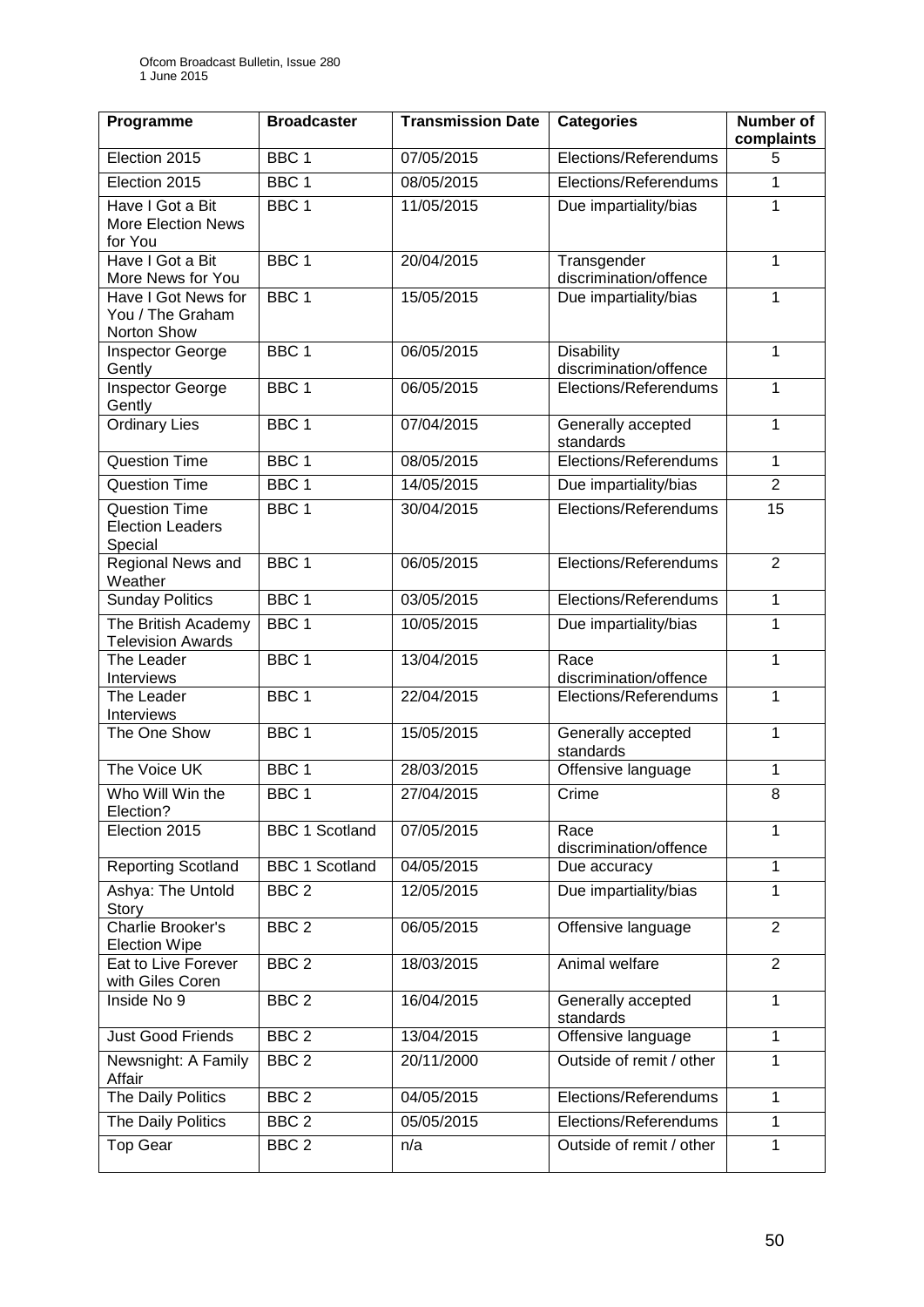| Programme                                                       | <b>Broadcaster</b>                        | <b>Transmission Date</b> | <b>Categories</b>                            | Number of<br>complaints |
|-----------------------------------------------------------------|-------------------------------------------|--------------------------|----------------------------------------------|-------------------------|
| Victoria Derbyshire                                             | BBC <sub>2</sub>                          | 30/04/2015               | Advertising/editorial<br>distinction         | 1                       |
| Don't Tell the Bride                                            | BBC <sub>3</sub>                          | 29/04/2015               | Scheduling                                   | $\mathbf{1}$            |
| Indiana Jones and<br>the Kingdom of the<br><b>Crystal Skull</b> | BBC <sub>3</sub>                          | 27/04/2015               | Offensive language                           | 1                       |
| Programming                                                     | <b>BBC Channels</b>                       | n/a                      | Elections/Referendums                        | $\overline{2}$          |
| Programming                                                     | <b>BBC Channels /</b><br>LBC 97.3 FM      | 01/05/2015               | Elections/Referendums                        | 1                       |
| <b>BBC News</b>                                                 | <b>BBC News</b><br>Channel                | 17/04/2015               | Race<br>discrimination/offence               | $\mathbf{1}$            |
| <b>BBC News</b>                                                 | <b>BBC News</b><br>Channel                | 03/05/2015               | Elections/Referendums                        | $\mathbf{1}$            |
| <b>BBC News</b>                                                 | <b>BBC News</b><br>Channel                | 05/05/2015               | Elections/Referendums                        | $\mathbf{1}$            |
| <b>BBC News</b>                                                 | <b>BBC News</b><br>Channel                | 06/05/2015               | Elections/Referendums                        | $\mathbf{1}$            |
| <b>BBC News</b>                                                 | <b>BBC News</b><br>Channel                | 10/05/2015               | Sexual orientation<br>discrimination/offence | $\mathbf{1}$            |
| The Papers                                                      | <b>BBC News</b><br>Channel                | 08/05/2012               | Race<br>discrimination/offence               | $\mathbf{1}$            |
| Victoria Derbyshire                                             | <b>BBC News</b><br>Channel                | 12/05/2015               | Due impartiality/bias                        | $\mathbf{1}$            |
| Dev                                                             | <b>BBC Radio 1</b>                        | 10/05/2015               | Offensive language                           | $\mathbf{1}$            |
| <b>Trevor Nelson</b>                                            | <b>BBC Radio</b><br>1Xtra                 | 03/03/2015               | Race<br>discrimination/offence               | 1                       |
| <b>BBC News</b>                                                 | <b>BBC Radio 2</b>                        | 04/05/2015               | Elections/Referendums                        | 1                       |
| Jeremy Vine                                                     | <b>BBC Radio 2</b>                        | 05/05/2015               | Elections/Referendums                        | $\mathbf{1}$            |
| <b>Crossing Continents</b>                                      | <b>BBC Radio 4</b>                        | 23/04/2015               | Race<br>discrimination/offence               | $\overline{2}$          |
| <b>Dead Ringers</b>                                             | <b>BBC Radio 4</b>                        | 25/04/2015               | Offensive language                           | $\mathbf{1}$            |
| PM                                                              | <b>BBC Radio 4</b>                        | 06/05/2015               | Elections/Referendums                        | $\mathbf{1}$            |
| The News Quiz                                                   | <b>BBC Radio 4</b>                        | 15/05/2015               | Due impartiality/bias                        | 1                       |
| The Today<br>Programme                                          | <b>BBC Radio 4</b>                        | 07/04/2015               | Elections/Referendums                        | $\mathbf{1}$            |
| The Today<br>Programme                                          | <b>BBC Radio 4</b>                        | 06/05/2015               | Elections/Referendums                        | 1                       |
| Ashfield<br>Constituency<br><b>Hustings</b>                     | <b>BBC Radio</b><br>Nottingham            | 23/04/2015               | Elections/Referendums                        | $\mathbf{1}$            |
| Alex Lester                                                     | <b>BBC Radio</b><br>Oxford                | 24/04/2015               | Scheduling                                   | $\mathbf{1}$            |
| lain Lee                                                        | <b>BBC Three</b><br><b>Counties Radio</b> | 28/04/2015               | Outside of remit / other                     | $\mathbf{1}$            |
| The Big Bite Show                                               | <b>Brit Asia TV</b>                       | 02/05/2015               | Offensive language                           | 1                       |
| Programming                                                     | <b>BT TV</b>                              | n/a                      | Outside of remit / other                     | $\mathbf{1}$            |
| Ant Payne                                                       | Capital FM<br>(London)                    | 25/04/2015               | Scheduling                                   | $\mathbf{1}$            |
| A League of Their<br>Own (trailer)                              | Challenge                                 | n/a                      | <b>Disability</b><br>discrimination/offence  | $\overline{1}$          |
| <b>TNA Wrestling</b>                                            | Challenge                                 | 15/03/2015               | Violence and<br>dangerous behaviour          | $\mathbf{1}$            |
| 8 Out of 10 Cats<br>Does Countdown                              | Channel 4                                 | 17/05/2015               | Animal welfare                               | 1                       |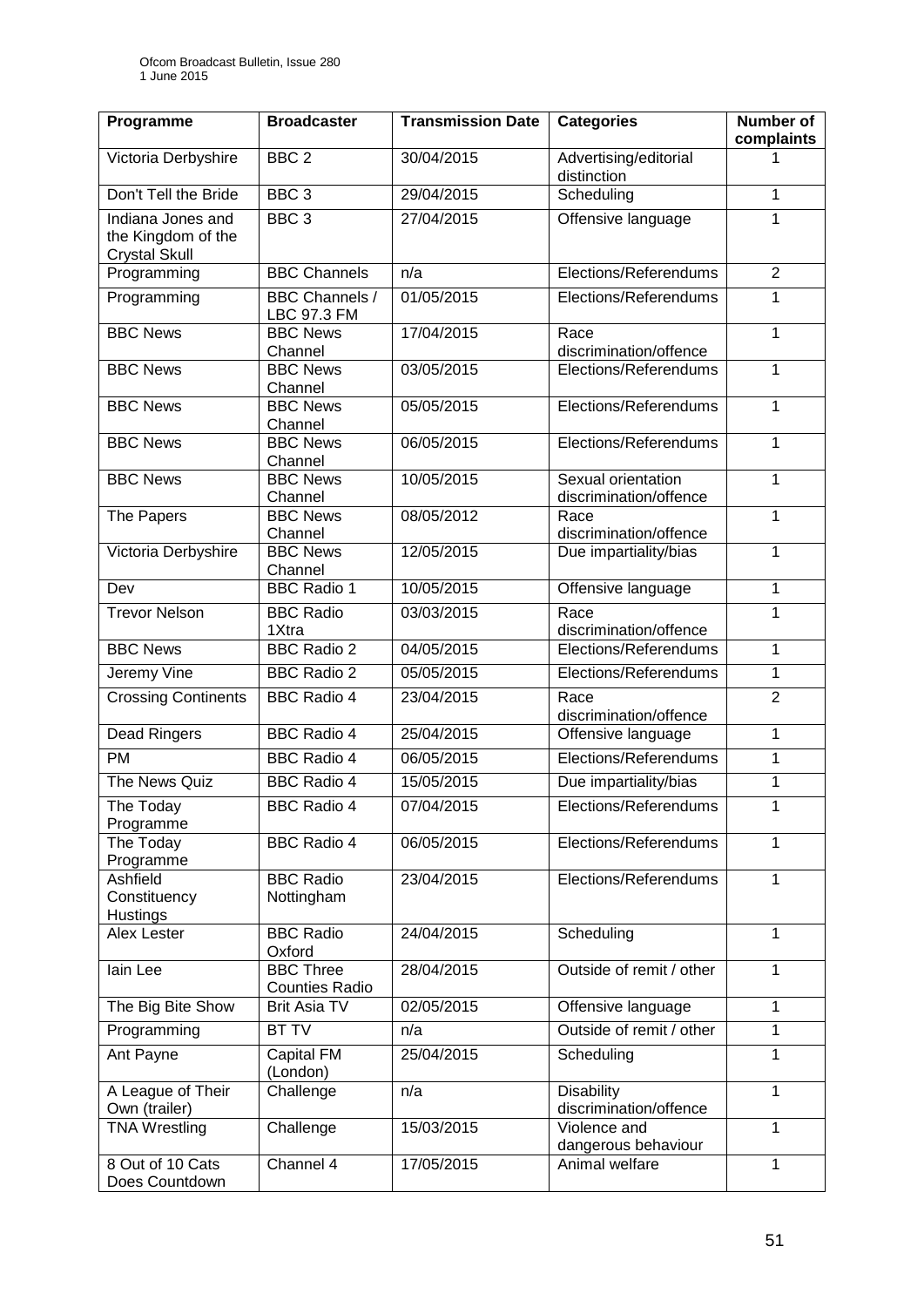| Programme                                              | <b>Broadcaster</b> | <b>Transmission Date</b> | <b>Categories</b>                           | <b>Number of</b><br>complaints |
|--------------------------------------------------------|--------------------|--------------------------|---------------------------------------------|--------------------------------|
| Advertisement                                          | Channel 4          | 29/04/2015               | Advertising content                         |                                |
| Advertisement                                          | Channel 4          | 02/05/2015               | Advertising content                         | 1                              |
| Advertisement                                          | Channel 4          | 06/05/2015               | <b>Advertising content</b>                  | $\mathbf{1}$                   |
| Advertisement                                          | Channel 4          | 07/05/2015               | Advertising content                         | 1                              |
| Advertisement                                          | Channel 4          | 17/05/2015               | Advertising content                         | $\overline{2}$                 |
| Advertisement                                          | Channel 4          | 18/05/2015               | Advertising content                         | $\mathbf{1}$                   |
| <b>Ballot Monkeys</b>                                  | Channel 4          | 05/05/2015               | Age<br>discrimination/offence               | 1                              |
| <b>Ballot Monkeys</b>                                  | Channel 4          | 06/05/2015               | Generally accepted<br>standards             | $\mathbf{1}$                   |
| <b>Ballot Monkeys</b>                                  | Channel 4          | 06/05/2015               | Offensive language                          | $\overline{2}$                 |
| <b>Benefits Street</b><br>(trailer)                    | Channel 4          | 07/05/2015               | Elections/Referendums                       | $\mathbf{1}$                   |
| Bugsplat!                                              | Channel $4$        | 06/05/2015               | Generally accepted<br>standards             | $\mathbf{1}$                   |
| Channel 4 'X'<br>promotion                             | Channel 4          | 01/05/2015               | Hypnotic and other<br>techniques            | $\mathbf{1}$                   |
| Channel 4 'X'<br>promotion                             | Channel $4$        | 03/05/2015               | Hypnotic and other<br>techniques            | $\mathbf{1}$                   |
| Channel 4 'X'<br>promotion                             | Channel 4          | 03/05/2015               | Hypnotic and other<br>techniques            | $\mathbf{1}$                   |
| Channel 4 'X'<br>promotion                             | Channel 4          | 03/05/2015               | Hypnotic and other<br>techniques            | 1                              |
| Channel 4 'X'<br>promotion                             | Channel 4          | 05/05/2015               | Hypnotic and other<br>techniques            | 1                              |
| Channel 4's<br><b>Alternative Election</b><br>Night    | Channel 4          | 07/05/2015               | Generally accepted<br>standards             | $\mathbf{1}$                   |
| Channel 4's<br><b>Alternative Election</b><br>Night    | Channel 4          | 07/05/2015               | Offensive language                          | 1                              |
| Countdown                                              | Channel 4          | 09/05/2015               | Offensive language                          | $\mathbf{1}$                   |
| Gogglebox                                              | Channel 4          | 08/05/2015               | Outside of remit / other                    | 1                              |
| Hollyoaks                                              | Channel 4          | 01/05/2015               | Offensive language                          | 1                              |
| No Offence                                             | Channel 4          | 05/05/2015               | <b>Disability</b><br>discrimination/offence | 3                              |
| Party Election<br>Broadcast by the<br>Labour Party     | Channel 4          | 05/05/2015               | Elections/Referendums                       | $\mathbf{1}$                   |
| <b>Skint</b>                                           | Channel 4          | 13/04/2015               | Generally accepted<br>standards             | $\mathbf{1}$                   |
| <b>Skint</b>                                           | Channel 4          | 13/04/2015               | Outside of remit / other                    | $\mathbf{1}$                   |
| <b>Skint</b>                                           | Channel 4          | 16/04/2015               | Race<br>discrimination/offence              | $\mathbf{1}$                   |
| The Island with Bear<br>Grylls                         | Channel 4          | 22/04/2015               | Animal welfare                              | $\overline{2}$                 |
| The Island with Bear<br>Grylls                         | Channel 4          | 23/04/2015               | Animal welfare                              | $\mathbf{1}$                   |
| The Last Leg<br><b>Alternative Election</b><br>Special | Channel 4          | 07/05/2015               | Animal welfare                              | $\mathbf{1}$                   |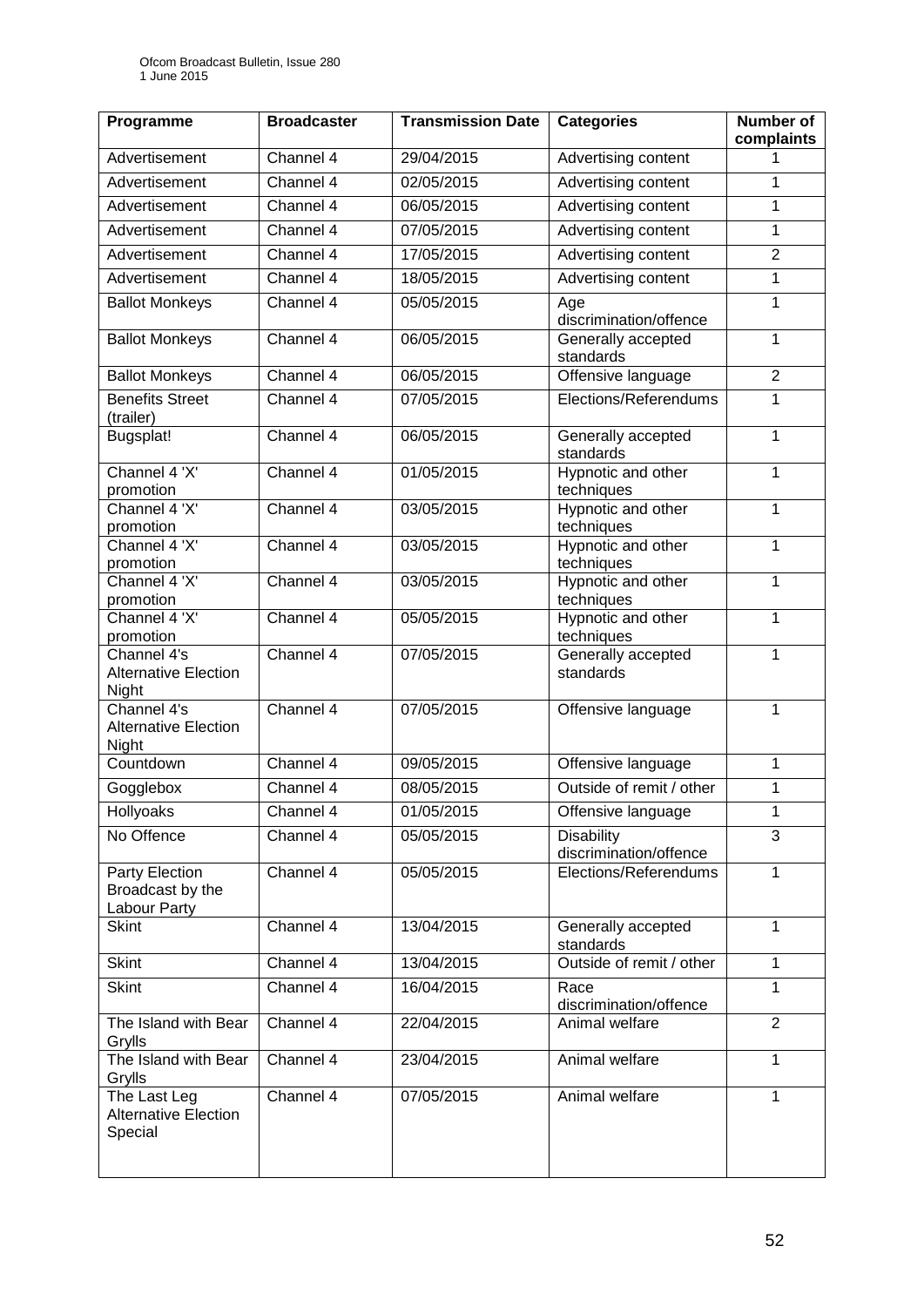| Programme                                             | <b>Broadcaster</b>       | <b>Transmission Date</b> | <b>Categories</b>                            | Number of<br>complaints |
|-------------------------------------------------------|--------------------------|--------------------------|----------------------------------------------|-------------------------|
| 20 Moments That<br><b>Rocked Britain</b><br>(trailer) | Channel 5                | 05/05/2015               | Generally accepted<br>standards              |                         |
| 5 News Lunchtime                                      | Channel 5                | 05/05/2015               | Elections/Referendums                        | $\mathbf{1}$            |
| Advertisement                                         | Channel 5                | 01/05/2015               | Advertising content                          | 1                       |
| <b>Big Brother</b>                                    | Channel 5                | 12/05/2015               | Outside of remit / other                     | 1                       |
| <b>Big Brother</b>                                    | Channel 5                | 12/05/2015               | Race<br>discrimination/offence               | $\mathbf{1}$            |
| <b>Big Brother</b>                                    | Channel 5                | 12/05/2015               | Transgender<br>discrimination/offence        | $\overline{2}$          |
| <b>Big Brother</b>                                    | Channel 5                | 13/05/2015               | Gender<br>discrimination/offence             | $\mathbf{1}$            |
| <b>Big Brother</b>                                    | Channel 5                | 13/05/2015               | Generally accepted<br>standards              | $\overline{1}$          |
| <b>Big Brother</b>                                    | Channel 5                | 16/05/2015               | Sexual orientation<br>discrimination/offence | $\overline{2}$          |
| Can't Pay? We'll<br>Take it Away!                     | Channel 5                | 21/04/2015               | Offensive language                           | $\mathbf{1}$            |
| The Gadget Show                                       | Channel 5                | 04/05/2015               | Violence and<br>dangerous behaviour          | $\overline{1}$          |
| <b>Bits n Bytes</b>                                   | <b>CHSTV</b>             | 19/04/2015               | Product placement                            | 1                       |
| Pat and Stan                                          | <b>CITV</b>              | 19/03/2015               | Advertising scheduling                       | 1                       |
| <b>Classic FM Drive</b>                               | <b>Classic FM</b>        | 27/04/2015               | Elections/Referendums                        | 1                       |
| <b>Storage Hunters</b>                                | Dave                     | 15/05/2015               | Offensive language                           | $\mathbf{1}$            |
| Joel Osteen                                           | Daystar                  | Various                  | Outside of remit / other                     | 1                       |
| Joseph Prince                                         | Daystar                  | Various                  | Outside of remit / other                     | $\mathbf{1}$            |
| <b>Wheeler Dealers</b>                                | <b>Discovery</b>         | 26/03/2015               | Advertising/editorial<br>distinction         | 1                       |
| The Royals                                            | E!                       | 25/03/2015               | Generally accepted<br>standards              | $\mathbf{1}$            |
| E4 - Closed for<br>Voting                             | E4                       | 07/05/2015               | Age<br>discrimination/offence                | $\overline{1}$          |
| E4 - Closed for<br>Voting                             | E <sub>4</sub>           | 07/05/2015               | Outside of remit / other                     | $\mathbf{1}$            |
| Advertisement                                         | Film4                    | 12/05/2015               | Advertising content                          | $\mathbf{1}$            |
| Airplane!                                             | Film4                    | 02/05/2015               | Scheduling                                   | $\overline{2}$          |
| Airplane!                                             | Film4                    | 07/05/2015               | Scheduling                                   | 1                       |
| <b>News</b>                                           | Gem 106                  | 29/04/2015               | Elections/Referendums                        | $\mathbf{1}$            |
| <b>News</b>                                           | Global Radio<br>stations | 09/02/2015               | Outside of remit / other                     | 1                       |
| <b>Fawlty Towers</b>                                  | Gold                     | 21/04/2015               | Race<br>discrimination/offence               | $\overline{2}$          |
| Alien Files:<br>Unsealed                              | H <sub>2</sub>           | 10/03/2015               | Advertising minutage                         | 1                       |
| <b>Breaking Point</b>                                 | ID                       | 29/04/2015               | Generally accepted<br>standards              | $\mathbf{1}$            |
| Advertisement                                         | <b>Ideal World</b>       | 07/05/2015               | Advertising content                          | $\mathbf{1}$            |
| Advertisement                                         | <b>ITV</b>               | 29/04/2015               | Advertising content                          | 1                       |
| Advertisement                                         | <b>ITV</b>               | 30/04/2015               | Advertising content                          | $\overline{2}$          |
| Advertisement                                         | <b>ITV</b>               | 01/05/2015               | Advertising content                          | $\mathbf{1}$            |
| Advertisement                                         | <b>ITV</b>               | 02/05/2015               | Advertising content                          | $\mathbf{1}$            |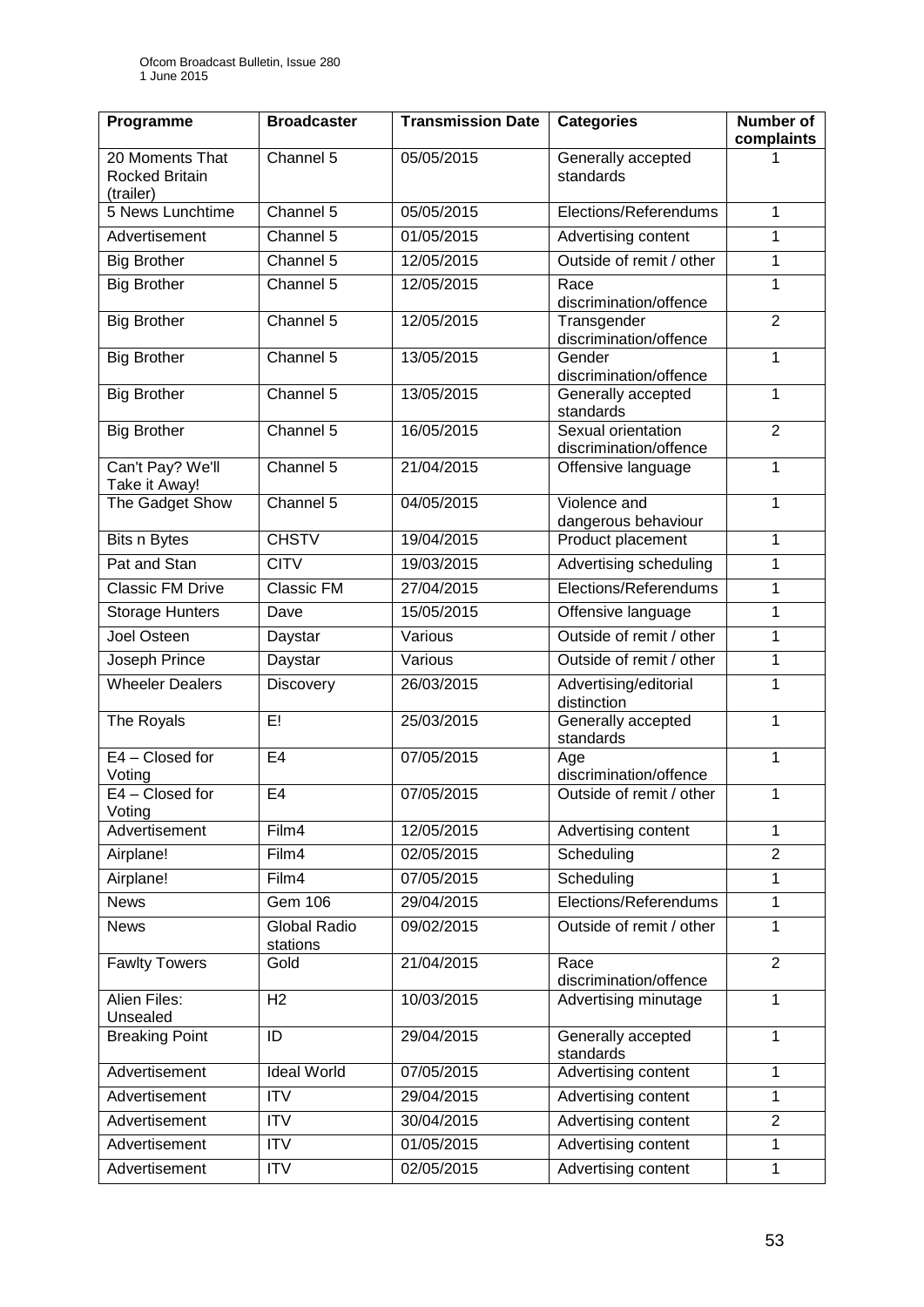| Programme                                   | <b>Broadcaster</b>      | <b>Transmission Date</b> | <b>Categories</b>                            | <b>Number of</b><br>complaints |
|---------------------------------------------|-------------------------|--------------------------|----------------------------------------------|--------------------------------|
| Advertisement                               | <b>ITV</b>              | 06/05/2015               | Advertising content                          | 1                              |
| Advertisement                               | $\overline{ITV}$        | 09/05/2015               | Advertising content                          | 1                              |
| Advertisement                               | <b>ITV</b>              | 12/05/2015               | Advertising content                          | 1                              |
| Advertisement                               | <b>ITV</b>              | n/a                      | Advertising content                          | $\overline{2}$                 |
| Ant and Dec's<br>Saturday Night<br>Takeaway | $\overline{ITV}$        | 21/03/2015               | Scheduling                                   | $\overline{2}$                 |
| Ant and Dec's<br>Saturday Night<br>Takeaway | $\overline{\text{IV}}$  | 28/03/2015               | Race<br>discrimination/offence               | 1                              |
| <b>Britain's Got Talent</b>                 | <b>ITV</b>              | 02/05/2015               | Gender<br>discrimination/offence             | $\mathbf{1}$                   |
| <b>Britain's Got Talent</b>                 | <b>ITV</b>              | 02/05/2015               | Generally accepted<br>standards              | $\mathbf{1}$                   |
| <b>Britain's Got Talent</b>                 | <b>ITV</b>              | n/a                      | Religious/Beliefs<br>discrimination/offence  | $\mathbf{1}$                   |
| <b>Coronation Street</b>                    | $\overline{IV}$         | 15/12/2014               | Offensive language                           | 1                              |
| <b>Coronation Street</b>                    | <b>ITV</b>              | 20/04/2015               | Scheduling                                   | 3                              |
| <b>Coronation Street</b>                    | $\overline{ITV}$        | 20/04/2015               | Violence and<br>dangerous behaviour          | $\mathbf{1}$                   |
| <b>Coronation Street</b>                    | <b>ITV</b>              | 22/04/2015               | Scheduling                                   | $\mathbf{1}$                   |
| <b>Coronation Street</b>                    | $\overline{\text{IV}}$  | 04/05/2015               | Violence and<br>dangerous behaviour          | 1                              |
| <b>Coronation Street</b>                    | <b>ITV</b>              | 08/05/2015               | Generally accepted<br>standards              | 5                              |
| <b>Coronation Street</b>                    | $\overline{ITV}$        | 08/05/2015               | Transgender<br>discrimination/offence        | $\overline{2}$                 |
| <b>Coronation Street</b>                    | $\overline{IV}$         | 12/05/2015               | Generally accepted<br>standards              | $\mathbf{1}$                   |
| <b>Coronation Street</b>                    | <b>ITV</b>              | 13/05/2015               | Outside of remit / other                     | $\mathbf{1}$                   |
| Emmerdale                                   | $\overline{\text{ITV}}$ | 16/04/2015               | Sexual orientation<br>discrimination/offence | 1                              |
| Emmerdale                                   | <b>ITV</b>              | 27/04/2015               | Transgender<br>discrimination/offence        | $\mathbf 1$                    |
| Emmerdale                                   | <b>ITV</b>              | 30/04/2015               | Generally accepted<br>standards              | 1                              |
| Emmerdale                                   | $\overline{IV}$         | 30/04/2015               | Scheduling                                   | 3                              |
| Emmerdale                                   | <b>ITV</b>              | 07/05/2015               | Religious/Beliefs<br>discrimination/offence  | 1                              |
| Give a Pet a Home                           | <b>ITV</b>              | 06/05/2015               | Outside of remit / other                     | $\mathbf{1}$                   |
| Good Morning<br><b>Britain</b>              | <b>ITV</b>              | 21/04/2015               | Materially misleading                        | $\mathbf{1}$                   |
| Home Fires (trailer)                        | $\overline{ITV}$        | n/a                      | Generally accepted<br>standards              | $\overline{1}$                 |
| <b>ITV News - Election</b><br>2015          | <b>ITV</b>              | 08/05/2015               | Outside of remit / other                     | $\mathbf{1}$                   |
| <b>ITV News and</b><br>Weather              | $\overline{IV}$         | 08/05/2015               | Due accuracy                                 | $\mathbf{1}$                   |
| <b>ITV News at Ten</b><br>and Weather       | $\overline{IV}$         | 27/04/2015               | Generally accepted<br>standards              | $\mathbf{1}$                   |
| <b>ITV News at Ten</b><br>and Weather       | <b>ITV</b>              | 05/05/2015               | Elections/Referendums                        | $\mathbf{1}$                   |
| Loose Women                                 | <b>ITV</b>              | 21/04/2015               | Generally accepted<br>standards              | 12                             |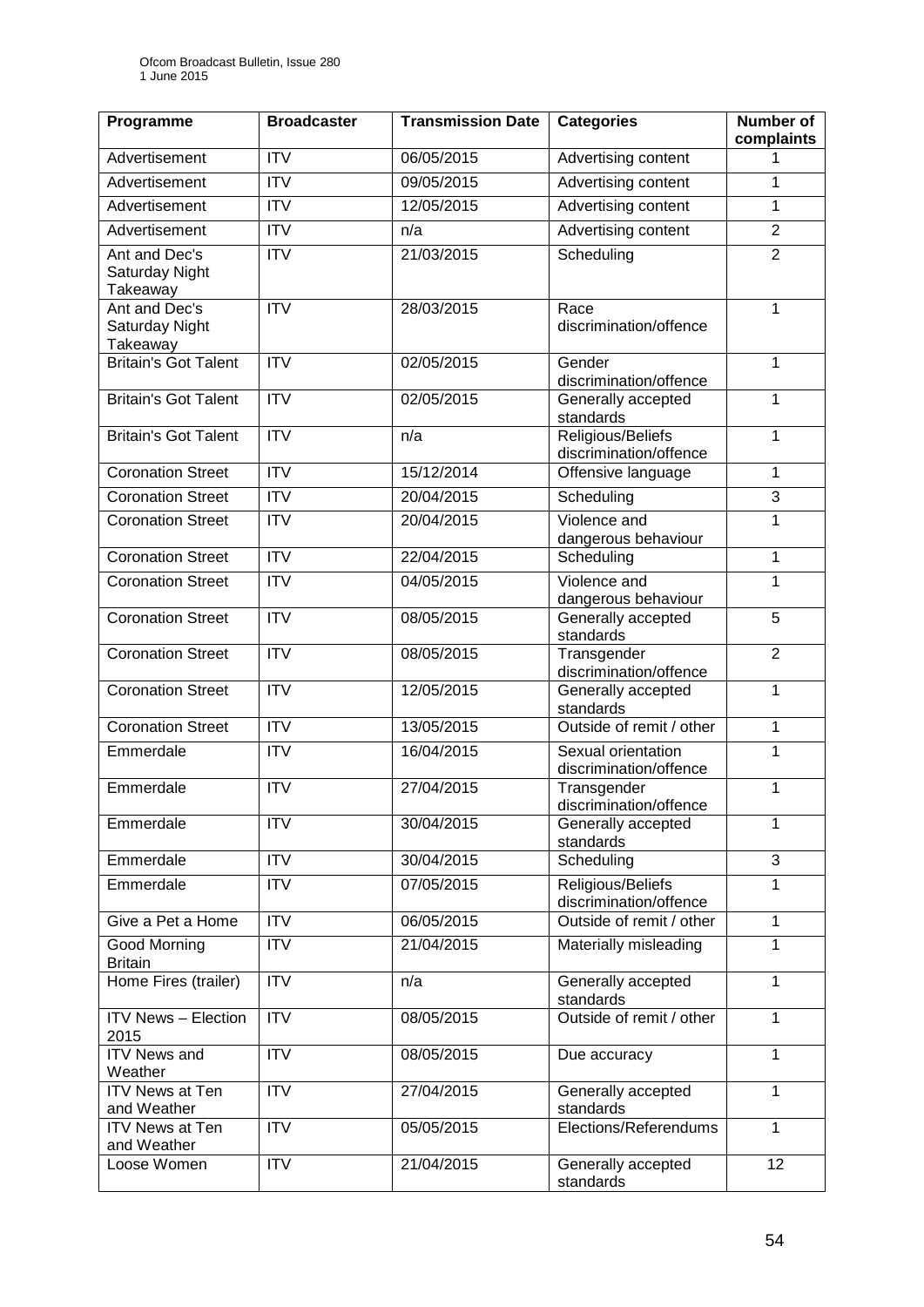| Programme                                                        | <b>Broadcaster</b>                  | <b>Transmission Date</b> | <b>Categories</b>                           | Number of<br>complaints |
|------------------------------------------------------------------|-------------------------------------|--------------------------|---------------------------------------------|-------------------------|
| Loose Women                                                      | <b>ITV</b>                          | 23/04/2015               | Generally accepted<br>standards             | 1                       |
| Loose Women                                                      | <b>ITV</b>                          | 11/05/2015               | Offensive language                          | $\mathbf{1}$            |
| Loose Women                                                      | <b>ITV</b>                          | 12/05/2015               | Race<br>discrimination/offence              | 4                       |
| Lorraine                                                         | <b>ITV</b>                          | 24/04/2015               | Gender<br>discrimination/offence            | 1                       |
| Lorraine                                                         | $\overline{\mathsf{ITV}}$           | 06/05/2015               | Generally accepted<br>standards             | $\mathbf{1}$            |
| Newzoids                                                         | <b>ITV</b>                          | 22/04/2015               | Generally accepted<br>standards             | $\mathbf{1}$            |
| Newzoids                                                         | <b>ITV</b>                          | 22/04/2015               | Religious/Beliefs<br>discrimination/offence | $\overline{4}$          |
| <b>Newzoids</b>                                                  | $\overline{\mathsf{ITV}}$           | 22/04/2015               | Under 18s in<br>programmes                  | $\overline{2}$          |
| Newzoids                                                         | <b>ITV</b>                          | 29/04/2015               | Elections/Referendums                       | $\mathbf{1}$            |
| <b>Newzoids</b>                                                  | $\overline{\mathsf{ITV}}$           | 29/04/2015               | Race<br>discrimination/offence              | $\mathbf{1}$            |
| <b>Newzoids</b>                                                  | $\overline{ITV}$                    | 06/05/2015               | Elections/Referendums                       | $\overline{2}$          |
| Ninja Warrior UK                                                 | <b>ITV</b>                          | 25/04/2015               | Gender<br>discrimination/offence            | $\mathbf{1}$            |
| Ninja Warrior UK                                                 | ITV                                 | 02/05/2015               | Materially misleading                       | $\overline{2}$          |
| Play to the Whistle                                              | $\overline{\text{IV}}$              | 16/05/2015               | Generally accepted<br>standards             | 1                       |
| Sunday Night at the<br>Palladium                                 | <b>ITV</b>                          | 03/05/2015               | Animal welfare                              | $\overline{2}$          |
| The Agenda                                                       | <b>ITV</b>                          | 04/05/2015               | Elections/Referendums                       | 4                       |
| The Jeremy Kyle<br>Show                                          | <b>ITV</b>                          | 11/03/2015               | Fairness & Privacy                          | 1                       |
| This Morning                                                     | <b>ITV</b>                          | 18/05/2015               | Offensive language                          | $\mathbf{1}$            |
| <b>UEFA Champions</b><br>League Live                             | $\overline{\text{ITV}}$             | 05/05/2015               | Crime                                       | 1                       |
| Vicious (trailer)                                                | <b>ITV</b>                          | 17/05/2015               | Scheduling                                  | 1                       |
| You've Been<br>Framed!                                           | <b>ITV</b>                          | 11/04/2015               | Generally accepted<br>standards             | 1                       |
| You've Been<br>Framed!                                           | <b>ITV</b>                          | 25/04/2015               | Scheduling                                  | $\mathbf{1}$            |
| You've Been<br>Framed!                                           | <b>ITV</b>                          | 02/05/2015               | Animal welfare                              | $\mathbf{1}$            |
| Border Life (trailer)                                            | <b>ITV Border</b><br>Scotland       | 11/05/2015               | Materially misleading                       | $\mathbf{1}$            |
| <b>ITV News London</b>                                           | <b>ITV London</b>                   | 07/05/2015               | Elections/Referendums                       | $\mathbf{1}$            |
| <b>ITV News Meridian</b>                                         | <b>ITV Thames</b><br>Valley (North) | 22/04/2015               | Generally accepted<br>standards             | 1                       |
| <b>Celebrity Juice</b>                                           | ITV <sub>2</sub>                    | 30/04/2015               | Generally accepted<br>standards             | 3                       |
| Foyle's War                                                      | ITV3                                | 02/05/2015               | Animal welfare                              | 1                       |
| Advertisement                                                    | ITV4                                | 07/05/2015               | Advertising scheduling                      | $\mathbf{1}$            |
| Michael and Andrea:<br>The Weekend<br>"Earned It" music<br>track | Kiss FM                             | 20/04/2015               | Offensive language                          | $\mathbf{1}$            |
| <b>Beverley Turner</b>                                           | LBC 97.3 FM                         | 03/05/2015               | Elections/Referendums                       | 1                       |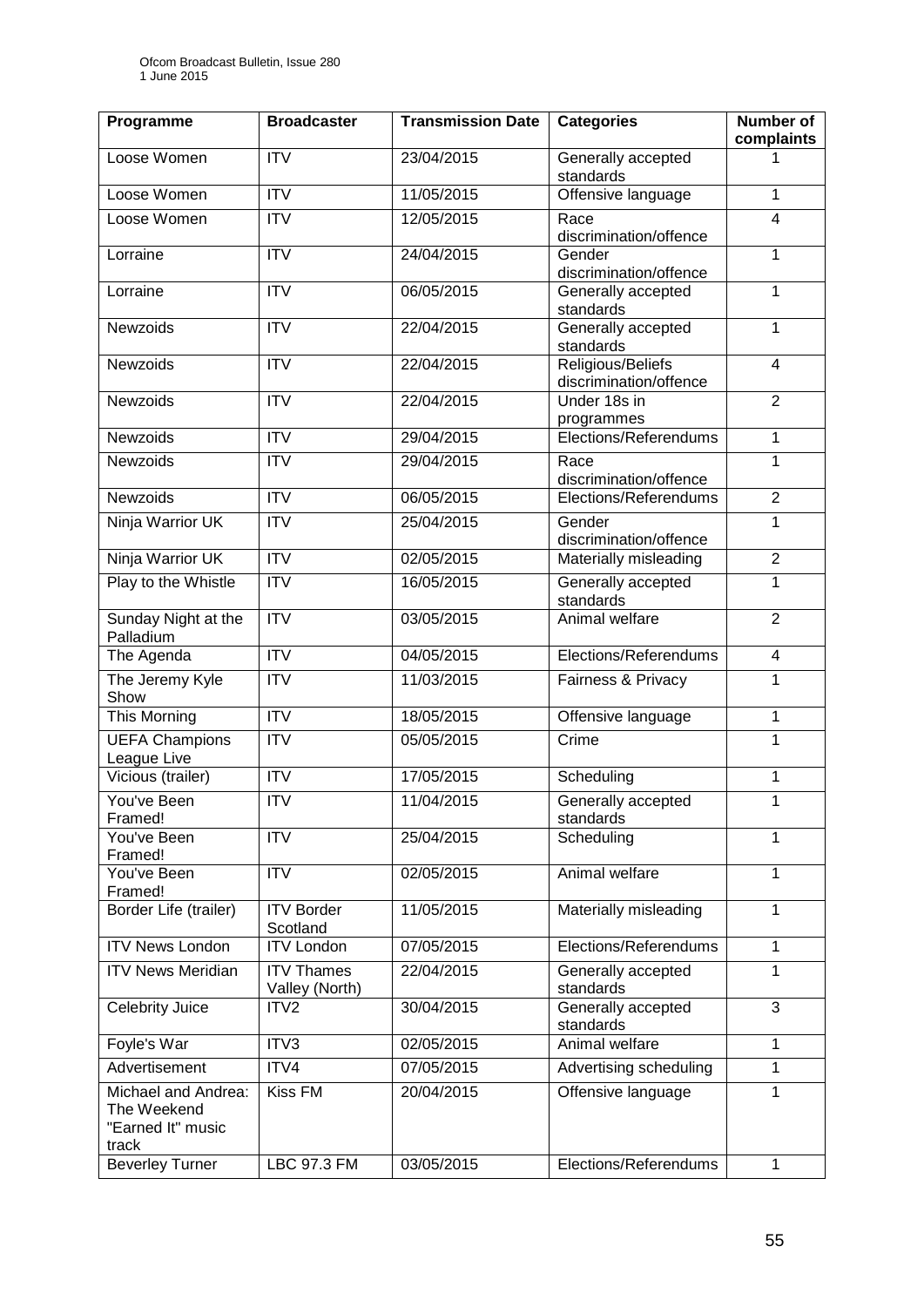| Programme                                    | <b>Broadcaster</b>          | <b>Transmission Date</b> | <b>Categories</b>                           | Number of<br>complaints |
|----------------------------------------------|-----------------------------|--------------------------|---------------------------------------------|-------------------------|
| lain Dale                                    | LBC 97.3 FM                 | 21/04/2015               | Elections/Referendums                       | 1                       |
| Katie Hopkins                                | LBC 97.3 FM                 | 19/04/2015               | Generally accepted<br>standards             | 1                       |
| Nick Ferrari                                 | <b>LBC 97.3 FM</b>          | 13/04/2015               | Race<br>discrimination/offence              | 1                       |
| Nick Ferrari                                 | LBC 97.3 FM                 | 27/04/2015               | Elections/Referendums                       | $\mathbf{1}$            |
| Nick Ferrari                                 | LBC 97.3 FM                 | 05/05/2015               | Elections/Referendums                       | $\overline{3}$          |
| Nick Ferrari                                 | LBC 97.3 FM                 | 13/05/2015               | Generally accepted<br>standards             | 1                       |
| <b>Steve Allen</b>                           | <b>LBC 97.3 FM</b>          | n/a                      | Generally accepted<br>standards             | $\mathbf{1}$            |
| <b>Tom Swarbrick</b>                         | LBC 97.3 FM                 | 19/04/2015               | Elections/Referendums                       | $\mathbf{1}$            |
| 700 Club News                                | Loveworld TV                | 31/03/2015               | Due impartiality/bias                       | $\overline{1}$          |
| Decision Made -<br>Cardiff                   | Made in Cardiff             | 28/04/2015               | Elections/Referendums                       | 1                       |
| Magic in the<br>Morning                      | <b>Magic FM</b>             | 18/03/2015               | Competitions                                | $\mathbf{1}$            |
| <b>Big Saturday Show</b>                     | <b>Moray Firth</b><br>Radio | 11/04/2015               | Offensive language                          | 1                       |
| <b>Station ident</b>                         | Moray Firth<br>Radio        | n/a                      | Materially misleading                       | 1                       |
| Advertisement                                | More4                       | 17/05/2015               | Advertising content                         | $\mathbf{1}$            |
| Geordie Shore                                | <b>MTV</b>                  | 12/05/2015               | Generally accepted<br>standards             | 1                       |
| <b>What's Your Choice</b>                    | NDTV 24x7                   | 21/03/2015               | Violence and<br>dangerous behaviour         | $\overline{1}$          |
| Advertisement                                | Pick TV                     | 01/05/2015               | Advertising content                         | $\mathbf{1}$            |
| Crosstalk                                    | <b>RT</b>                   | 13/02/2015               | Due impartiality/bias                       | $\mathbf{1}$            |
| A League of Their<br>Own (trailer)           | <b>Sky Living</b>           | 12/05/2015               | <b>Disability</b><br>discrimination/offence | 1                       |
| A League of Their<br>Own (trailer)           | <b>Sky Living</b>           | 14/05/2015               | <b>Disability</b><br>discrimination/offence | 1                       |
| Snakes on a Plane                            | <b>Sky Movies</b><br>Action | 09/05/2015               | Offensive language                          | 1                       |
| Advertisement                                | <b>Sky News</b>             | 14/05/2015               | Advertising content                         | 1                       |
| <b>Decision Time</b>                         | <b>Sky News</b>             | 07/05/2015               | Elections/Referendums                       | 1                       |
| <b>Decision Time</b><br>(trailer)            | <b>Sky News</b>             | 05/05/2015               | Elections/Referendums                       | $\mathbf{1}$            |
| Press Preview                                | <b>Sky News</b>             | 04/05/2015               | Generally accepted<br>standards             | 1                       |
| Press Preview                                | <b>Sky News</b>             | 05/05/2015               | Elections/Referendums                       | 1                       |
| <b>Sky News</b>                              | <b>Sky News</b>             | 04/05/2015               | Elections/Referendums                       | 1                       |
| <b>Sky News</b>                              | <b>Sky News</b>             | 05/05/2015               | Elections/Referendums                       | $\mathbf{1}$            |
| Sky News at 6 with<br>Jeremy Thompson        | <b>Sky News</b>             | 04/05/2015               | Elections/Referendums                       | 1                       |
| <b>Sky News Tonight</b><br>with Adam Boulton | <b>Sky News</b>             | 16/04/2015               | Elections/Referendums                       | $\mathbf{1}$            |
| <b>Sky News Tonight</b><br>with Adam Boulton | <b>Sky News</b>             | 03/05/2015               | Elections/Referendums                       | $\mathbf{1}$            |
| Sky News with Colin<br><b>Brazier</b>        | <b>Sky News</b>             | 21/04/2015               | Due accuracy                                | $\mathbf{1}$            |
| <b>Sky News with</b><br>Dermot Murnaghan     | <b>Sky News</b>             | 04/05/2015               | Elections/Referendums                       | $\mathbf{1}$            |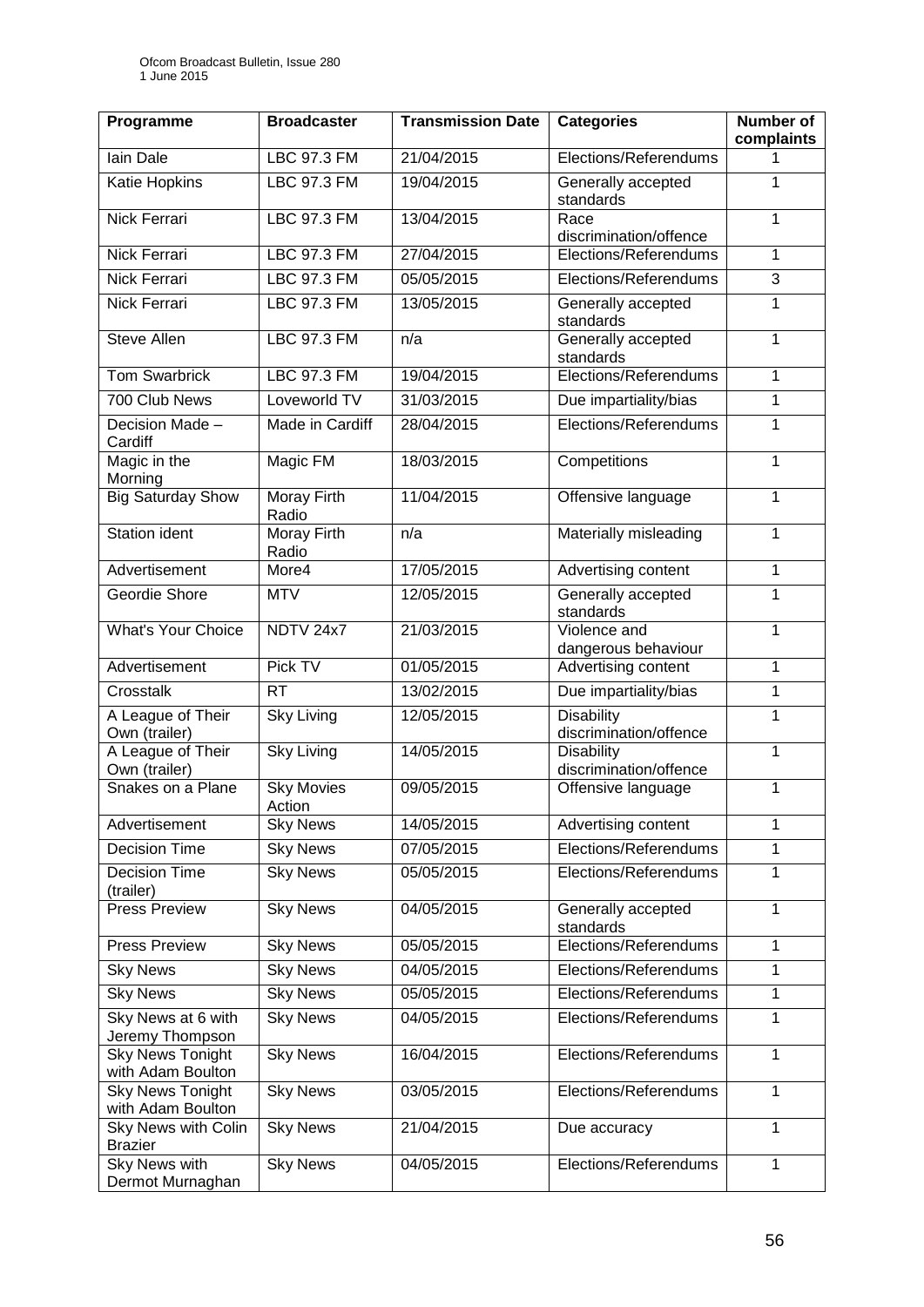| Programme                                            | <b>Broadcaster</b>               | <b>Transmission Date</b> | <b>Categories</b>                           | Number of<br>complaints |
|------------------------------------------------------|----------------------------------|--------------------------|---------------------------------------------|-------------------------|
| Sky News with<br>Dermot Murnaghan                    | <b>Sky News</b>                  | 13/05/2015               | Generally accepted<br>standards             | 1                       |
| Sunrise                                              | <b>Sky News</b>                  | 14/05/2015               | Due accuracy                                | 1                       |
| The Enfield<br>Haunting (trailer)                    | <b>Sky News</b>                  | 02/05/2015               | Scheduling                                  | 1                       |
| Programming                                          | Sky News / Sky<br>Sports News HQ | 16/05/2015               | Offensive language                          | 1                       |
| My Kitchen Rules<br>Australia                        | Sky on demand                    | n/a                      | Offensive language                          | 1                       |
| Programming                                          | <b>Sky Sports</b>                | n/a                      | Outside of remit / other                    | $\mathbf{1}$            |
| Premier League<br>Football                           | Sky Sports 1                     | 03/05/2015               | Due impartiality/bias                       | 1                       |
| <b>Premier League</b><br>Football: QPR vs<br>Chelsea | Sky Sports 1                     | 12/04/2015               | Offensive language                          | $\overline{2}$          |
| A League of Their<br>Own (trailer)                   | Sky Sports 4                     | 16/05/2015               | <b>Disability</b><br>discrimination/offence | 1                       |
| Wrestling                                            | Sky Sports 4                     | 15/03/2015               | Violence and<br>dangerous behaviour         | 1                       |
| Spanish Football                                     | Sky Sports 5                     | 09/05/2015               | Outside of remit / other                    | $\mathbf{1}$            |
| Malaysian Grand<br>Prix                              | Sky Sports F1                    | 29/03/2015               | Advertising/editorial<br>distinction        | 1                       |
| A League of Their<br>Own (trailer)                   | Sky Sports<br>News HQ            | 11/05/2015               | <b>Disability</b><br>discrimination/offence | 1                       |
| <b>Modern Family</b>                                 | Sky1                             | 20/04/2015               | Promotion of<br>products/services           | $\mathbf{1}$            |
| <b>Road Wars</b>                                     | Sky1                             | 26/04/2015               | Generally accepted<br>standards             | 1                       |
| Programming                                          | Smooth Radio                     | n/a                      | Outside of remit / other                    | $\mathbf{1}$            |
| Advertisement                                        | Spike                            | 11/05/2015               | Advertising content                         | 1                       |
| New: Police<br>Interceptors<br>Unleashed             | Spike                            | 15/04/2015               | Transgender<br>discrimination/offence       | 1                       |
| Police Interceptors<br>Unleashed                     | Spike                            | 19/04/2015               | Transgender<br>discrimination/offence       | 1                       |
| Alex Cann                                            | Stray FM 97.2                    | 28/04/2015               | Gender<br>discrimination/offence            | $\mathbf{1}$            |
| Paradise Hotel                                       | TV3 Norway                       | 18/03/2015               | Race<br>discrimination/offence              | $\mathbf{1}$            |
| Advertisement                                        | Various                          | n/a                      | Outside of remit / other                    | $\mathbf{1}$            |
| M&M's Character<br>Election<br>advertisement         | Various                          | n/a                      | Political advertising                       | 3                       |

# **Complaints assessed under the General Procedures for investigating breaches of broadcast licences**

For more information about how Ofcom conducts investigations about broadcast licences, go to: [http://stakeholders.ofcom.org.uk/broadcasting/guidance/complaints](http://stakeholders.ofcom.org.uk/broadcasting/guidance/complaints-sanctions/general-procedures/)[sanctions/general-procedures/.](http://stakeholders.ofcom.org.uk/broadcasting/guidance/complaints-sanctions/general-procedures/)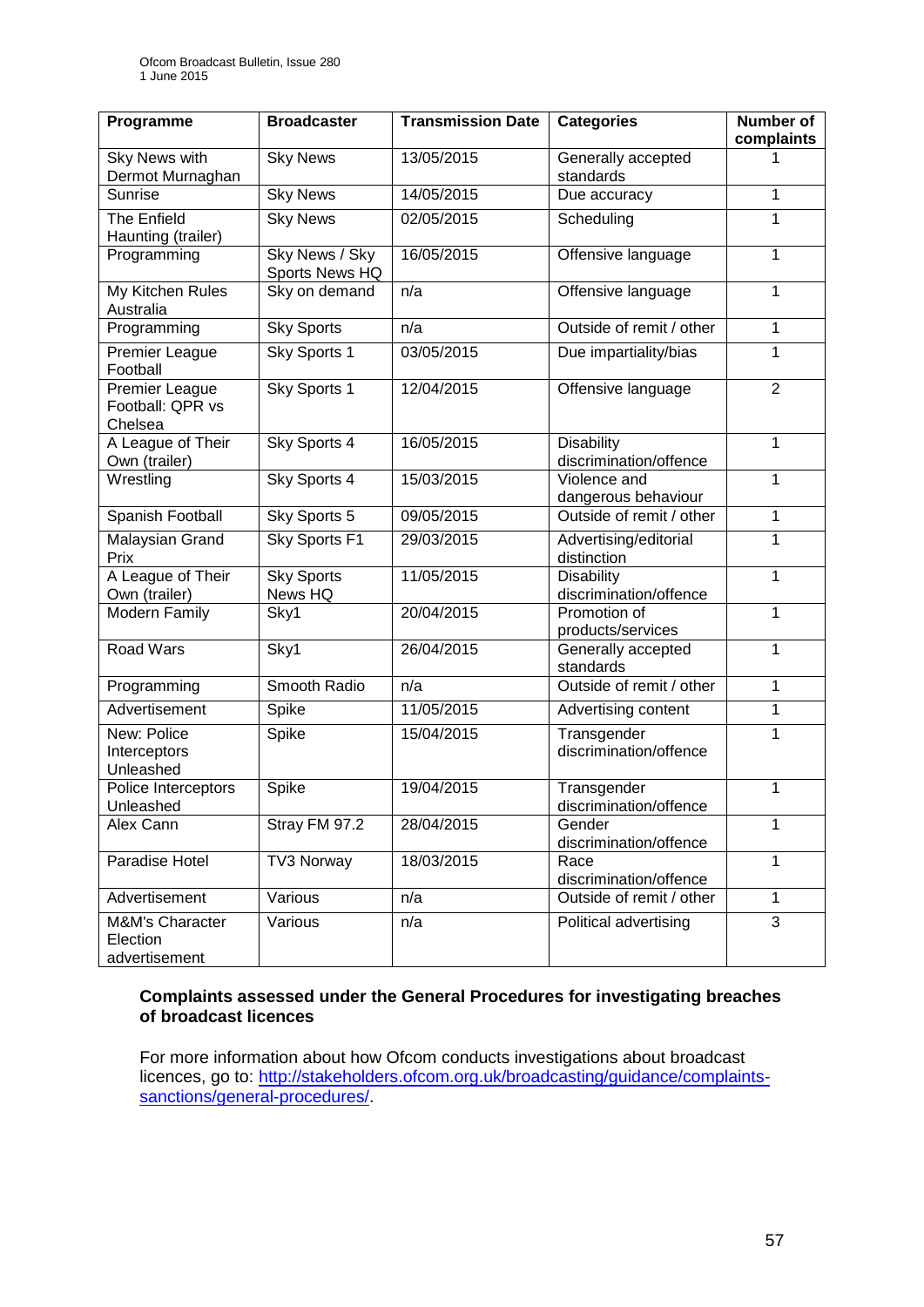| Licensee                                               | <b>Licensed service</b>    | <b>Categories</b>      | <b>Number of</b><br>complaints |
|--------------------------------------------------------|----------------------------|------------------------|--------------------------------|
| Afro Caribbean Millennium<br>Centre                    | New Style Radio<br>98.7 FM | <b>Key Commitments</b> |                                |
| St Peters Studio and<br><b>Community Radio Limited</b> | Saint FM                   | Technical              |                                |
| Smooth Radio London Ltd                                | Smooth Radio               | Format                 |                                |
| Northsound Radio Limited /<br>Radio Tay Limited        | Northsound 1 / Tay<br>FM   | Format                 |                                |